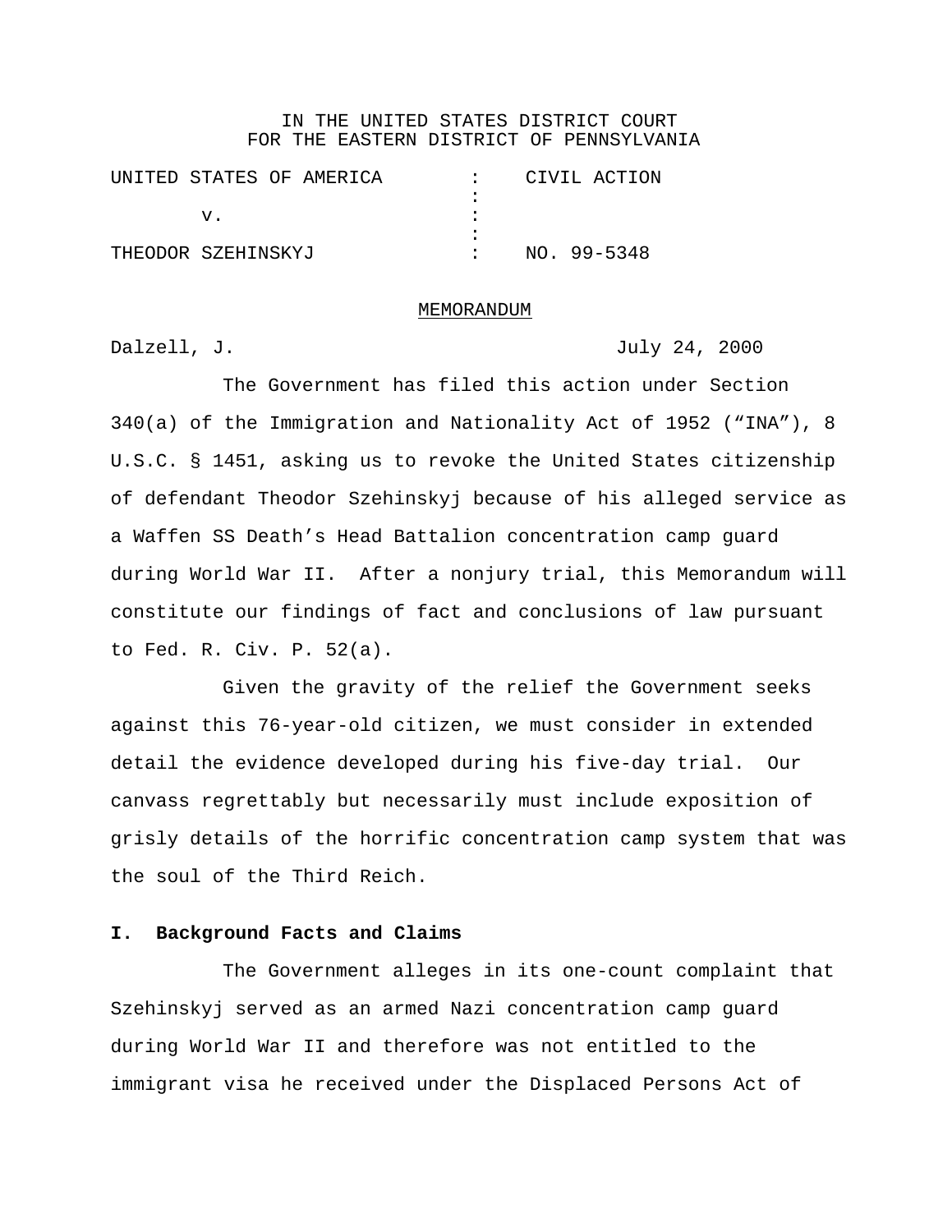1948 ("DPA"), Pub. L. No. 80-774, ch. 647, 62 Stat. 1009, as <u>amended</u>, June 16, 1950, Pub. L. No. 81-555, 64 Stat. 219.<sup>1</sup> Szehinskyj vigorously disputes these allegations, claiming that he was a slave laborer on a farm belonging to Hildegard Lechner near Schiltern, Austria during the time of his alleged Nazi service. He maintains that he was never a member of the SS.

Szehinskyj was born in Malnow, in the Lvov District of Poland, $^2$  on February 14, 1924. He considered himself a Ukrainian national and was fluent in both Ukrainian and Polish. He completed about seven grades of school and later worked on his family's small farm. See Joint Pretrial Stip. at 22-24.

In December of 1941, Szehinskyj went to Lvov, where he had friends, to look for work because the Soviets had collectivized his family's farm after their 1939 invasion of Malnow. He found work in Lvov chopping wood. See id. at 25. In February of 1942, German soldiers captured Szehinskyj and a group of other young people in Lvov, loaded them onto trucks, and eventually transported them to Krems, Austria, near Vienna. In

The legal basis for the Government's argument is discussed below at Part V.

 $^1$  The DPA was specially enacted in 1948 to accommodate the large number of refugees wishing to immigrate to the United States after the war. See, e.g., United States v. Breyer, 41 F.3d 884, 889 (3d Cir. 1994).

 $2$  During the twentieth century, the Lvov District was in turn part of the Austro-Hungarian Empire, the Ukrainian People's Republic, the Western Ukrainian People's Republic, Poland, the U.S.S.R., Nazi-occupied Poland, the U.S.S.R., and, currently, Ukraine. Malnow was a town of about four or five hundred families. See Joint Pretrial Stip. at 23.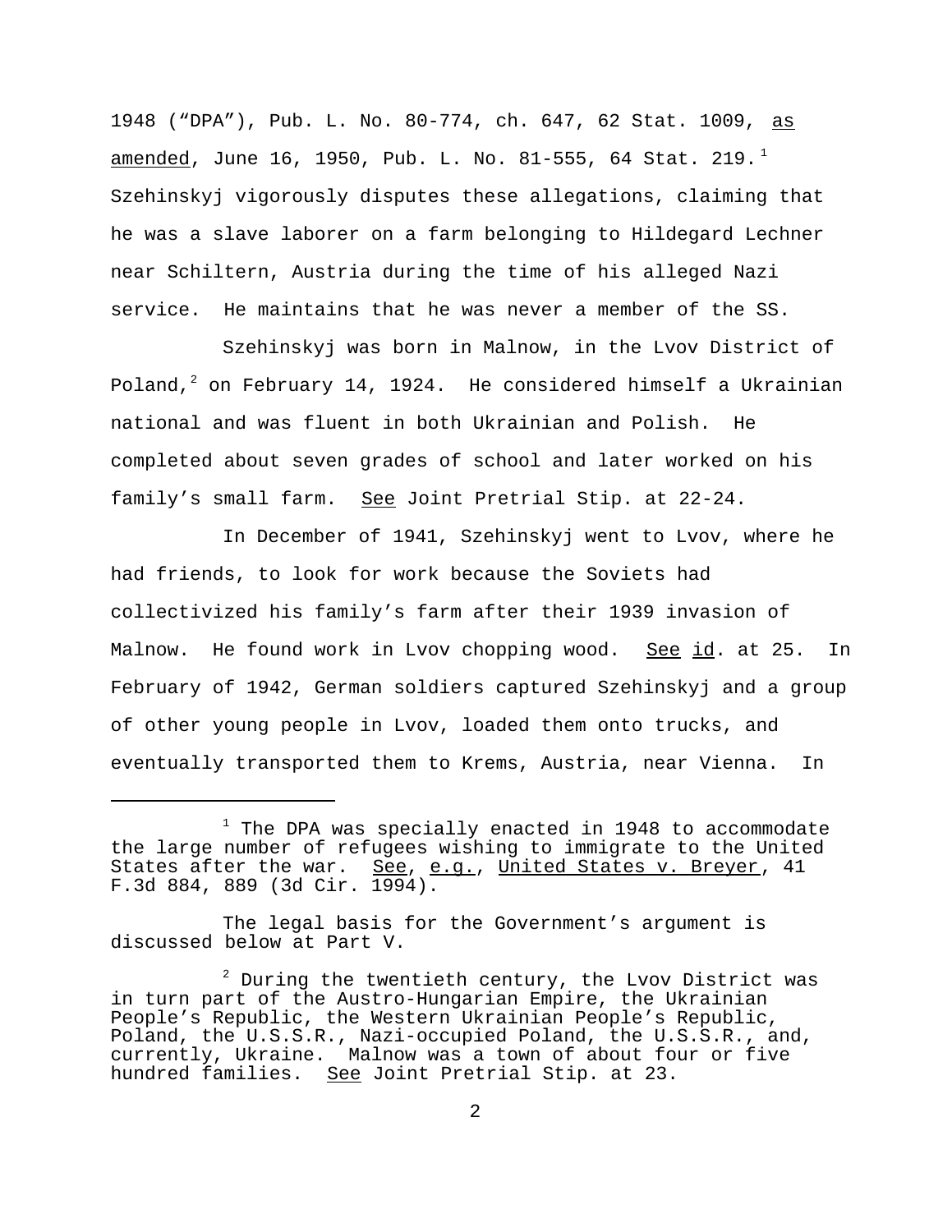Krems, Szehinskyj was processed in a labor office ( i.e., he gave his name and identifying information to labor officials) and then was placed behind a counter with other forced laborers-to-be, where prospective "employers" reviewed them and selected those they wanted. Frau Lechner chose Szehinskyj to work on her remote Austrian farm while her husband was serving in the Wehrmacht. See id. at 25-26. Before Szehinskyj left the labor office, the officials there explained the work rules to him,  $e.q.$ , that he</u> could not leave his employer. The arbeitskarte (work card) that the Krems labor office prepared for him contains an expiration date of January 31, 1943. See id. at 27; see also Ex. G-24 (Szehinskyj's arbeitskarte, bearing the January 31, 1943 expiration date).

Szehinskyj claims that he remained on the Lechner farm until November of 1944. He testified that at that time, he left the farm with a group of fleeing refugees and spent the next several months performing work on different farms, eventually ending up in a displaced persons camp in Vilseck, Germany.

The Government contends that Szehinskyj left the Lechner farm sometime prior to January of 1943, before his Naziissued arbeitskarte expired. It claims that from January 15, 1943 until the spring of 1945, Szehinskyj served as an armed Waffen SS Totenkopf Division guard at the Gross-Rosen, Sachsenhausen, and Warsaw concentration camps. It also claims that he was involved in a 1945 prisoner transport from Sachsenhausen to the concentration camp at Mauthausen, after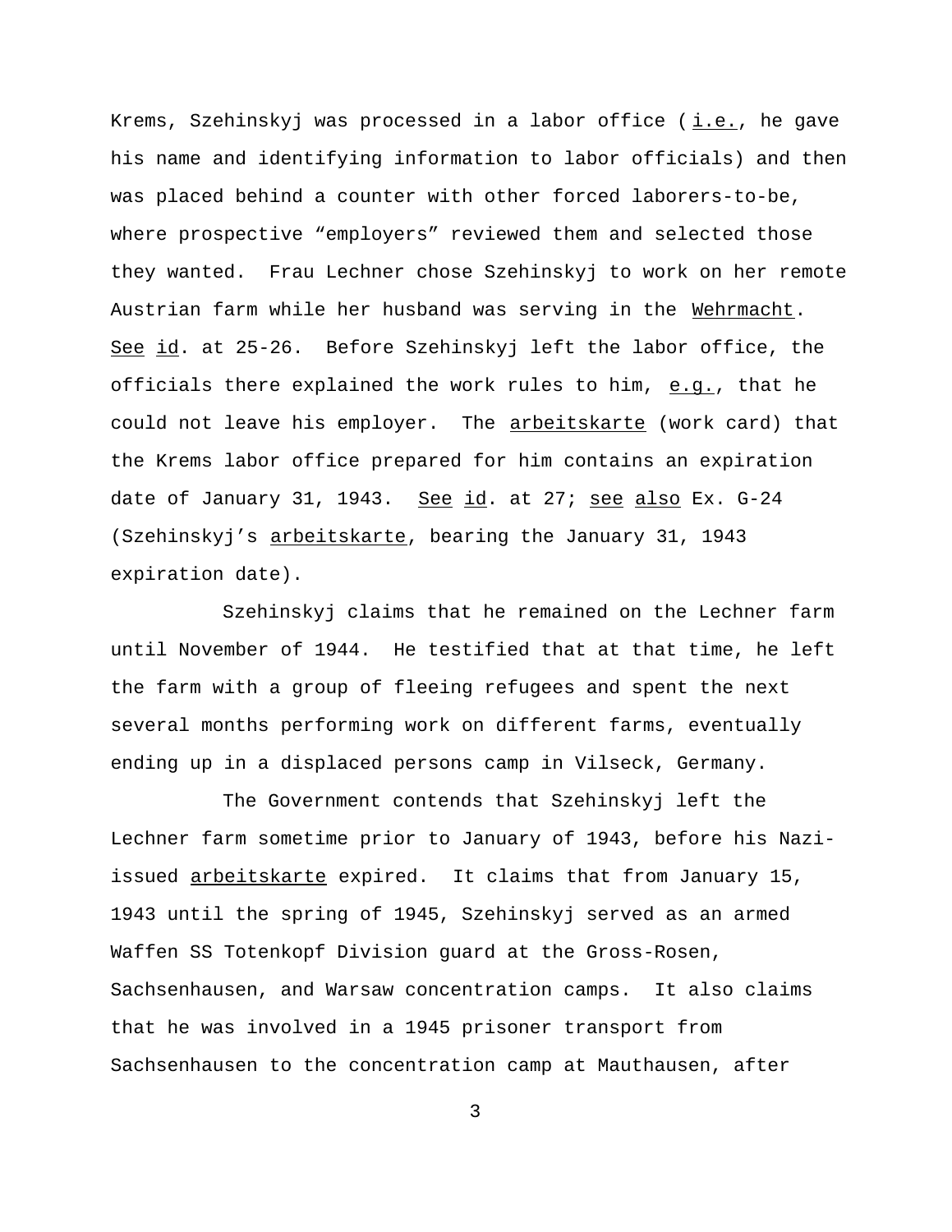which he likely went on to serve as a guard at the concentration camp at Flossenbürg.

In 1950, Szehinskyj entered the United States with his wife and young daughter on an immigrant visa issued to him under the DPA. See Ex. G-133 (Szehinskyj's immigration file). After working on a farm in York County, Pennsylvania, Szehinskyj moved his family to the Philadelphia area in the mid-1950s and got a job as a machinist for the General Electric Company, from which he retired in 1984. The Delaware County Court of Common Pleas naturalized him as a citizen on March 13, 1958. See id.

### **II. Summary of the Evidence**

## **A. The Government's Case**

At the heart of the Government's case are six Nazi wartime documents that, according to the testimony of Dr. Charles W. Sydnor, the Government's expert historian, $^3$  specifically identify Szehinskyj as a Waffen SS Totenkopf (or "Death's Head") Division concentration camp guard. These documents are concentration camp Change of Strength Reports<sup>4</sup> for May 1943,

 $^3$  We without hesitation qualified Dr. Sydnor as an expert in Nazi-era German history, Nazi policies and practices, and the history of the SS and the concentration camp system. See Ex. G-128, at 5-12 (listing Dr. Sydnor's professional qualifications). Rather to the point of this case, Dr. Sydnor's earliest scholarly work was his award-winning doctoral dissertation, "Totenkopf: A History of the SS Death's Head Division", later published by Princeton University Press as Soldiers of Destruction: The SS Death's Head Division 1933-1945 (1977).

<sup>&</sup>lt;sup>4</sup> Change of Strength reports were summary personnel (continued...)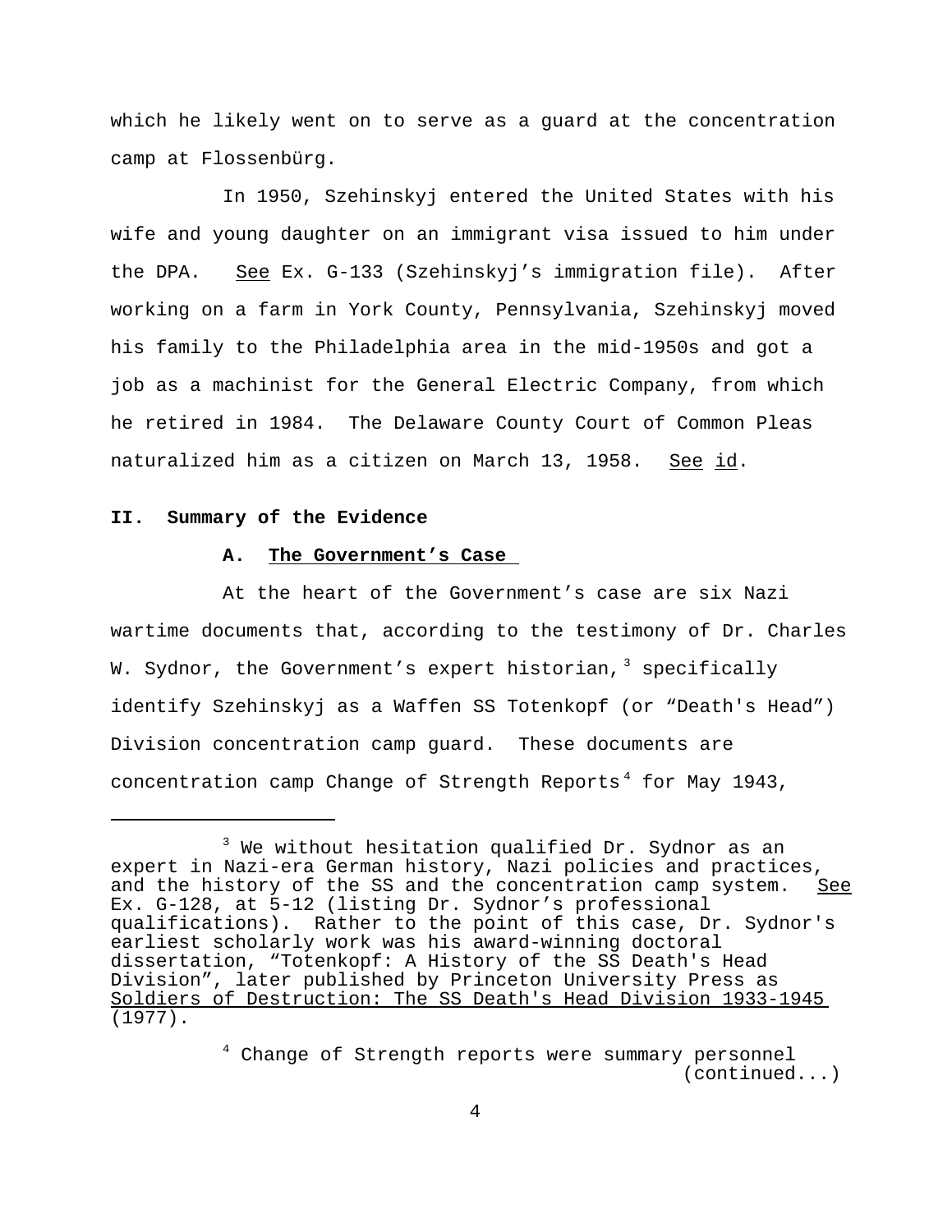September 1943, and May 1944, see Exs.  $G-45$ ,  $G-61$ , and  $G-62$ ; two Troop Muster Rolls,<sup>5</sup> see Exs. G-44 and G-63; and a February 13, 1945 Transfer Order, see Ex. G-64.<sup>6</sup>

According to Dr. Sydnor, these documents demonstrate that Szehinskyj joined the Waffen SS on January 15, 1943 and was first assigned to the Totenkopf Battalion at the Gross-Rosen concentration camp, located in lower Silesia. On May 19, 1943, he was transferred to Sachsenhausen, in Oranienburg, fifteen miles north of Berlin. See Ex. G-45 (the May, 1943 Change of Strength report listing Szehinskyj at line 21). On September 29 of that year, he was transferred to the new Warsaw camp constructed adjacent to the levelled Warsaw Ghetto, see Ex. G-61 (Change of Strength report for September of 1943 listing Szehinskyj at line 118). The following May, in preparation for the closing of the Warsaw camp because of the Red Army's advance, he was sent back to Sachsenhausen, see Ex. G-62 (a Change of Strength report for May, 1944 listing Szehinskyj in line 116); Ex. G-63 (a Troop Muster Roll prepared in the administrative

 $4$ (...continued)

records usually prepared monthly to keep an inventory of a particular camp's guards. They listed all of the guards who transferred in and out of the camp in a given month.

<sup>&</sup>lt;sup>5</sup> Troop Muster Rolls were standard printed forms that contained biographical information about each Totenkopf guard – e.g., name, date and place of birth, religion, marital status, mother's name and residence, occupation, and date of induction into the SS. Camp administrators used them to keep track of their personnel.

 $6$  We address the authenticity and admissibility of these documents in Section IV below.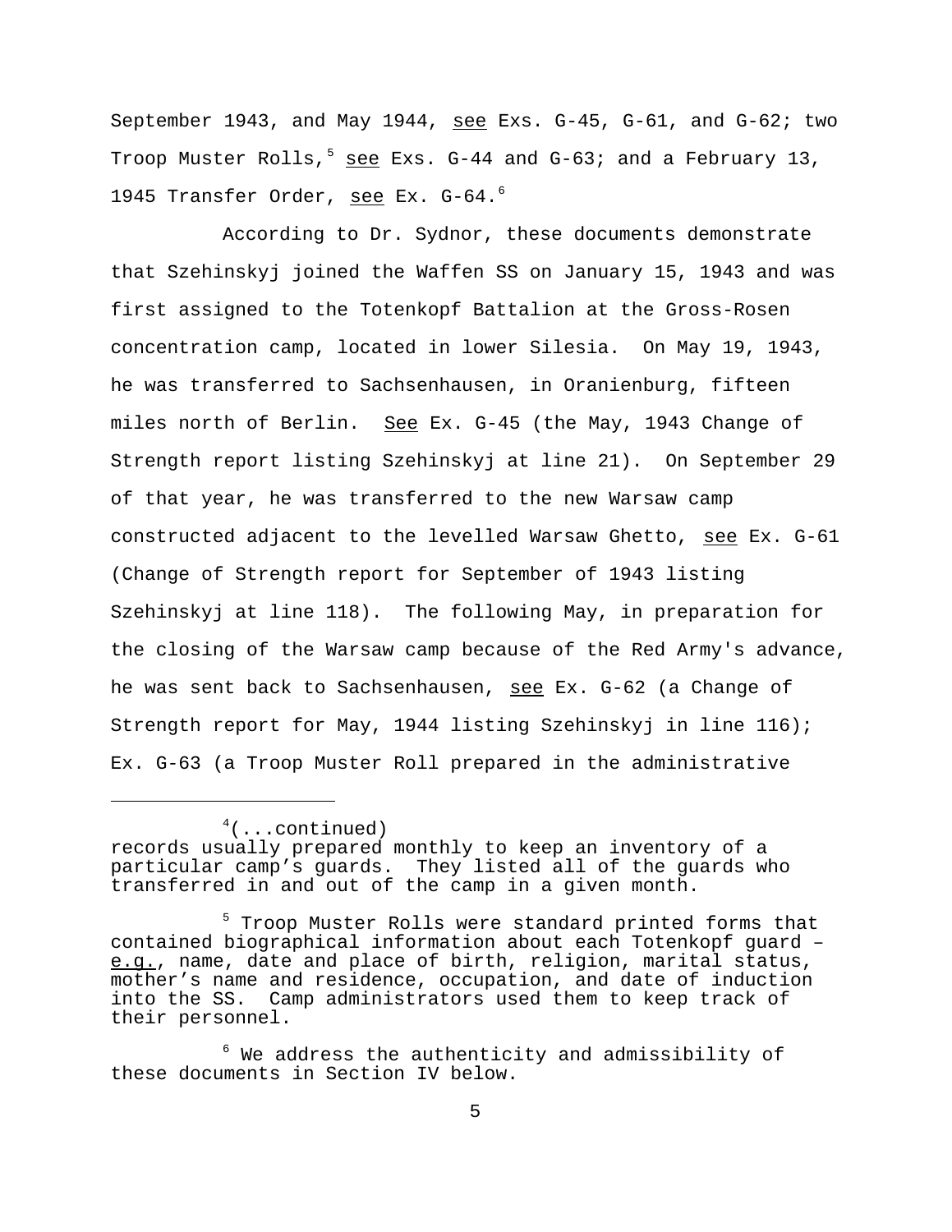office at Sachsenhausen showing that Szehinskyj arrived from Warsaw on May 4, 1944). He and many other guards left Sachsenhausen on February 13, 1945 to assist on a prisoner transport to Mauthausen concentration camp, about 300 miles south in Austria, see Ex. G-64 (a Transfer Order dated February 13, 1945). Dr. Sydnor also testified that Szehinskyj most likely went on to the Flossenbürg concentration camp, though the Government is not seeking to prove this as part of its case. The Transfer Order states that Szehinskyj and the other Totenkopf guards were "to be transferred to the SS Death's Head Battalion of Flossenbürg" after guarding the prisoner transport to Mauthausen. See Ex. G-64 (English translation).

The Government's case is also based on the testimony of Hildegard Lechner. Frau Lechner, whose de bene esse deposition in connection with this case was taken on February 10, 2000 in Salzburg, Austria, testified that Szehinskyj did work on her farm, but left in the fall of 1942. $^7$  She remembers selecting Szehinskyj at the labor office in Krems to work on her farm while her husband was fighting with the German army. She stated that she treated him as a member of her family, turned over to him the forty Deutschmarks she received from the German government every month, gave him his own little room next to her in-laws, and ate

<sup>&</sup>lt;sup>7</sup> We note that Lechner <u>volunteered</u> the dates on which Szehinskyj worked on her farm. During the deposition, Judge Alexander Wagenhofer, who conducted the questioning, asked her if "Theo" worked on her farm "in 1942". Lechner responded, "Yes, from February, 1942 until the late summer of that year." Ex. G-25, at 16.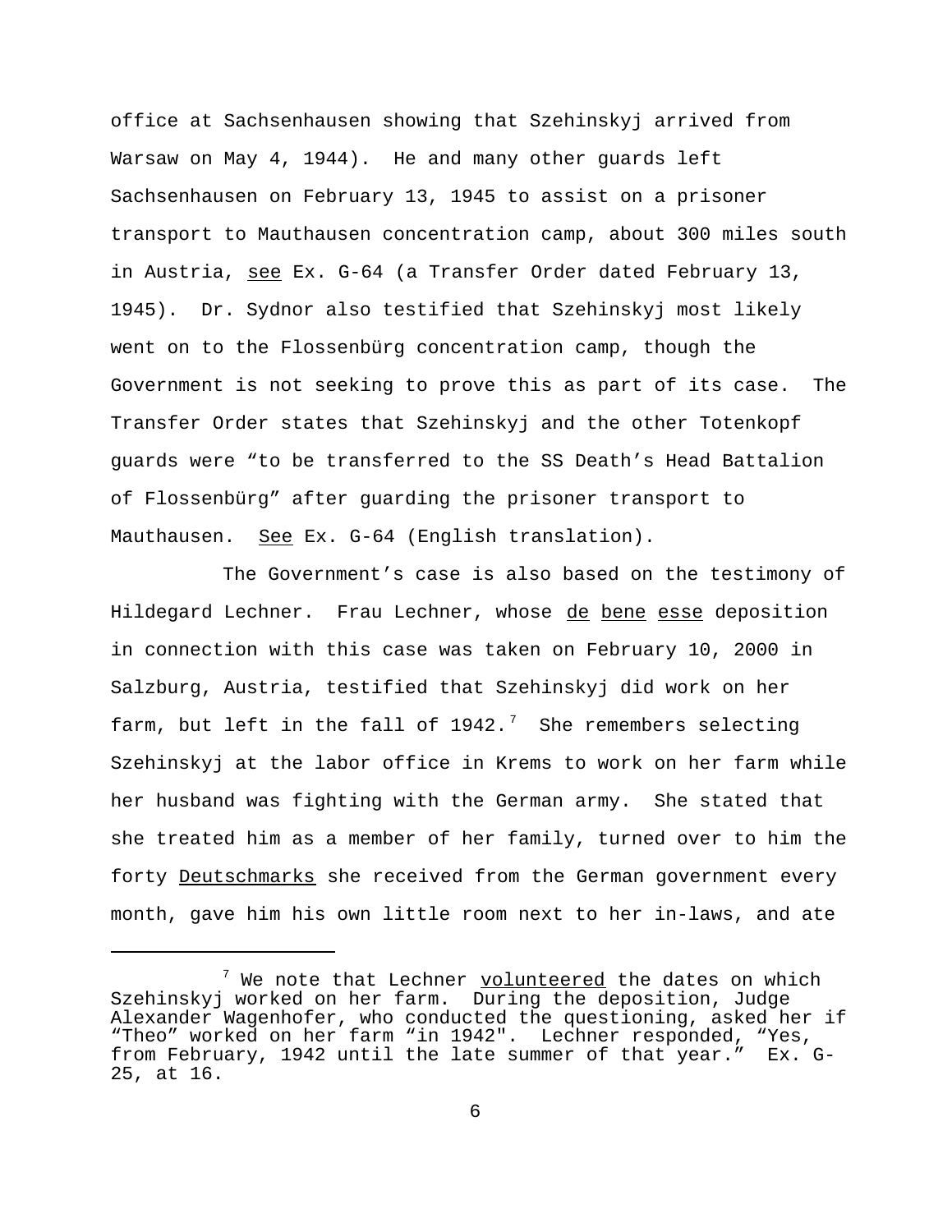her meals with him. $^8$  She testified that her two-year-old daughter, Isolde, was very fond of Szehinskyj. See Ex. G-25 at 55.

Frau Lechner testified in detail about the day in 1942 when Szehinskyj left her farm:

> [H]e just said that he was leaving. He just put his shoes over his shoulder and walked away barefoot. And I watched him leave for a long time. My daughter even waved to him until he was gone.

Id. at 56-57. After Szehinskyj left, she received another fulltime laborer, named "Rudolf" or "Rudek". See id. at 45-46. Frau Lechner stated that she never heard from Szehinskyj after he left in 1942.

Frau Lechner also spoke tearfully about her husband, who was missing in action in Stalingrad as of January, 1943. She stated that she received her last letter from her husband in January of 1943, after Szehinskyj had left her farm, and heard over the radio that same month that the Wehrmacht had fallen at Stalingrad.

## **B. Szehinskyj's Case**

Szehinskyj testified at trial that he is not the man named in the documents. He said that he remained on Frau Lechner's farm until November of 1944, through several growing seasons, and that Frau Lechner did not treat him well, did not

<sup>8</sup> In fact, she remembers that Szehinskyj loved her sister-in-law's "famous poppy seed noodles." Id. at 18.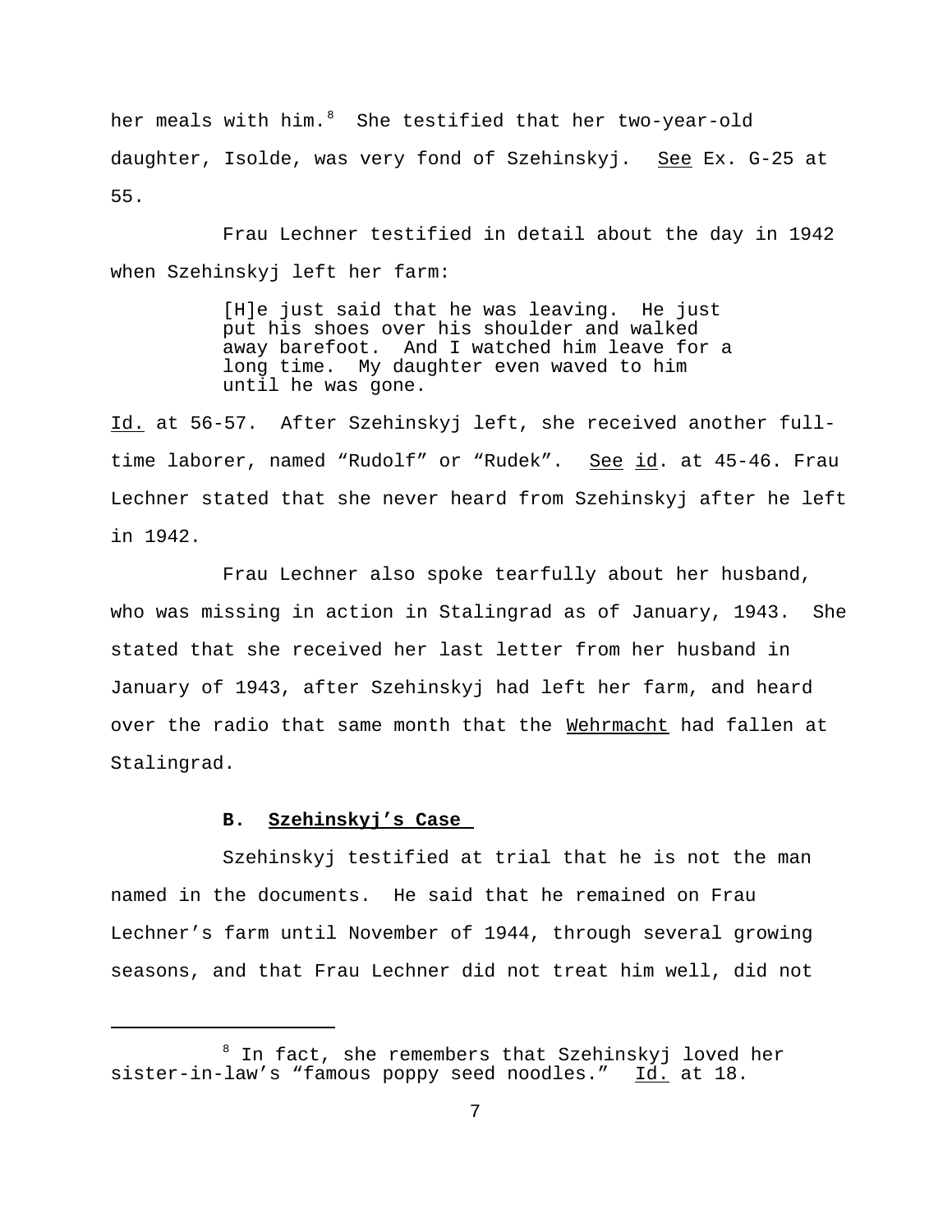pay him, did not feed him enough, and made him sleep in a storage room. He remembers Herr Lechner, a German soldier on the Russian front, returning for three weeks in May of 1942. He also claims to remember Herr Lechner sending home a package from the front lines containing a captured Soviet flag in January of 1943, but stated that he did not recall Frau Lechner ever mentioning Stalingrad.

Szehinskyj testified that in November of 1944, he left the Lechner farm with a large band of refugees who passed through and warned him that, if the Russians found him, they would hurt him. He claims that Frau Lechner gave him a blanket, some bread, and his expired arbeitskarte as he was leaving. He claims that he had never seen the arbeitskarte before that moment.

According to Szehinskyj, he boarded a westbound train in Langenlois, near Schiltern, with the other refugees. When the train could go no further because of bombed-out tracks, he found a bicycle and travelled with two other men from farm to farm looking for food and shelter. He eventually went to the "Duerr" farm in the Straubing area of Germany, where he remained until the end of February, 1945. In April or May of 1945, he met a group of Americans, who transported him to a refugee camp in Vilseck, Germany. In mid-July, he left for Amberg, Germany to work in a sanitarium for people with tuberculosis. In December of 1946 or early 1947, he went to Neumarkt, where he met and married his wife. He returned to Amberg in 1947 to work as a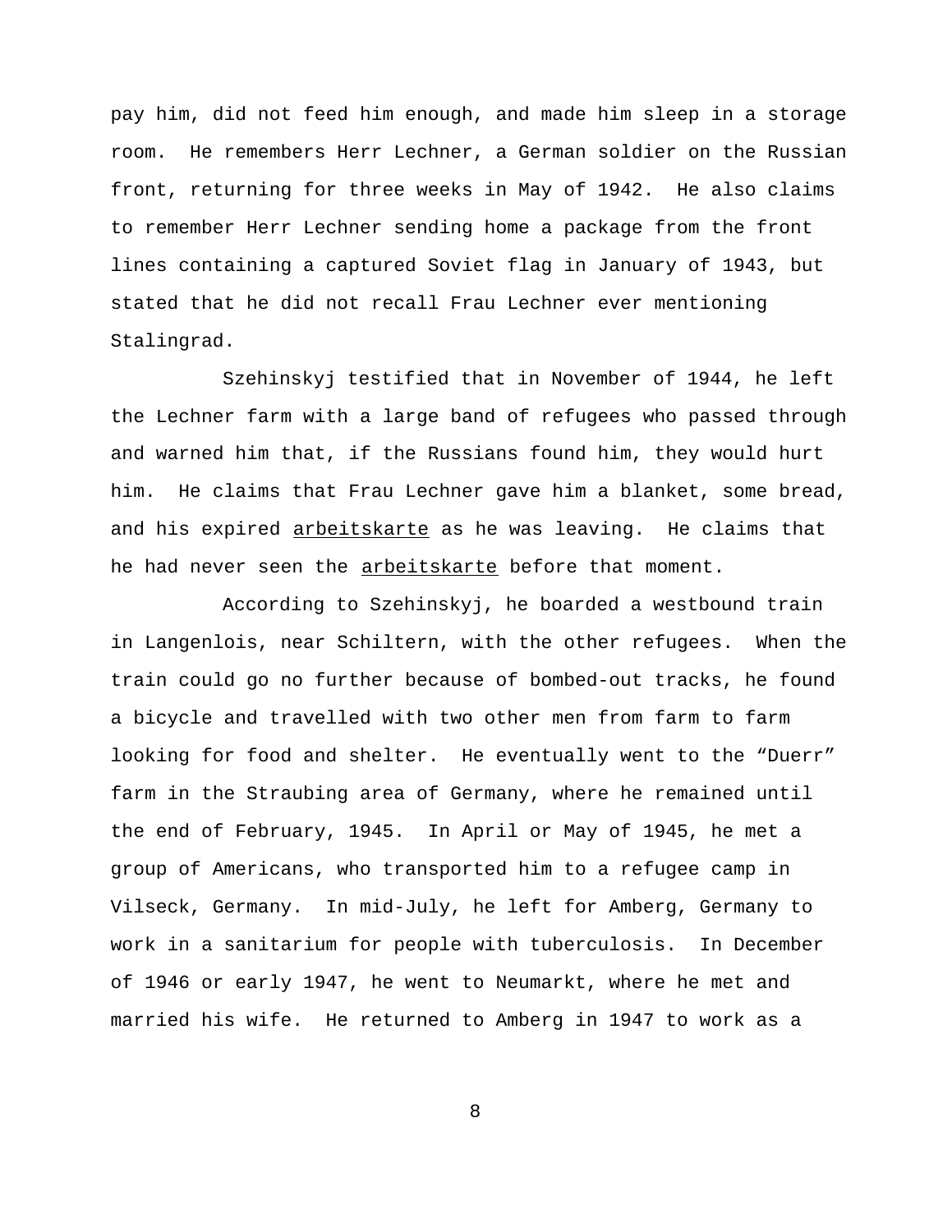mechanic in the United States Army's motor pool. His daughter, Anna, was born in a displaced persons camp in Amberg in 1948.

Szehinskyj also claims that an injury to his right hand would have prevented him from holding or firing a gun. According to his testimony, the Soviets who invaded Malnow in 1939 put him to work building a railroad, and he pierced his hand when he dropped a scythe on it during the construction. The injury caused him to lose feeling in his right hand and index finger and this prevented him from clenching his hand all the way.

He also stated that he has never had a tattoo.

# **III. The Concentration Camp System<sup>9</sup>**

Dr. Sydnor testified that concentration camps first came into existence in 1933, when Adolph Hitler and the Nazi Party came to power. As the Nazis tightened control of their growing empire, the use of Schutzhaft - "protective detention" became more and more common. Early in Hitler's reign, the camps were filled in large part with members of political parties thought to be inimical to the Nazi ideology. In the years that followed, the inmate population shifted to those groups thought to be racially undesirable, with the primary focus rapidly turning on the Jews.

<sup>&</sup>lt;sup>9</sup> Because the nature of the concentration camps is integral to our holding that Szehinskyj "assisted in persecution" within the meaning of the DPA, we discuss it in some detail here.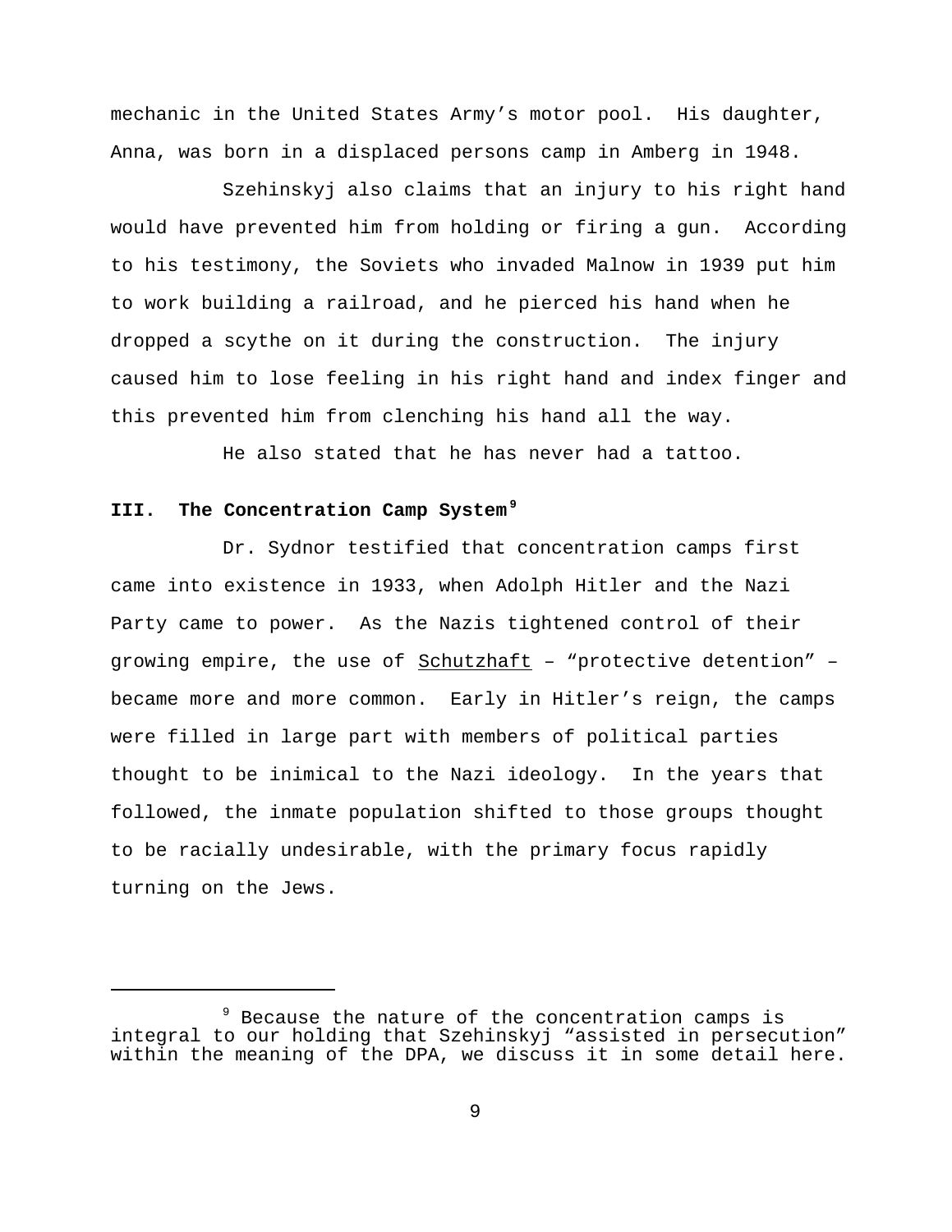The Nazis, under the direction of Hitler, SS Head Heinrich Himmler, and Himmler's protégé, Theodor Eicke, created three basic types of concentration camps under the exclusive control of the SS: confinement and slave labor camps,  $10$ extermination camps, $11$  and, as the war progressed, combined slave labor and death camps. $12$  Conditions in the camps were inhuman: disease was rampant, sanitation, medical care, and heat were nonexistent, and inmates received little food, less than 1,000 calories per day. At labor camps, inmates were made to work eleven- or twelve-hour days in brutal conditions, even at night in the bitter winter. Prisoners died every day from malnutrition, exhaustion, disease, beatings, suicide,  $^{13}$  or murder. Many were subjected to cruel and deadly medical

 $11$  At this type of camp, "inmates" were killed upon arrival. Treblinka, Sobibór, Belzec, and Chelmno were extermination camps.

 $10$  Before the war, this type of camp housed inmates from Germany, primarily opponents of the Nazi ideology. After the start of the war, it included inmates from virtually every country in Europe, as well as some Americans. Flossenbürg was a slave labor camp.

 $12$  At labor/death camps, which became much more prevalent as the war raged on and the outlook for Germany grew bleaker, the Nazis used inmates as free labor for war-related industrial production and literally worked them to death. According to Dr. Sydnor, the regime saw the inmates as a disposable commodity that was easily replaced. Gross-Rosen was a combined slave labor and death camp where the major economic activity was the operation of a granite quarry.

<sup>&</sup>lt;sup>13</sup> Dr. Sydnor testified that prisoners generally committed suicide in one of two ways: by running into a zone of the camp where Totenkopf guards had strict orders to shoot them, or by purposely throwing themselves on the electrified fences surrounding the camps.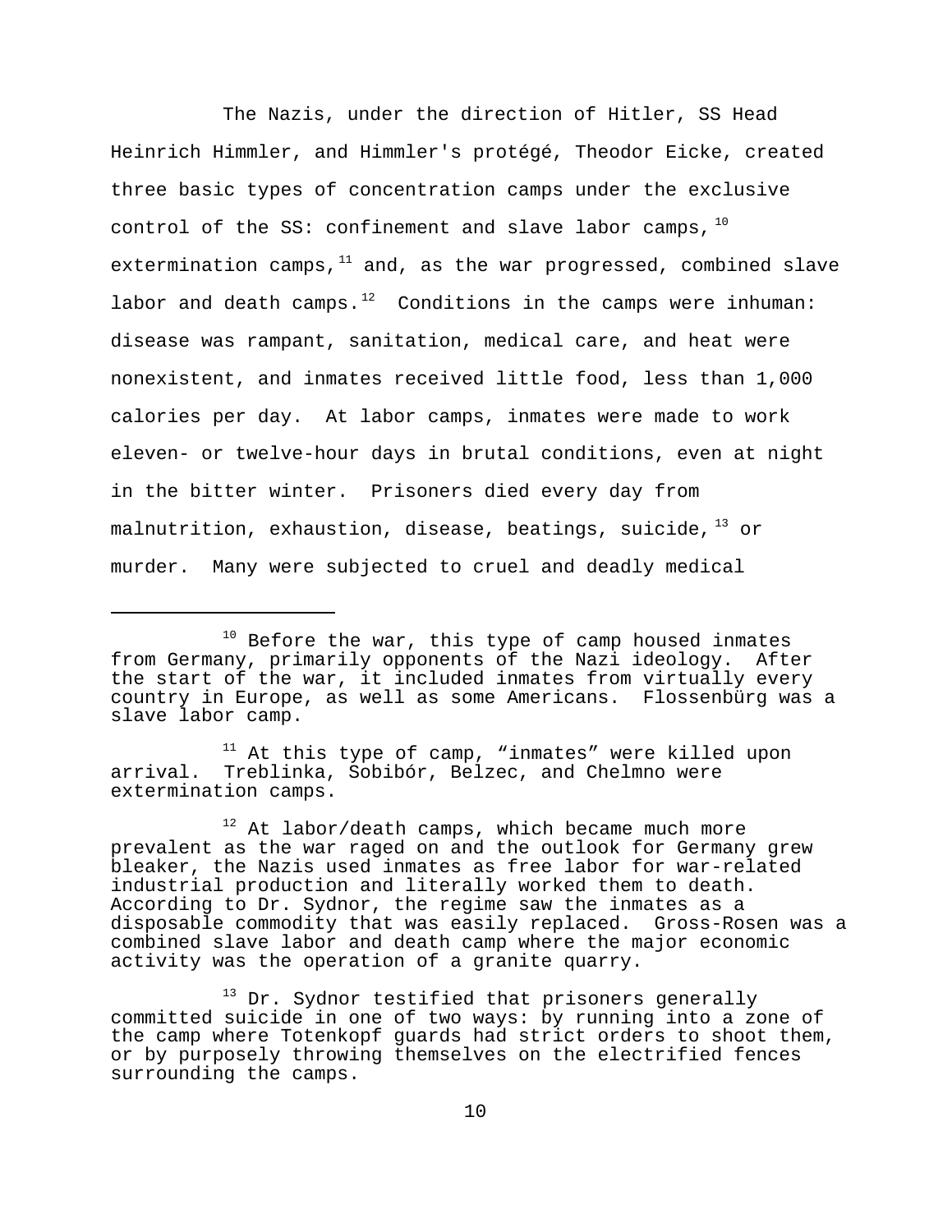experiments. One such experiment involved inflicting a flesh wound with a poison-tipped bullet and documenting how long it took the prisoner to die from the poison.

In short, the horror of the camps cannot be overstated: they were places of utter, devastating persecution.

As noted above, as the war progressed most inmates were placed in the camps because of their ethnicity or religion, though other groups of inmates included Gypsies, homosexuals, the mentally ill, the homeless, and the unemployed - people the Third Reich regarded as Untermenschen, sub-humans. $14$  Jews were considered the least desirable and most dangerous of the ethnic groups, followed by Gypsies and Slavs.

As is made clear from the survivor accounts that follow, the Waffen SS Death's Head Battalion guards were vital to maintaining the terror of the camps. Dr. Sydnor testified that the camps simply could not have functioned without them. The guards, who were uniformed, armed, paid, and given leave, were instructed to shoot any prisoner who attempted to escape.  $^{15}$ 

In fact, the prisoners wore colored patches on their uniforms to indicate their "category" -  $e.g.,$  pink for homosexuals, violet for Jehovah's Witnesses, black for "asocials", etc. Jews wore yellow and red triangles in the shape of the Star of David.

<sup>&</sup>lt;sup>15</sup> Dr. Sydnor stated that he knows of no case in which a guard was disciplined for shooting without justification, but that a guard could be disciplined for failing to shoot when, in the eyes of the Nazis, a situation required it. See also, e.g.,<br>Ex. G-5, at 304 (English translation of the 1933 service regulations for the Dachau concentration camp, which later served as a template for all camps and which state that "[w]hoever lets (continued...)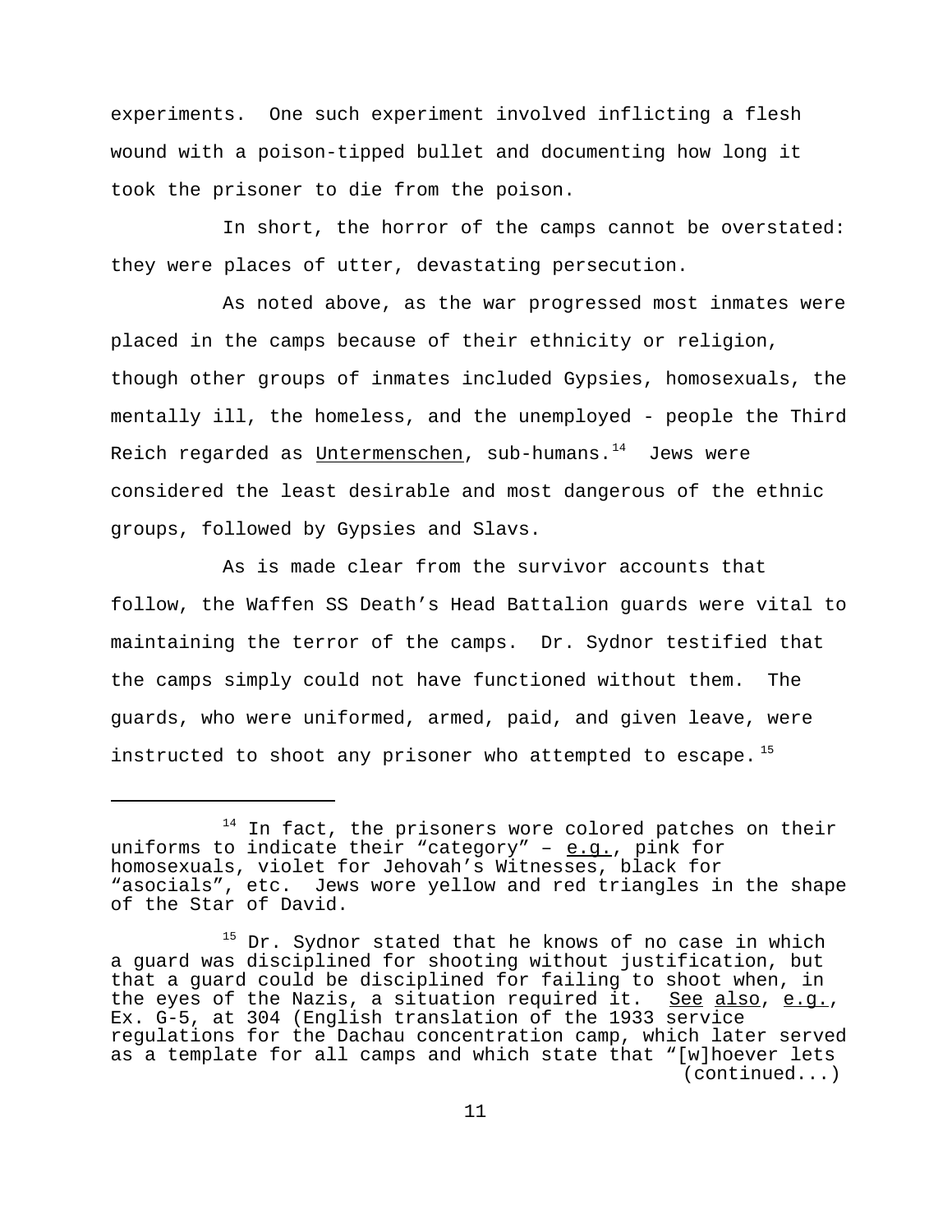They subjected inmates to both official and unofficial physical punishments<sup>16</sup> as well as verbal abuse and persecution.

Leaders prescribed specific regulations for executions, such as:

> When executing Polish civilian workers and workers from the formerly Soviet area, . . . workers of the same ethnic group in the area are to be led past the gallows after the execution and reminded of the consequences of violating regulations.

Ex. G-22, at 5 (English translation of January 6, 1943 Implementation Regulations for Executions, issued and signed by SS Reichsführer Heinrich Himmler). The regulations specified that "[t]he offender is to be asked whether he wishes to stand facing the wall or the firing squad",  $id.$  at 2, or, if the inmate

16 An example of "official" physical punishment was whipping – guards administered twenty-five lashes, which the prisoner had to count out loud. If the prisoner became confused or passed out from the pain, the guard started over. See Ex. G-49 (English translation of a Waffen SS circular outlining regulations for whipping punishments and stating that, in certain cases, "the punishment is to be administered to the naked buttocks" (emphasis in original)). Whippings were particularly dangerous because prisoners were weakened after the beating, affecting their ability to work. Prisoners who could not work were killed.

"Unofficial" punishments included the "hat game". During marches to off-camp work details, a guard would remove an inmate's hat, toss it to the side of the line of prisoners, and order the inmate to retrieve it. When the prisoner did so, the guard would shoot him for trying to "escape".

 $15$ (...continued)

a prisoner escape will be arrested", but a "guard who shoots an escaping prisoner . . . will not be punished"); Ex. G-35 (English translation of instructions for SS guards stating that prisoners who attempt to flee or who show signs of getting violent are to be shot immediately).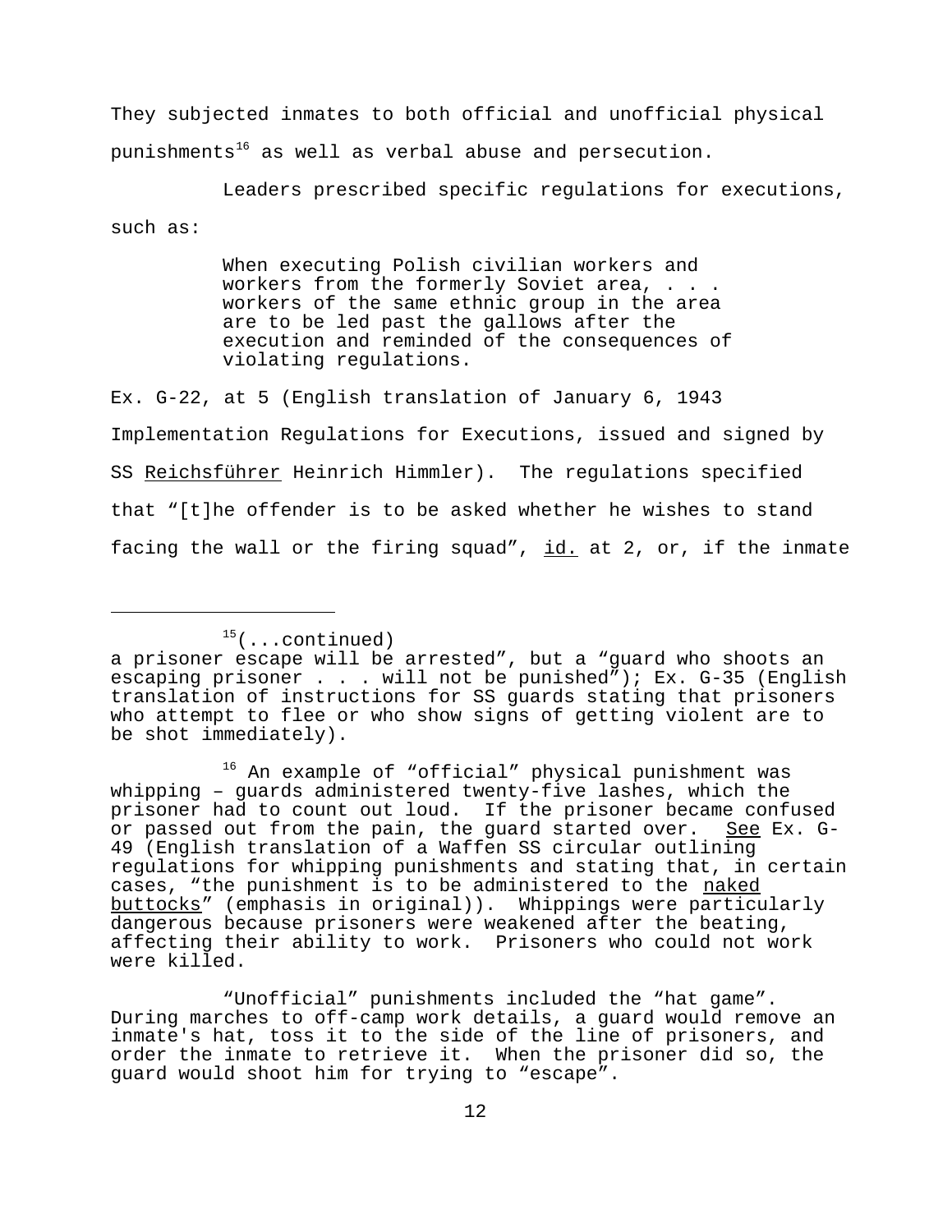is hanged, "[t]he protective detention prisoner is to receive three cigarettes for the execution."  $\underline{Id.}$  at 3. The regulations also provided that

> Shortly before the execution, the offender is advised in the presence of the participating SS men by the Camp Commandant or his authorized SS officer that he is to be executed. The notification shall be in approximately the following form:

> > "The offender has done such and such and thus forfeited his life because of his crime. For the protection of Volk and Reich, he is to be dispatched from life to death. Let the judgment be carried out."

# Id.

All of the guards were armed at all times. An "Instruction on Tasks and Duties of the Guard" circular quotes the General Guard Directive, to wit: "It is forbidden to the guard, unless explicitly determined otherwise, to lay his weapon down." Ex. G-35, at 4. Also, an illustrated instruction book for guards who did not speak German depicts every guard, without exception, holding a gun. See Ex. G-34 ("Wrong/Right" picture book). $^{17}$ 

<sup>&</sup>lt;sup>17</sup> The "Wrong/Right" book concludes after the illustrations with the following manifesto from SS Gruppenführer Reinhard Heydrich:

We must work on ourselves. In unprecedented self-discipline we must incorporate into ourselves and follow the eternal principles of the ideology given to us by the Führer. First, we must mentally align ourselves so that everyone thinks the same way about every (continued...)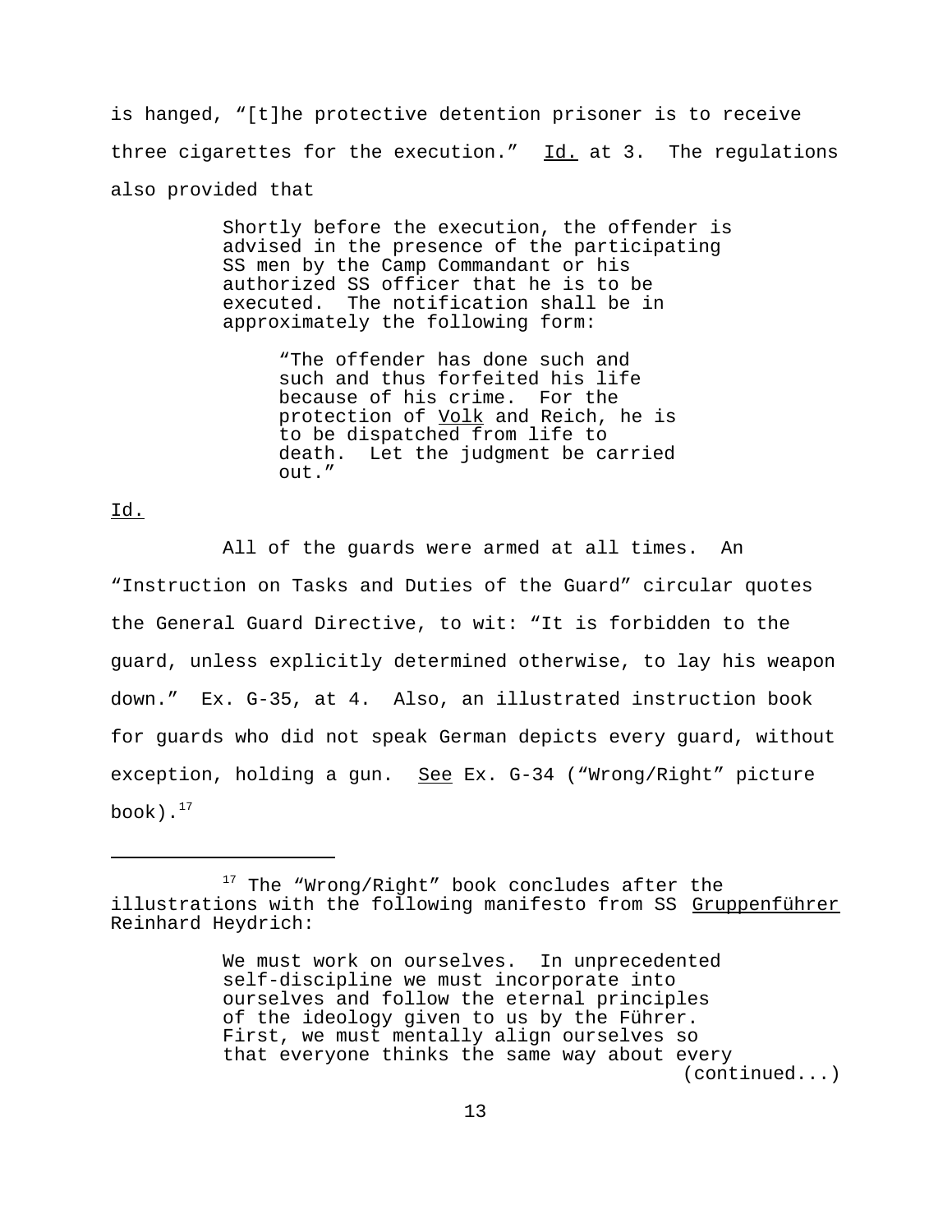Dr. Sydnor emphasized that Totenkopf guards were not assigned to the same jobs every day at the camps. They had to be able to perform each type of duty – night patrol, escorting inmates to and from work details, guarding them at work, service in the watchtower, patrolling the perimeter of the camp, etc. They also had to be ready at any moment to search for escapees.

The Totenkopf Battalion guards also were used in prisoner transports from one camp to another. On these hellish transports, during which prisoners routinely died, the duty of the guards was the same as at the camps: to make sure no prisoners escaped. Guards surrounded the train cars with guns drawn at every stop. See, e.g., id. ("Wrong/Right" illustration

Ex. G-34, at 17.

 $17$ (...continued)

enemy, that he rejects him right away on principle, without personally making egoistic and sympathetic exceptions. In order to preserve our nation, we must be harsh to the enemy, even at the human risk of hurting an individual enemy and even of being impugned as uncontrolled brutes by some certainly well-meaning people. If we, namely as national socialists, do not fulfill our historical task, because we were too objective and humane, people will still not allow mitigating circumstances in our case. It will merely be said: before history, they did not fulfill their task. If someone is our deliberate opponent, then he is only to be wrestled down as an opponent objectively and without exception. If, for example, every German, out of false sympathy, were to make an exception of just this "one decent" Jew or Free Mason from among his acquaintances, then there would simply be 60 million exceptions.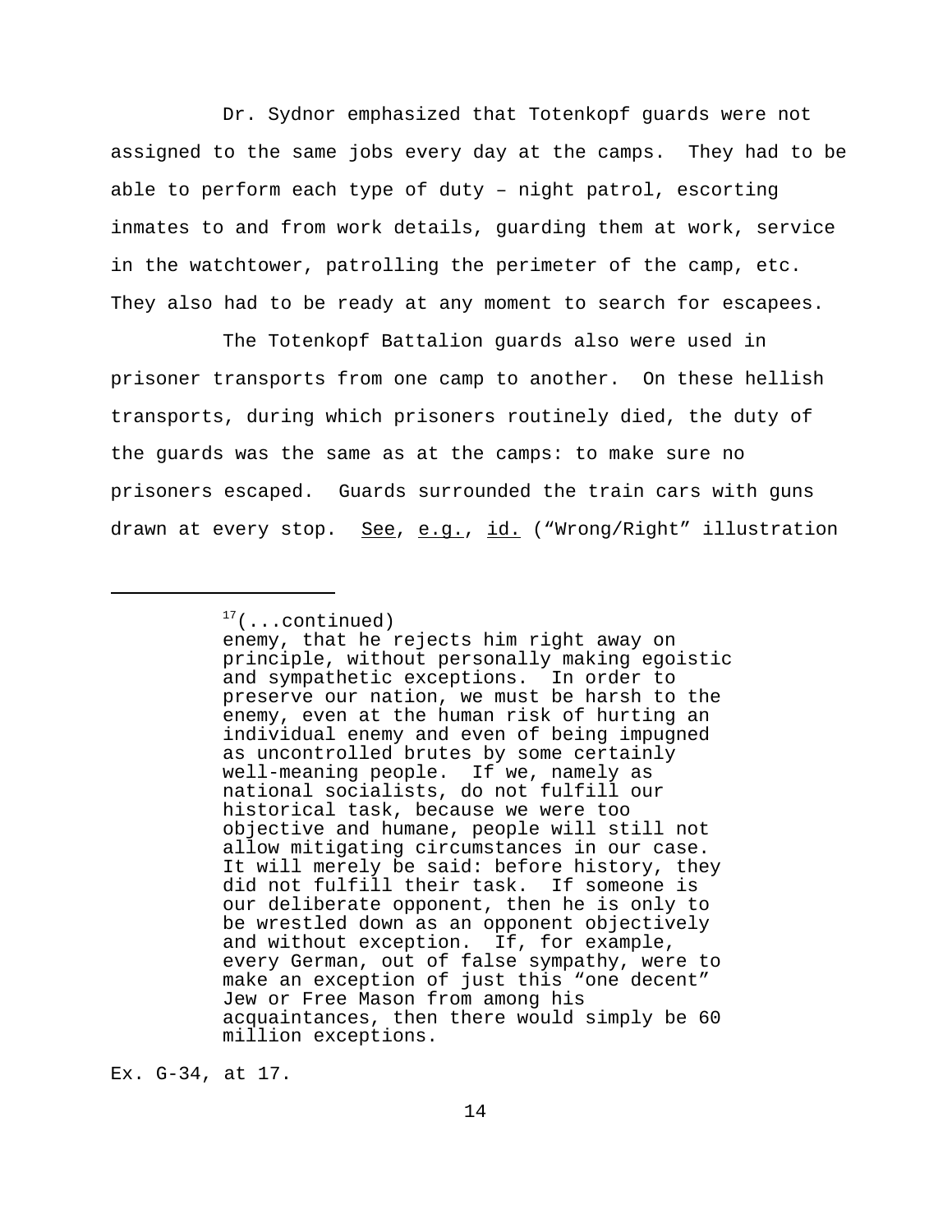book depicting guards with guns pointed at prisoners as they board and exit a boxcar). Conditions for prisoners were abysmal, with no heat, food, or sanitation.

While the Nazi documents and Dr. Sydnor's testimony paint a horrifyingly clear picture of life in the concentration camps, the stories contained in the affidavits of four camp survivors, Exs. G-129 - G-132, offer vivid living testimony of what a nightmare a prisoner's daily life was in the camps involved in this case. $18$ 

Sidney Glucksman, who was twelve years old when the Nazis took him into custody, spent time at three labor camps and was sent to Gross-Rosen sometime in 1943. He spent about a year and a half there, performing various back-breaking jobs, until, after a bombing raid, he was forced to march for several days and nights to the camp at Dachau, where he remained for more than a year, until his liberation on April 29, 1945. Mr. Glucksman recounts horrors such as guards who put small children and babies into bags and smashed them against a wall until the children were dead. Inmates were then given the job of separating the bloody clothing from the bodies.

Rudolf Herz spent two months at Auschwitz in 1944 and then was transferred in a railroad boxcar with no food, water, or bathrooms to Schwarzheide, a satellite camp of Sachsenhausen. At Schwarzheide, he spent twelve hours a day doing heavy manual

 $18$  These affidavits were accepted without objection in lieu of the live testimony of these four survivors.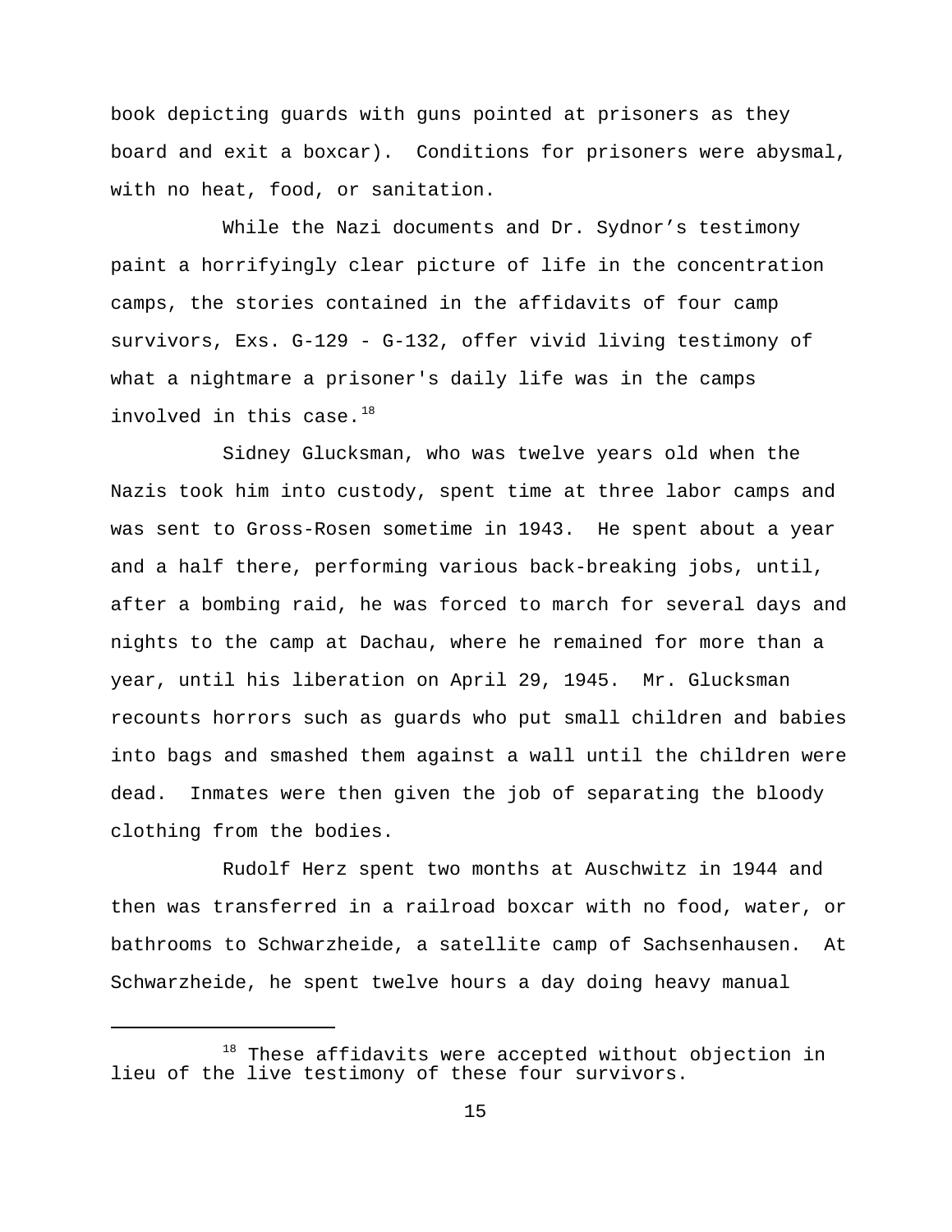labor, including building bomb shelters and unloading bricks from boxcars. He states that "[t]he work was very hard and the guards . . . sometimes beat us if they thought we were working too slow or just because they wanted to beat us." Ex. G-131, at 3. He also notes that the guards treated prisoners "with utter contempt and no respect for [their] dignity as persons," often referring to them as "Jew pig". Id. at 4-5. After he was beaten by a guard and severely injured, he was sent to Lieberose, another Sachsenhausen satellite camp. Mr. Herz's life was spared because the doctor at the satellite camp was away for several weeks, during which time he recovered enough to perform light duty work. He spent the fall and winter of 1944-1945 at Lieberose. In February of 1945, the SS was evacuating the camp, so he left on foot along with hundreds of other prisoners on a week-long "death march" to Sachsenhausen. The Totenkopf guards shot many prisoners along the way, and others died from starvation or exposure. After two weeks at Sachsenhausen, he was loaded onto a railroad car and sent to Mauthausen, where he remained until his liberation on May 5, 1945.

Karl Schlessinger was sent to Auschwitz in 1942 and transferred to Warsaw in the fall of 1943. The Totenkopf guards forced him to clean up the rubble in the former Warsaw Ghetto and, during a severe typhus outbreak in the winter of 1943-44, made him work on the construction of a crematorium. In July or August of 1944, as the Red Army advanced toward Warsaw, he was evacuated from the camp and forced to march for six days without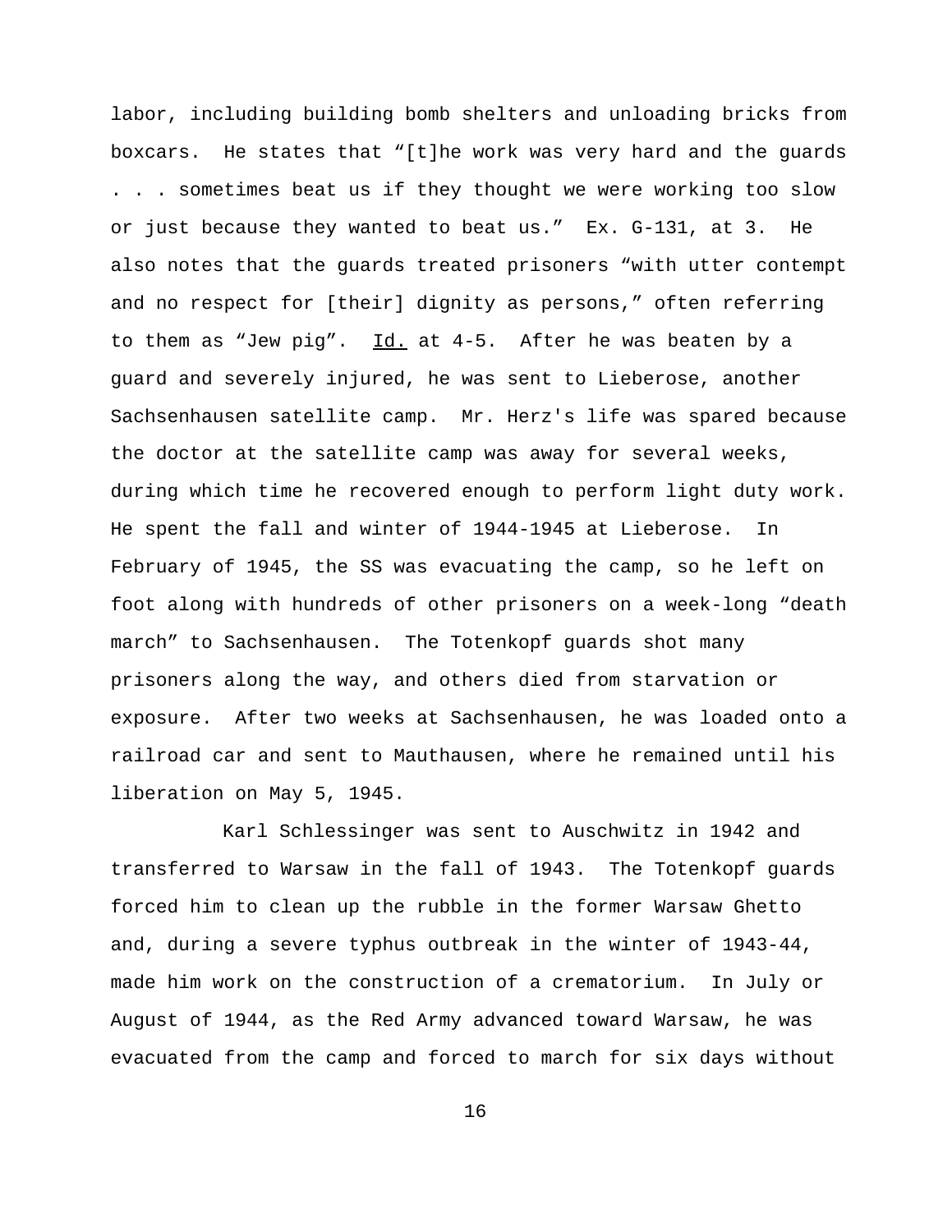water. The guards then placed him in a cattle car and ultimately sent him to Dachau.

Marion Wojciechowski, a former member of the Polish army, was arrested in April of 1942 and sent to Auschwitz, where he remained until he was sent to Gross-Rosen in March of 1943. At Gross-Rosen, he worked as the prison secretary and then was assigned to a carpenters' detail outside the main camp. He states that, "[w]ith very few exceptions, the SS troops who guarded outside details were regularly cruel in their treatment of prisoners." Ex. G-130, at 3. In February of 1945, he was evacuated in an open freight car to Leitmeritz, in Czechoslovakia. During the two-week trip, armed Totenkopf guards with machine guns were placed between the freight cars. In May of 1945, he and some other prisoners escaped into Czechoslovakia. See generally Exs. G-129 - G-132.

As the Red Army moved west, the Nazis had to close camps in the East. $19$  The camps west of Poland therefore became choked with prisoners, and conditions deteriorated even more, difficult as that may be to believe.

Dr. Sydnor specifically noted that these inhuman conditions, of which we have provided only a flavor, existed at the camps at Gross-Rosen, Sachsenhausen, and Warsaw from 1943 through 1945, during Szehinskyj's alleged period of Nazi service. Conditions at Mauthausen and Flossenbürg were no better.

<sup>&</sup>lt;sup>19</sup> Most of the camps were in Poland because of the large numbers of Jews in that region.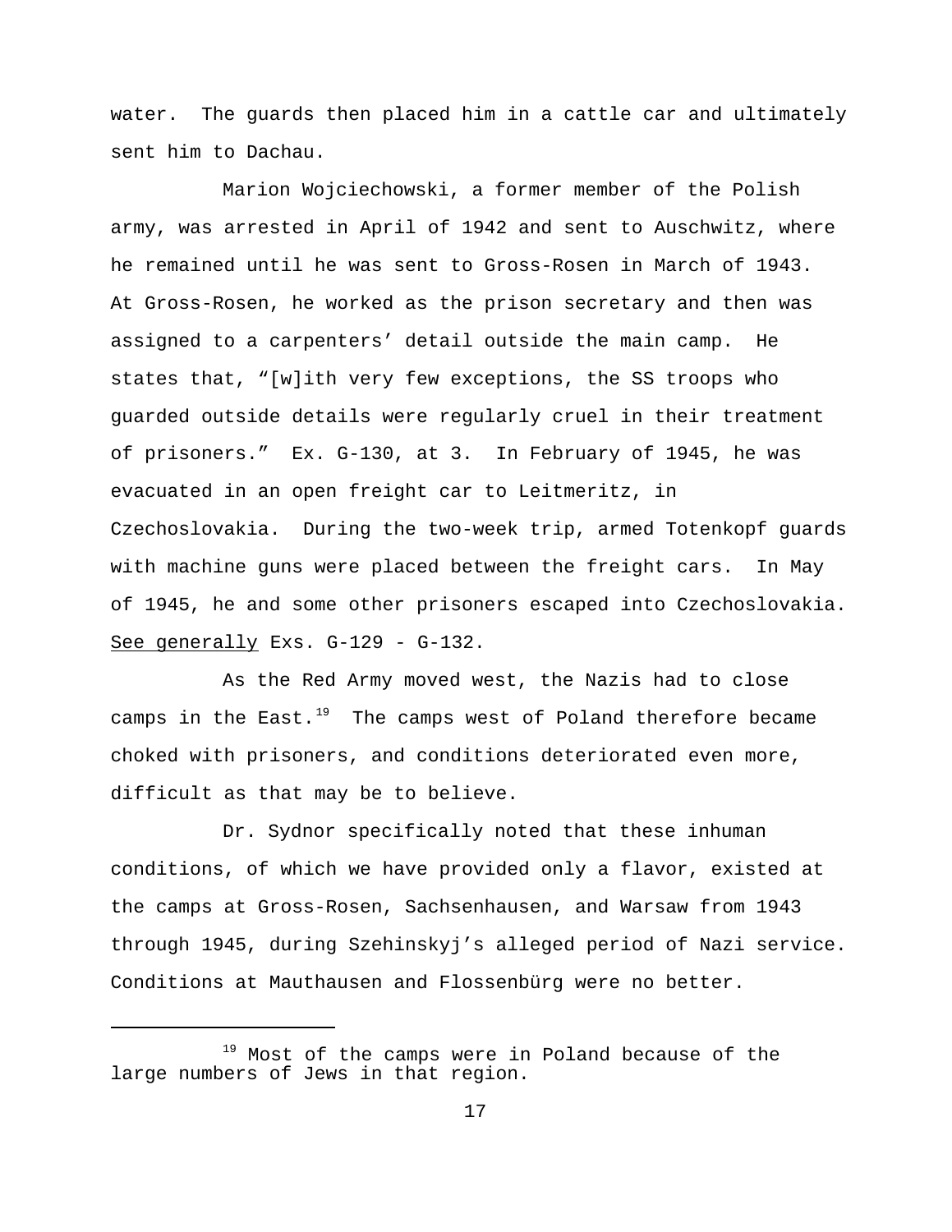## **IV. Szehinskyj's Motion in Limine**

Szehinskyj filed a motion in limine before trial to preclude the admission of some of the Government's documentary evidence. The motion is based on the hearsay, authenticity, and best evidence rules.

The documents to which Szehinskyj objects include the six wartime Nazi documents that identify him as a Totenkopf guard - the Change of Strength reports for May 1943, September 1943, and May 1944, Exs. G-45, G-61, and G-62, the two Troop Muster Rolls, Exs. G-44 and G-63, and the February 13, 1945 Transfer Order, Ex. G-64. He also objects to the admission of three other general categories of documents: (1) judgments in German post-war judicial proceedings; (2) statements of and information relating to other Totenkopf guards; and (3) one set of camp regulations.  $20$ 

<sup>&</sup>lt;sup>20</sup> Specifically, Szehinskyj objects to the admission of the following documents: (1) Ex. G-26, the 1941 Service Regulations for Concentration Camps; (2) Ex. G-28, the 1960 judgment in the Matter of Albert Layer; (3) Ex. G-32, the 1962 judgment on appeal in Layer's case; (4) Ex. G-30, excerpts from the judgment in the 1960 trial of Sorge and Schubert; (5) Ex. G-31, the judgment in the 1960 case against August Höhn; (6) Ex. G-51, the judgment from the 1962 trial of Baumkötter; (7) Ex. G-52, a protocol of a 1946 interrogation of Gustav Wegner; (8) Ex. G-59, the 1946 affidavit of Anton Kaindl; (9) Ex. G-71, the statement of Albert Widmann to an Examining Magistrate; (10) Ex. G-72, a continuation of Widmann's 1959 interrogation; (11) Ex. G-56, a wartime service card for Adalbert Kotsch; (12) Ex. G-107, Kotsch's May 11, 1979 statement; and (13) Ex. G-87, the 1972 interrogation of Simon Kellinger.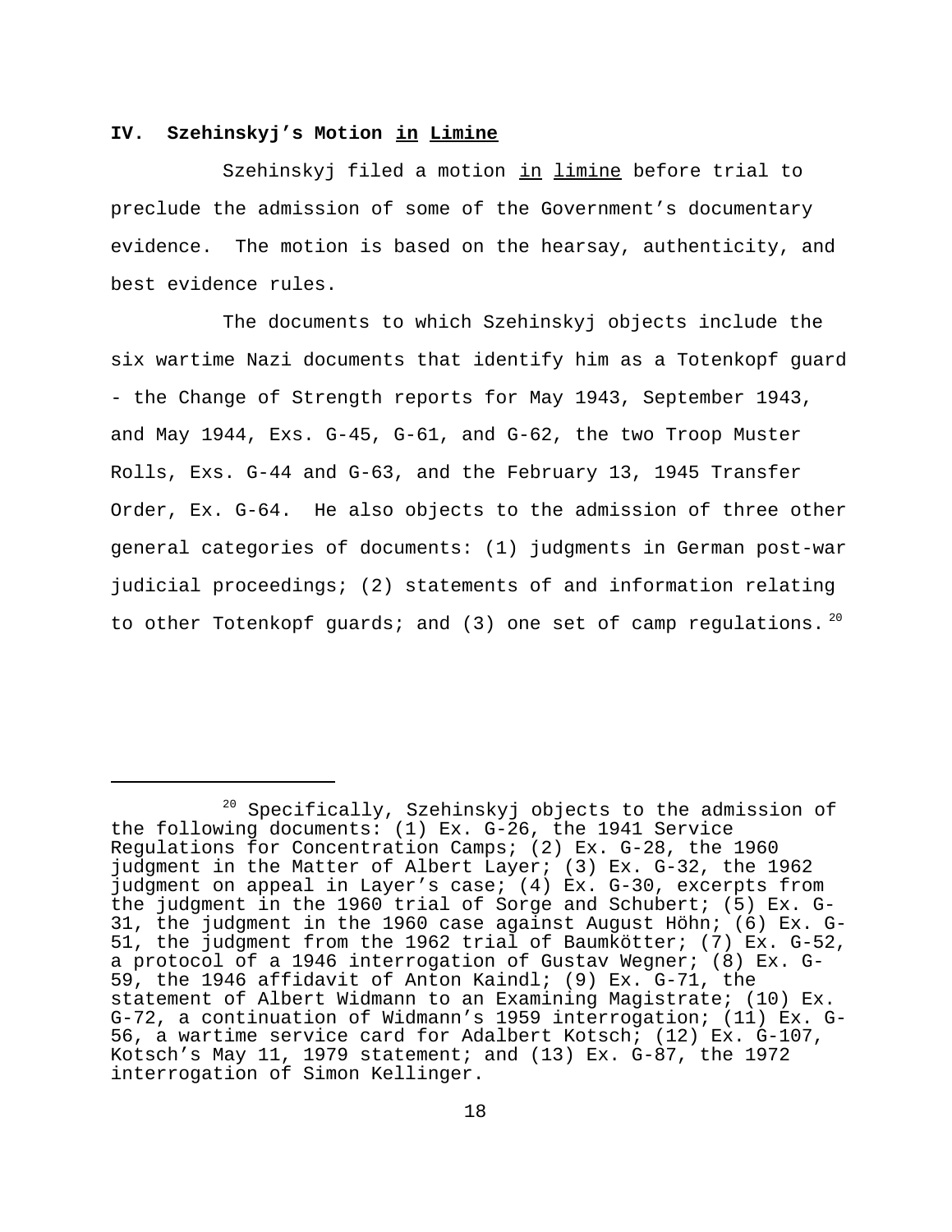### **A. Authentication**

Fed. R. Evid. 901(a) provides that "the requirement of authentication or identification as a condition precedent to admissibility is satisfied by evidence sufficient to support a finding that the matter in question is what its proponent claims." As our Court of Appeals has noted, the "burden of proof for authentication is slight." Link v. Merecedes-Benz, 788 F.2d 918, 927 (3d Cir. 1986). "[T]here need be only a prima facie showing, to the court, of authenticity, not a full argument on admissibility." Threadgill v. Armstrong World Indus., Inc. , 928 F.2d 1366, 1375 (3d Cir. 1991) (quotation omitted).

Under Fed. R. Evid. 901(b)(8), the "ancient document rule",

> Evidence that a document or data compilation, in any form, (A) is in such condition as to create no suspicion concerning its authenticity, (B) was in a place where it, if authentic, would likely be, and (C) has been in existence 20 years or more at the time it is offered [is sufficient to authenticate a document under the rule].

Although this rule requires that the document be free from suspicion, that suspicion goes not to the content of the document but rather to whether the document is what it purports to be. See United States v. Kairys, 782 F.2d 1374, 1379  $(7<sup>th</sup>$ Cir. 1986) ("[T]he issue of admissibility is whether the document is a Personalbogen from the German SS records located in the Soviet Union archives and is over twenty years old. Whether the contents of the document correctly identify the defendant goes to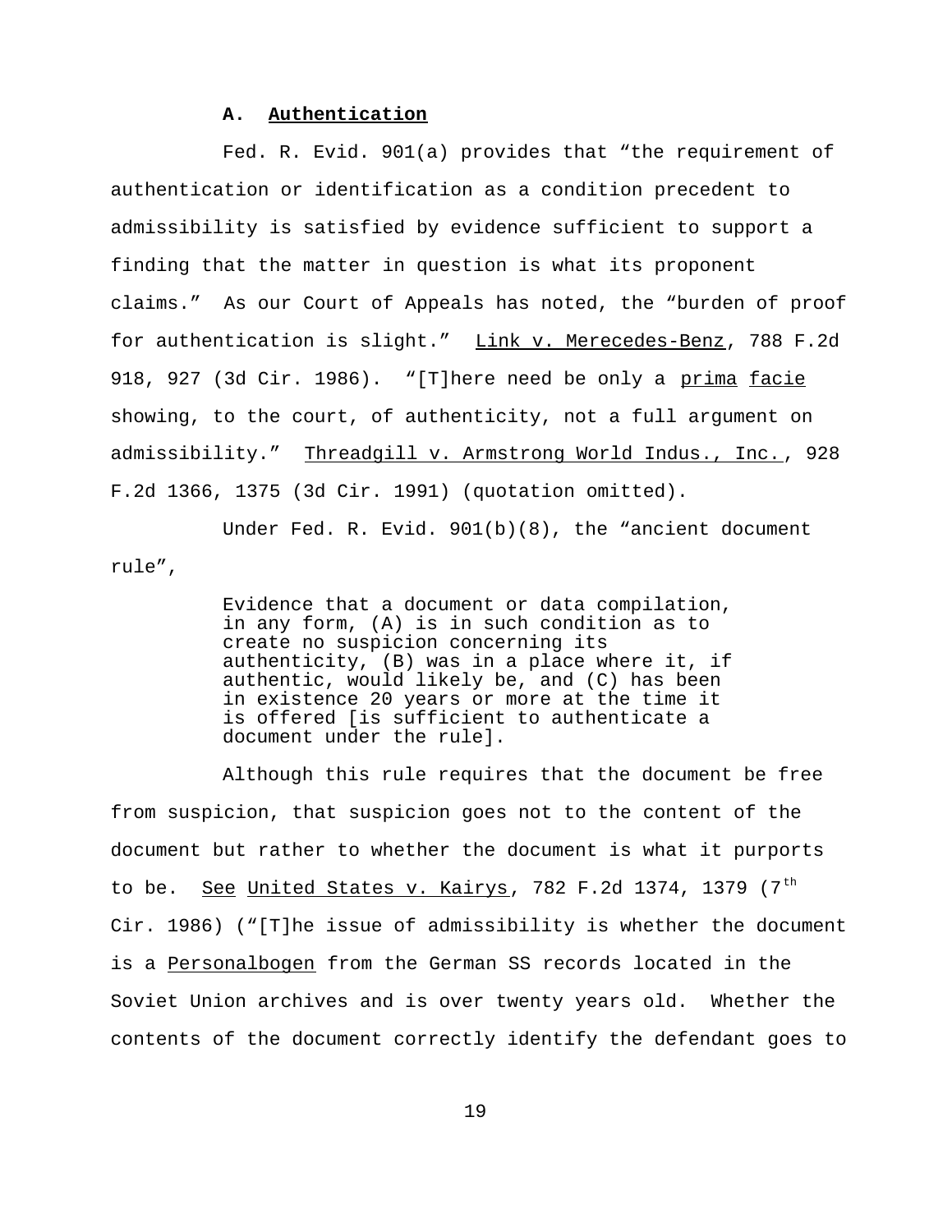its weight and is a matter for the trier of fact; it is not relevant to the threshold determination of its admissibility."); see also United States v. Stelmokas, 100 F.3d 302, 312 (3d Cir. 1996).

## **1. The Six Documents that Identify Szehinskyj**

These six documents come from three different archives. The three Change of Strength Reports and the Transfer Order are from the Center for the Preservation of Historical Documentary Collections in Moscow. $21$  The September 29, 1943 Troop Muster Roll was prepared at Sachsenhausen and found in the Central State Archives of Ukraine, located in Kiev. And the May, 1944 Troop Muster Roll was found in the German Federal Archives in Berlin.

Dr. Sydnor, whose knowledge on this subject is encyclopedic, $22$  testified that there is nothing unusual about any

 $21$  Dr. Sydnor testified that after the war, the Soviet Army captured quantities of German documents and brought them back to Moscow, intending to use them to find subjects for prosecution for war crimes. Most (if not all) of these documents first became available to Western scholars after the fall of the Soviet Union in 1991.

 $22$  It should be noted that Dr. Sydnor's expertise also includes his primary research and knowledge of the various archives around the world that contain documents such as those he testified about in this case. Those archives include: "the National Archives in College Park, Maryland, Washington, D.C., and Suitland, Maryland, which contain captured German records and U.S. war crimes investigative records; the Federal Archives (Bundesarchiv) in Koblenz, Germany, and the Federal Military Archives (Bundesarchiv-Militärarchiv), one of its branches, in Freiburg, Germany; the former Berlin Document Center, the repository of Nazi Party and SS personnel records; the Central Office of the State Judicial Administrations for the Investigation of National-Socialist Crimes, in Ludwigsburg, (continued...)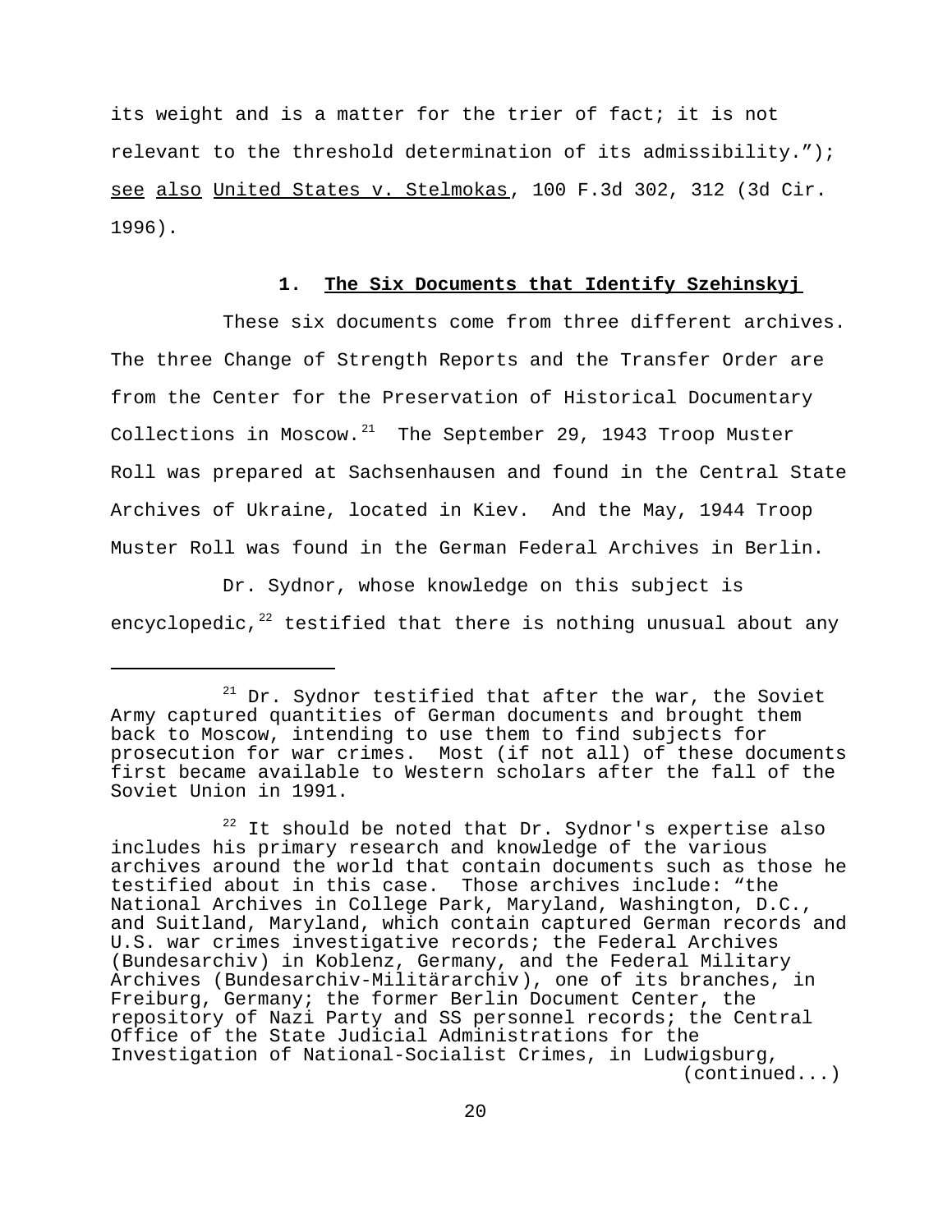of these documents. $^{23}$  All of them are consistent with the content of other Nazi records of the era,  $24$  all were found in locations where they were likely to be,  $25$  and the form of each is consistent in every way with the document being an unaltered original. He also points out that it would have taken a vast conspiracy to alter the documents, since they were located in

 $23$  We note that Dr. Sydnor's conclusion is consistent with that of Dr. Raul Hilberg, another distinguished scholar of the Nazi era, in Stelmokas. See 100 F.3d at 312.

<sup>24</sup> Dr. Sydnor noted that consistency among unrelated documents dramatically increases his, and other historians', confidence in their authenticity.

For example, the name "Adalbert Kotsch" appears along with that of Szehinskyj on the May, 1943 Change of Strength Report, ex. G-45 (listing a transfer from Gross-Rosen to Sachsenhausen) and the September, 1943 Change of Strength Report, ex. G-61 (listing a transfer from Sachsenhausen to Warsaw). Kotsch's camp personnel card, ex. G-56, is consistent with the information on these Change of Strength Reports, as well as with his sworn statement to judicial authorities on May 11, 1979 in then-West Germany. According to Dr. Sydnor, this consistency among unrelated sources strengthens his confidence in the authenticity of the documents and in the reliability of the information about Szehinskyj.

Dr. Sydnor testified to the same effect with respect to Wolodmir Sapotockyj and Simon Kellinger, other former guards whose names appear with Szehinskyj's on the change of strength reports and, in Sapotockyj's case, the transfer order.

<sup>25</sup> For example, Dr. Sydnor testified that the September 29, 1943 Troop Muster Roll was likely to be found in the Ukraine, as Szehinskyj himself is Ukrainian.

 $22$ (...continued)

Germany, which maintains records of German investigations and trials concerning Nazi crimes; the museums of Dachau Concentration Camp, Auschwitz Concentration Camp, and Mauthausen Concentration Camp; and the library and archives of the Museum of the Ghetto Fighters House (Beit Lohamei Hagetaot) and the Yad Vashem Archives in Israel." Ex. G-128 at 11-12 (Qualifications).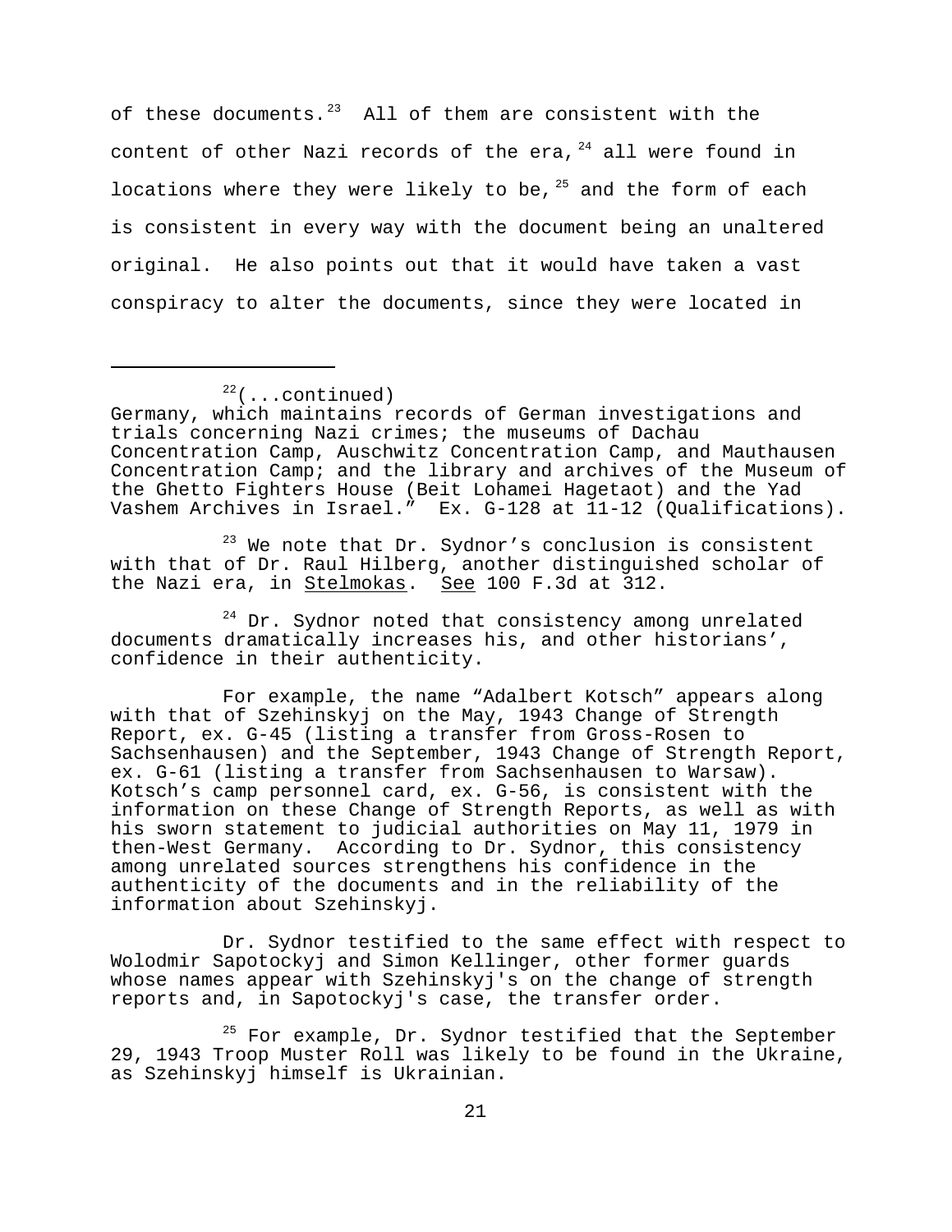different archives and contained information about many different Totenkopf members. He notes that it would have been impossible for the Soviets to anticipate fifty years ago that a person would be the subject of litigation in 2000, and there is no indication that the documents were ever used by Soviet prosecutors or investigators. And he flat-footedly states that there is no evidence of the Soviets ever falsifying a document to implicate a Ukrainian living in relative obscurity in North America.<sup>26</sup>

Based on this extremely strong expert opinion, we without hesitation hold that the six Nazi wartime documents are properly authenticated under Rule  $901(b)(8)$ . <sup>27</sup> Dr. Sydnor emphasized that the condition and location of the documents are completely free from suspicion, and there can be no dispute that they are more then twenty years old. Furthermore, Szehinskyj has offered nothing more than pure speculation in his attempt to cast doubt on the documents – an unfounded allegation that the Soviets

 $27$  The Government also may be able to authenticate the documents under Rule 902, which deals with self-authenticating public documents. However, because of our holding above, we will not consider this issue.

<sup>&</sup>lt;sup>26</sup> In fact, there is no evidence of Soviet falsification even in cases where it would be much more understandable, if no less unethical, for them to have done so. Dr. Sydnor testified that the Soviets had custody of Himmler's office calendar for 1941 and 1942, an historical trophy which came to light after the Soviet Union collapsed. The calendar lists who Himmler saw and what they discussed. According to Dr. Sydnor, if the Soviets had fabricated anything, it would have been this, as a way of causing huge embarrassment in the West during the Cold War  $(e.g.,$  during the struggle over the installation of U.S. Pershing missiles in West Germany in the 1980's). However, there is no evidence whatsoever of any such sort of Soviet falsification.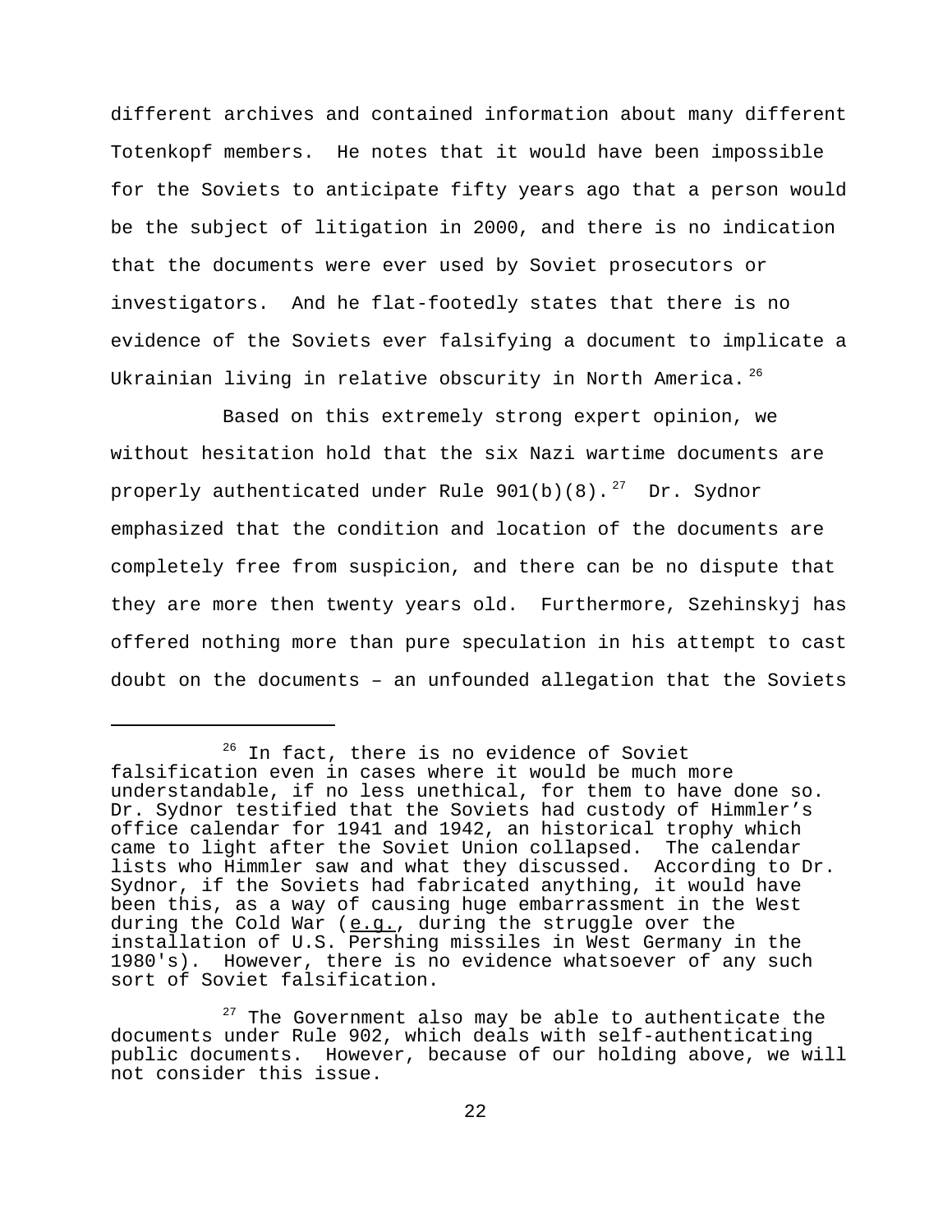tampered with them, which Dr. Sydnor carefully and thoroughly proved wrong. We therefore reject Szehinskyj's challenge to the authenticity of these six Nazi wartime documents.  $28$ 

## **2. The Remaining Documents**

The remaining documents are admissible under Rules 901(b)(8) and 902. With respect to the judgments of the German courts, $^{29}$  all are admissible under Rule 902(3), dealing with self-authenticating foreign public documents, as all have the necessary apostilles. See also Fed. R. Civ. P.  $44(a)(2)$ .

<sup>28</sup> The words of our Court of Appeals in **Stelmokas** apply with equal force here:

> We cannot conceive that any rational person would believe that someone set out to incriminate [the defendant] and planted fake documents in widely-scattered places for that purpose. If anyone created the documents to injure [the defendant], the fabricator most peculiarly placed the bulk of the documents in a location where they were not accessible to the public and from which, in fact, they were not released for decades. There certainly is no evidence in the record that anyone hatched such a bizarre plot. . . . [The defendant] was hardly a prominent figure in the war and it is difficult to conceive why someone would go to the lengths he suggests in order to frame him. [Defendant's] attack on the authenticity of the documents is not substantial.

100 F.3d at 313.

 $29$  The court documents - Government's exhibits 28, 30, 31, 32, and 51 – are all from what were West German sources. G-30 is from Bonn, G-28 and G-32 are from the Central Office of the State Judicial Administrations in Ludwigsburg, and G-31 is from Düsseldorf. G-51 is a West German judicial judgment from the State Court of Münster.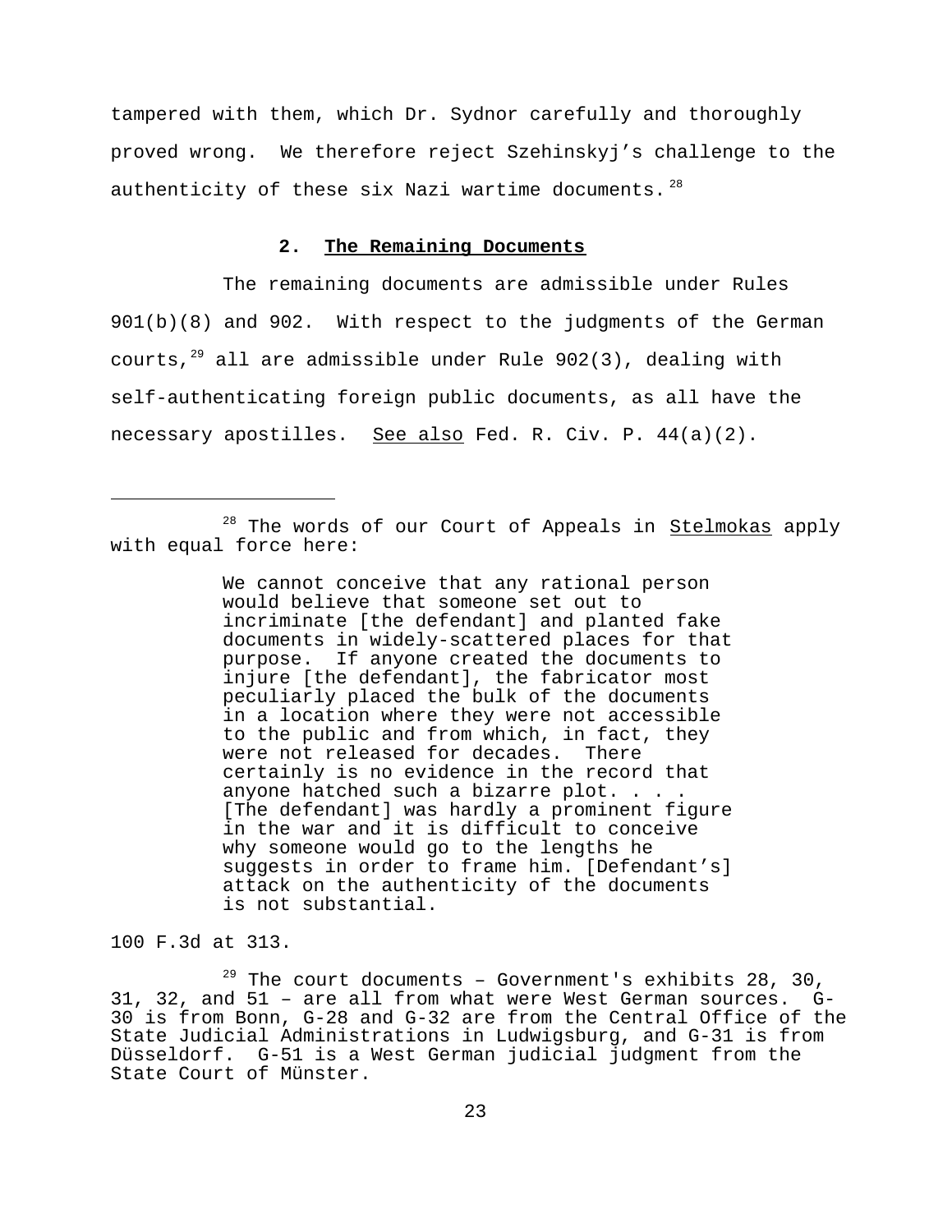Furthermore, Dr. Sydnor testified that he believes that these are authentic copies of German court documents, that historians have relied extensively on them, and that no one has ever questioned their authenticity (and that there is no reason to do so). Thus, we also conclude that the court records are admissible under Rule 901(b)(8).

With respect to the statements and interrogations of other Totenkopf guards and the service card of Kotsch (Gov't Exs. 52, 56, 59, 71, 72, 87, and 107),  $30$  these documents clearly are admissible under Rule  $901(b)(8)$ , as there is nothing about them that is in any way suspicious and historians use them routinely without questioning their authenticity. In fact, one of these was used as a Nuremberg document, see Ex. G-59.

Finally, with respect to Exhibit G-26, the 1941 manual of service regulations for concentration camps, 31 Dr. Sydnor again testified that he has no doubt about the authenticity of the document and that no historian has ever called it into question. We therefore find it authentic under Rule 901(b)(8).

#### **B. Hearsay and Best Evidence Objections**

 $30$  Exhibits 71, 72, 87, and 107 are from the Central Office of the State Judicial Administrations in Ludwigsburg. Exhibit 52 is from the State Attorney's Office in Köln, West Germany. And Exhibit 26 is from the Central State Archive of the October Revolution in Moscow.

 $31$  This document is also from the Central State Archive of the October Revolution in Moscow.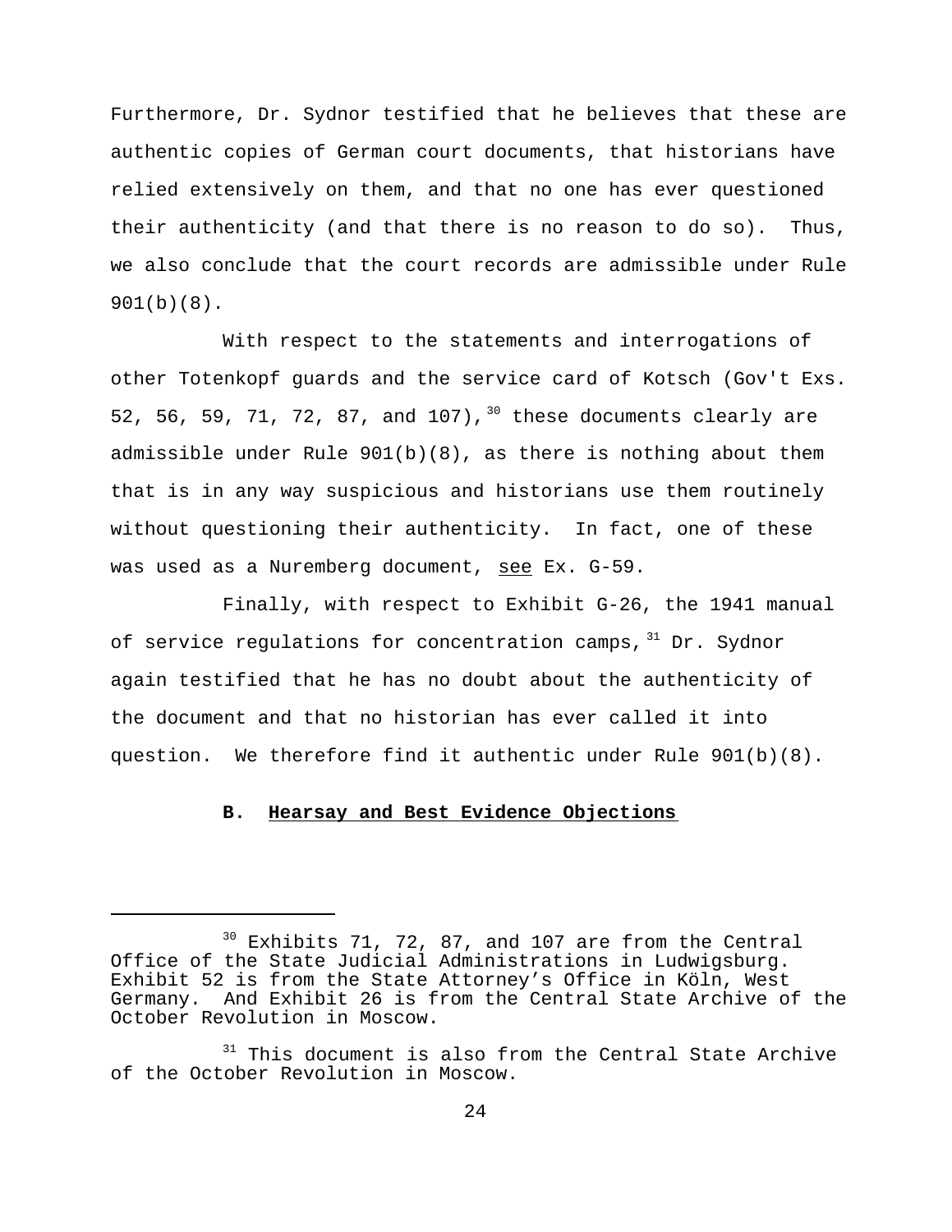Szehinskyj argues that the offending documents are inadmissible hearsay. Included in his hearsay objection is a complaint that we have only been shown copies of the objected-to documents. However, under Fed. R. Evid. 1003, a "duplicate is admissible to the same extent as an original unless (1) a genuine question is raised as to the authenticity of the original or (2) in the circumstances it would be unfair to admit the duplicate in lieu of the original." As noted above, Szehinskyj has failed to raise a "genuine" challenge to the authenticity of the original documents. And it can hardly be argued that it would be "unfair" to admit the copy instead of the original, as the originals of most of these documents are more than fifty years old, in extremely delicate condition, and held under lock and key in various nations' archives. We therefore overrule any best evidence challenges to the admissibility of all of the documents.

We also overrule Szehinskyj's hearsay challenges to the documents, as they clearly are admissible under several exceptions to the hearsay rule. For example, Rule 803(16) provides an exception for "statements in a document in existence twenty years or more the authenticity of which is established." All of the objected-to documents are at least twenty years old, and we already have ruled that their authenticity has been established; thus, there is no doubt that they are admissible under this exception. See Stelmokas, 100 F.3d at 311-12 (holding that World War II-era documents from Lithuanian archives that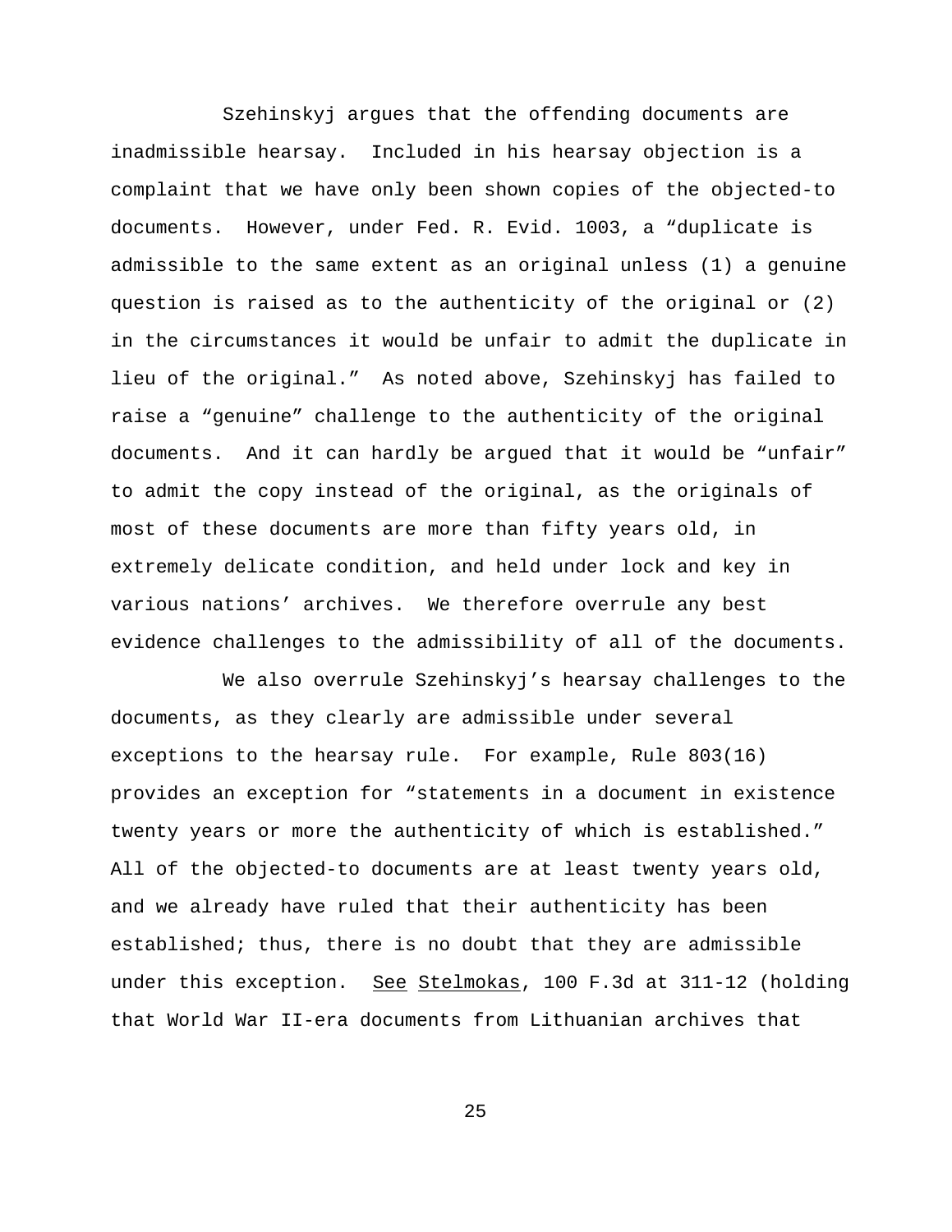demonstrated the defendant's employment and activities during World War II were admissible under Rule 803(16)).

Also, many of the documents (including the six documents that identify Szehinskyj, the regulation manual for concentration camps, and the service card of Kotsch) are admissible under Rule 803(6) as business records. That rule provides that

> A memorandum, report, record, or data compilation, in any form, of acts, events, conditions, opinions, or diagnoses, made at or near the time by, or from information transmitted by, a person with knowledge, if kept in the course of a regularly conducted business activity, and if it was the regular practice of that business activity to make the memorandum, report, record, or data compilation, all as shown by the testimony of . . . [a] qualified witness, unless the source of information or the method or circumstances of preparation indicate lack of trustworthiness.

Dr. Sydnor testified at length about how the documents are akin to business records, in particular the personnel records of any large organization. He stated that they were necessary in order for the camps to function properly and outlined the circumstances surrounding their creation. We therefore overrule Szehinskyj's hearsay objection on this alternative ground.

Many of the documents also are admissible under Rule 803(8), which provides for the admission of certain public records and reports. For example, the court documents fit within this exception.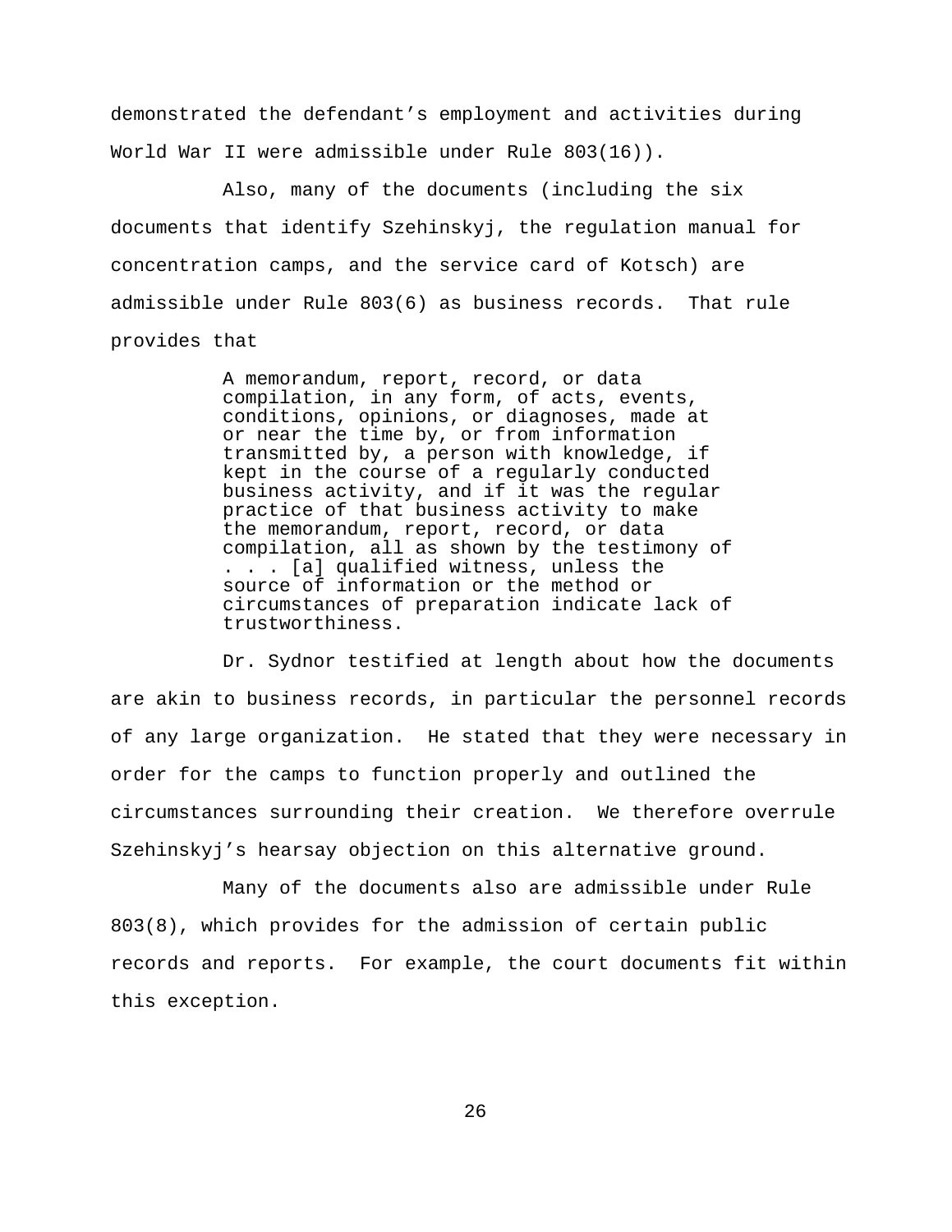Finally, the documents are admissible under Rule 807, the general catchall hearsay exception, as all experts agree that they are highly reliable.

For all of these reasons, we will deny Szehinskyj's motion in limine in its entirety.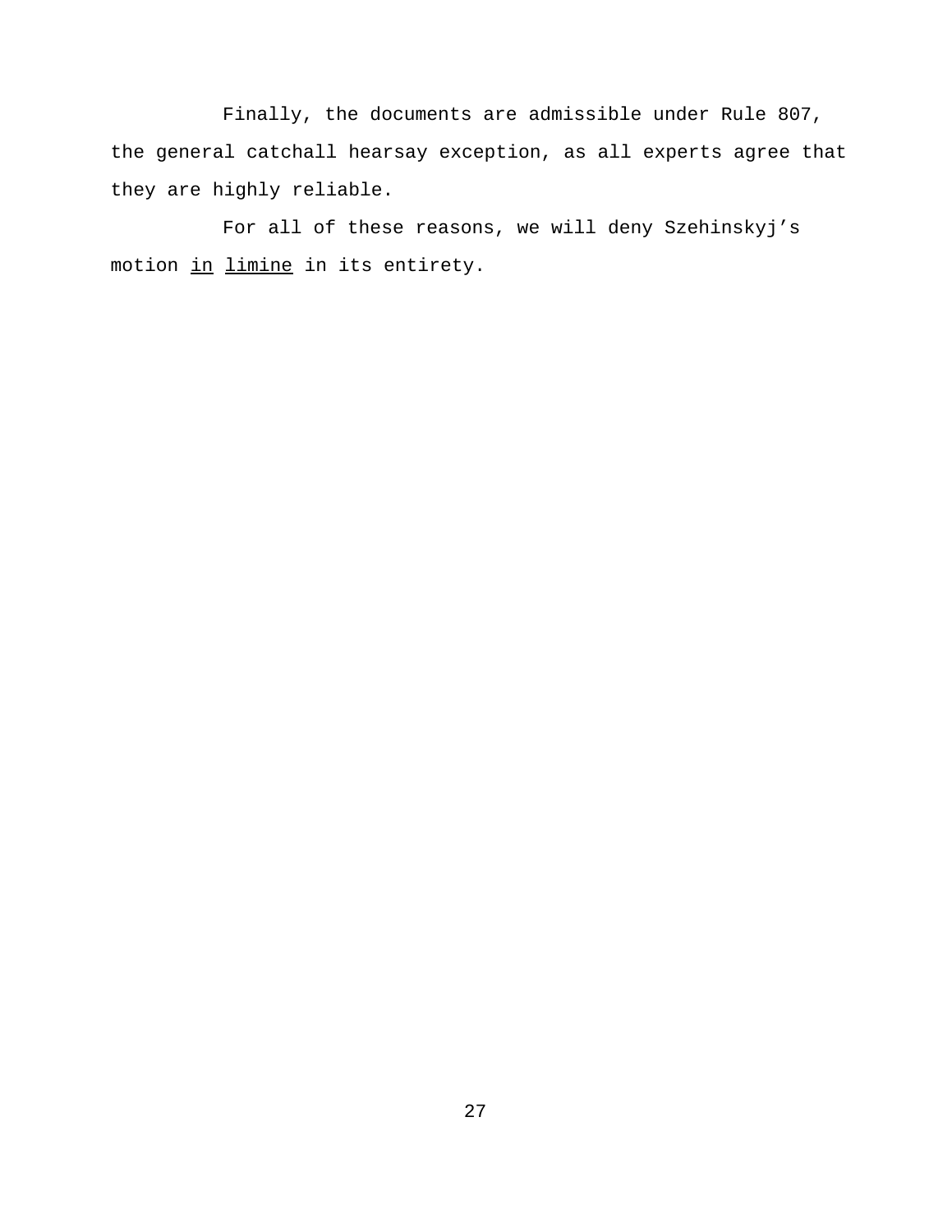#### **V. Legal Basis for Denaturalization**

## **A. The Government's Burden of Proof**

As our Court of Appeals has noted, two "competing concerns" govern our review of this matter. See Breyer, 41 F.3d at 889. On the one hand, because "the right to acquire American citizenship is a precious one, and . . . once citizenship has been acquired, its loss can have severe and unsettling consequences," the Government "carries a heavy burden of proof in a proceeding to divest a naturalized citizen of his citizenship." Fedorenko v. United States, 449 U.S. 490, 505, 101 S. Ct. 737, 746 (1981) (internal quotation omitted). The evidence for revocation must be "clear, unequivocal, and convincing" and not leave "the issue in doubt."  $\underline{Id}$ . (internal quotation omitted).

On the other hand, there must be "strict compliance" with the Congressionally imposed requirements for naturalization, and the failure to comply with any such requirement renders the naturalization illegally procured and subject to revocation under Section 1451(a) of the Immigration and Nationality Act. See Fedorenko, 449 U.S. at 506, 101 S. Ct. at 747; see also Breyer, 41 F.3d at 889.

## **B. The INA and the DPA**

Szehinskyj, along with his wife and young daughter, entered the United States on November 24, 1950 under an immigrant visa issued to him pursuant to the DPA. See Ex. G-133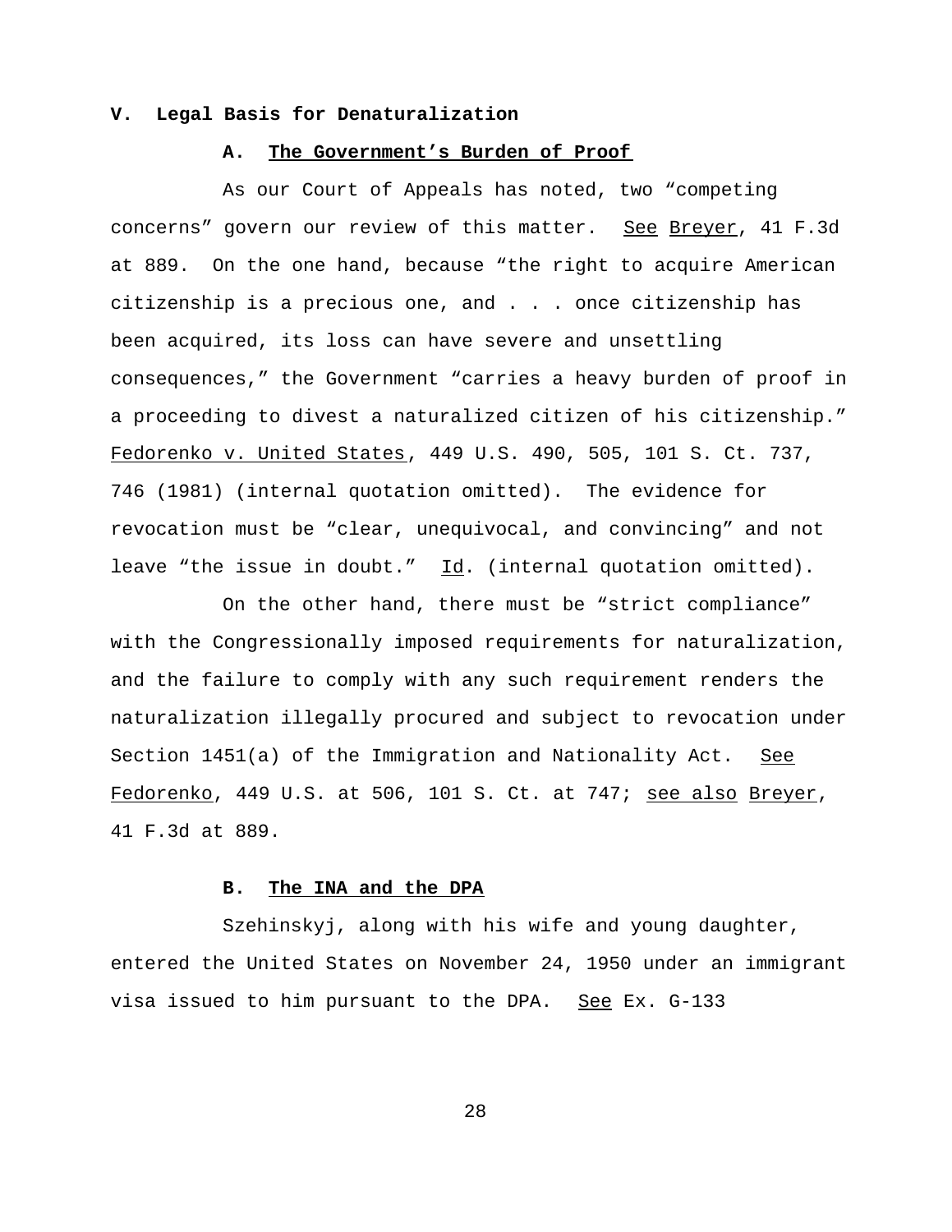(Szehinskyj's immigration file). Section 13 of the DPA provides that:

> No visas shall be issued . . . to any person . . . who advocated or assisted in the persecution of any person because of race, religion, or national origin . . . .

The Government contends that because of Szehinskyj's service as a Totenkopf concentration camp guard, he was not eligible for a visa under the DPA. Thus, because he was not lawfully admitted  $3^2$ to this country, he was not eligible for naturalization. See 8 U.S.C. § 1427(a)(1).<sup>33</sup>

Our resolution of this matter therefore turns on whether Szehinskyj, as an alleged armed concentration camp guard, "assisted in the persecution of any person because of race, religion, or natural origin."

## **C. Assistance in Persecution**

In Fedorenko, the Supreme Court addressed the DPA's locution "assisted in . . . persecution" in the denaturalization case of a Nazi concentration camp guard. The Court clarified

<sup>33</sup> This provision of the INA states that:

No person . . . shall be naturalized unless . . . immediately preceding the date of filing his application for naturalization has resided continuously, after being lawfully admitted for permanent residence, within the United States for at least five years

8 U.S.C. § 1427(a)(1) (emphasis added).

<sup>&</sup>lt;sup>32</sup> Lawful admission requires a valid immigrant visa. See Fedorenko, 449 U.S. at 515, 101 S. Ct. at 751; Breyer, 41 F.3d at 889.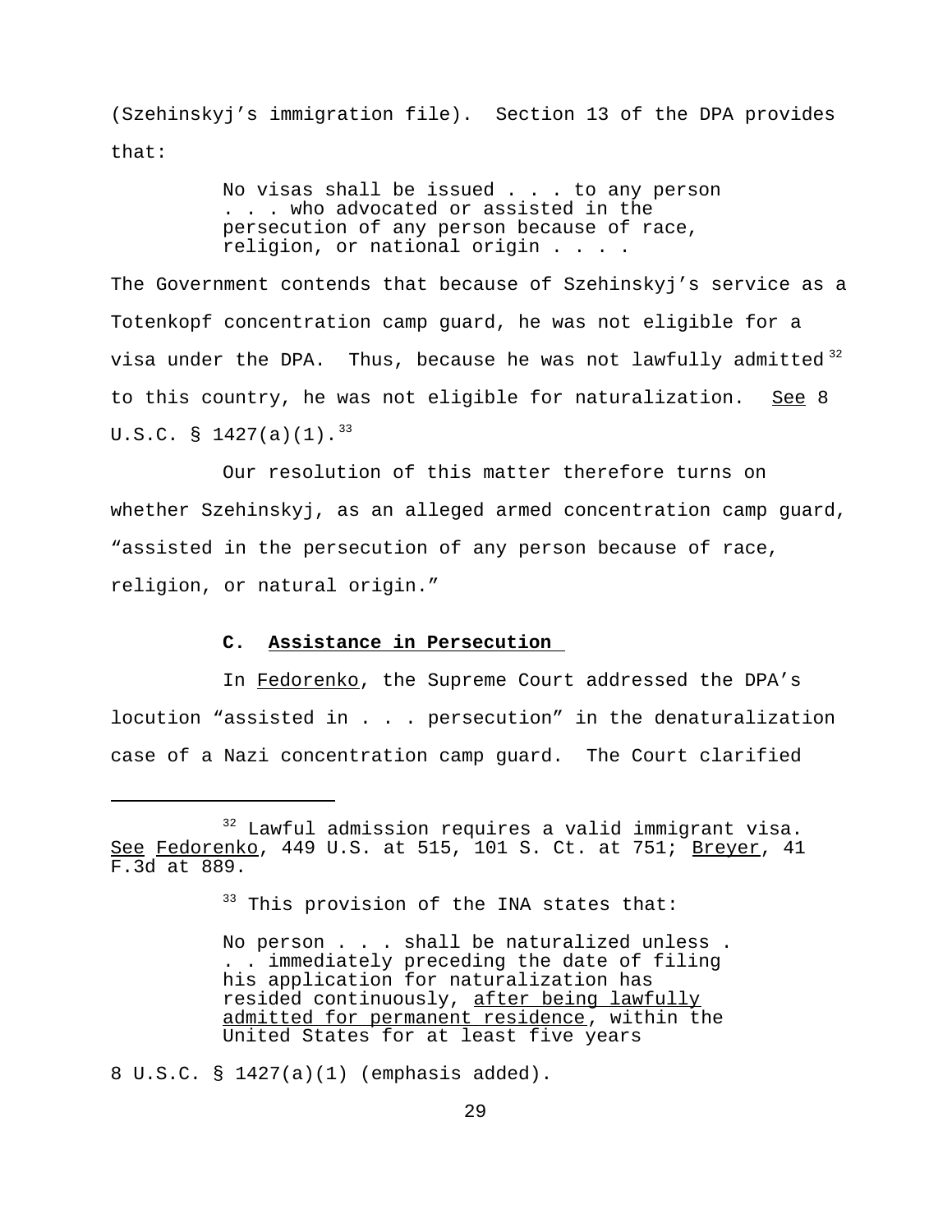that voluntary service is not necessary, nor is personal participation in atrocities. See id., 449 U.S. at 512, 101 S. Ct. at 750. In the frequently cited footnote thirty-four of the Court's opinion, Justice Marshall wrote that:

> [A]n individual who did no more than cut the hair of female inmates before they were executed cannot be found to have assisted in the persecution of civilians. On the other hand, there can be no question that a guard who was issued a uniform and armed with a rifle and a pistol, who was paid a stipend and was regularly allowed to leave the concentration camp to visit a nearby village, and who admitted to shooting at escaping inmates on orders from the commandant of the camp, fits within the statutory language about persons who assisted in the persecution of civilians.

Id., 449 U.S. at 512, 101 S. Ct. 750.

Many courts, including our Court of Appeals, have held that service as an armed concentration camp guard qualifies as assistance in persecution. See Breyer, 41 F.3d at 890 (holding that defendant, who served in the Waffen SS as an armed concentration camp guard, assisted in persecution under Section 13 of the DPA and stating that such assistance "does not require willing and personal participation in atrocities"); United States v. Hajda, 135 F.3d 439 ( $7<sup>th</sup>$  Cir. 1998) (affirming the district court's decision that an armed guard at Trawniki and Treblinka assisted in persecution); United States v. Schmidt, 923 F.2d 1253, 1259 ( $7<sup>th</sup>$  Cir. 1991) (holding that a member of the Death's Head Battalion who served as an armed, uniformed guard at Sachsenhausen assisted in persecution); Kairys, 782 F.2d at 1377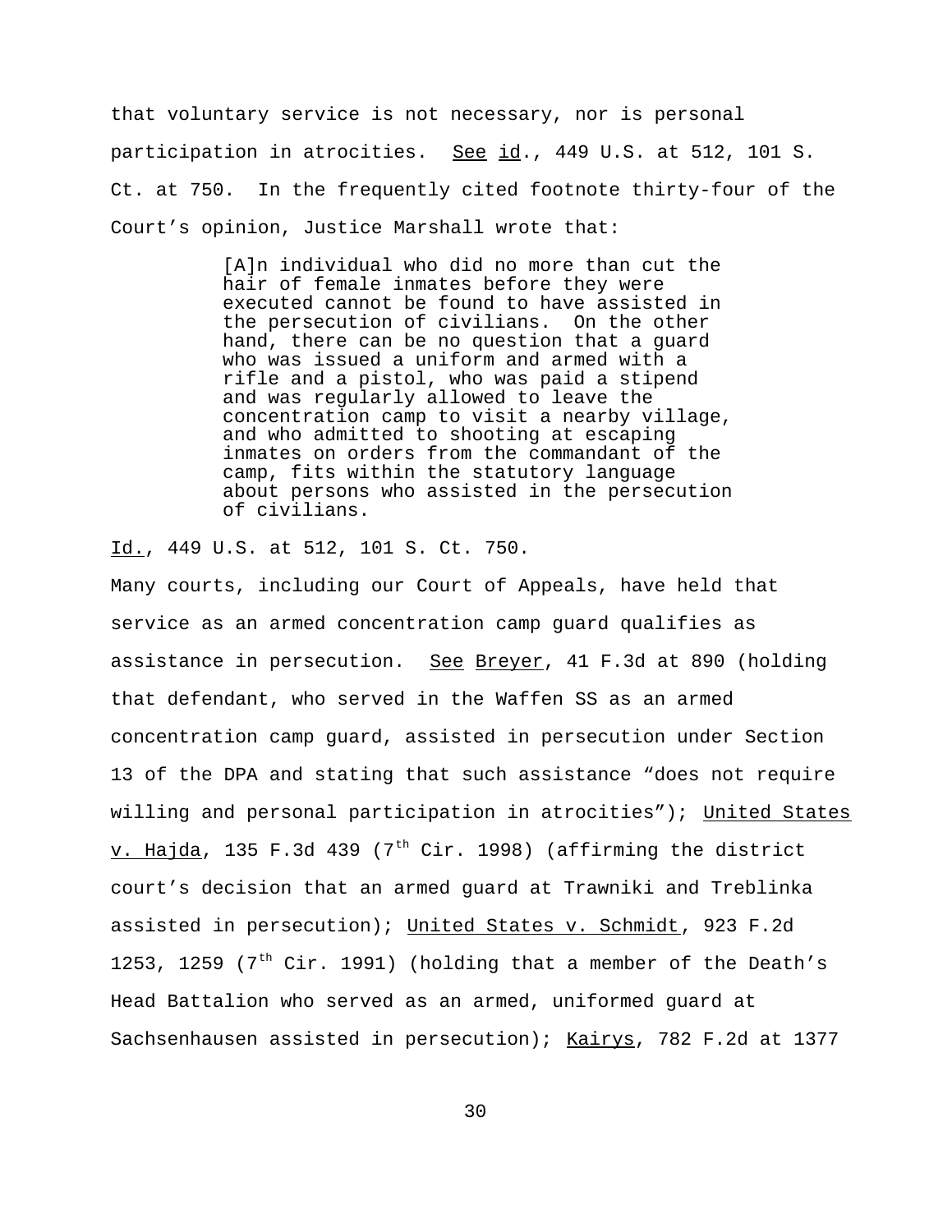n.3 (holding that a prisoner of war who was recruited to serve as a guard at Treblinka assisted in persecution); United States v. Hutyrczyk, 803 F. Supp. 1001, 1009-10 (D.N.J. 1992) (holding that an armed guard at a labor camp assisted in persecution).

#### **VI. Szehinskyj's Assistance in Persecution**

## **A. The Documents**

The six Nazi wartime documents that mention Szehinskyj are clear, unequivocal, and convincing evidence that he assisted in persecution within the meaning of the DPA. As we note below, they are perhaps the most reliable evidence possible, since they, unlike memories, have not faded with time.

Each of the six documents identifies Szehinskyj not only by name, but also by at least one other identifying characteristic. See generally Ex. G-123 (the "points of corroboration" chart). The Change of Strength Reports and the Transfer Order list Szehinskyj's first and last name, rank (Schütze, or private), and date of birth (February 14, 1924). See Exs. G-45, G-61, G-62, and G-64. The September 29, 1943 Troop Muster Roll lists his first and last name, rank, date of birth, place of birth (Malnow, in the Lvov District of Poland), religion (Greek Catholic), marital status (single at the time), mother's name and address (Paraskewia Szehinski, Malnow, Lvov District), occupation ("Cobbler/Agricultural laborer"), date of induction into the Waffen SS (January 15, 1943), SS transfer and unit information, and a personal description (170 cm. tall,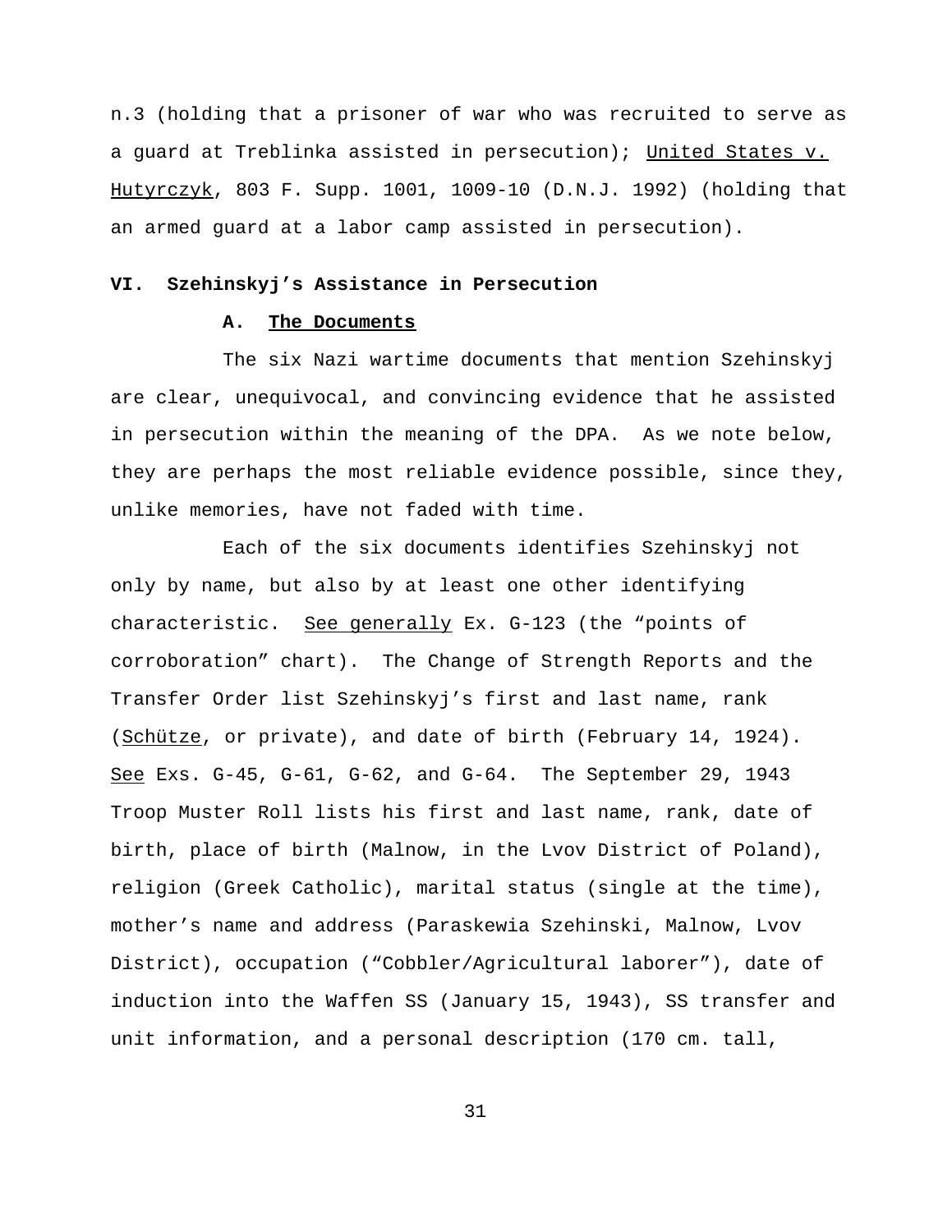slender build, dark blond hair, grey-green eyes, "normal" nose, no beard, no marks, and a broken German dialect). See Ex. G-44. The second Troop Muster Roll, completed sometime after May 4, 1944, lists the same first and last name, rank, date and place of birth, religion, marital status, and name and address of mother. It lists Szehinskyj's occupation only as "cobbler". See Ex. G-63.

These documents not only are consistent with one another, they are consistent with the information Szehinskyj provided to the Displaced Persons Commission ("DPC") and the United States when applying for a DPA visa and for naturalization. For example, he stated in his application to the DPC that he was born on February 14, 1924 in "Mavniw, Poland", 34 and that his occupation was farmer. See Ex. G-133, at 28. The certificate of birth and baptism attached to his application lists his mother's first name as "Parasceva". See id. at 33.

Furthermore, the documents are consistent with Szehinskyj's trial testimony and with the facts to which he has stipulated, to wit, that: (1) he was born on February 14, 1924 in Malnow, Poland; (2) his mother's first name was Parasceva, and she lived in Malnow; (3) he is a Byzantine Catholic, which is also called Greek Catholic; (4) he worked as a farmer; (5) a man he met on a train told him to identify himself as a cobbler to

<sup>&</sup>lt;sup>34</sup> A common spelling of "Malnow".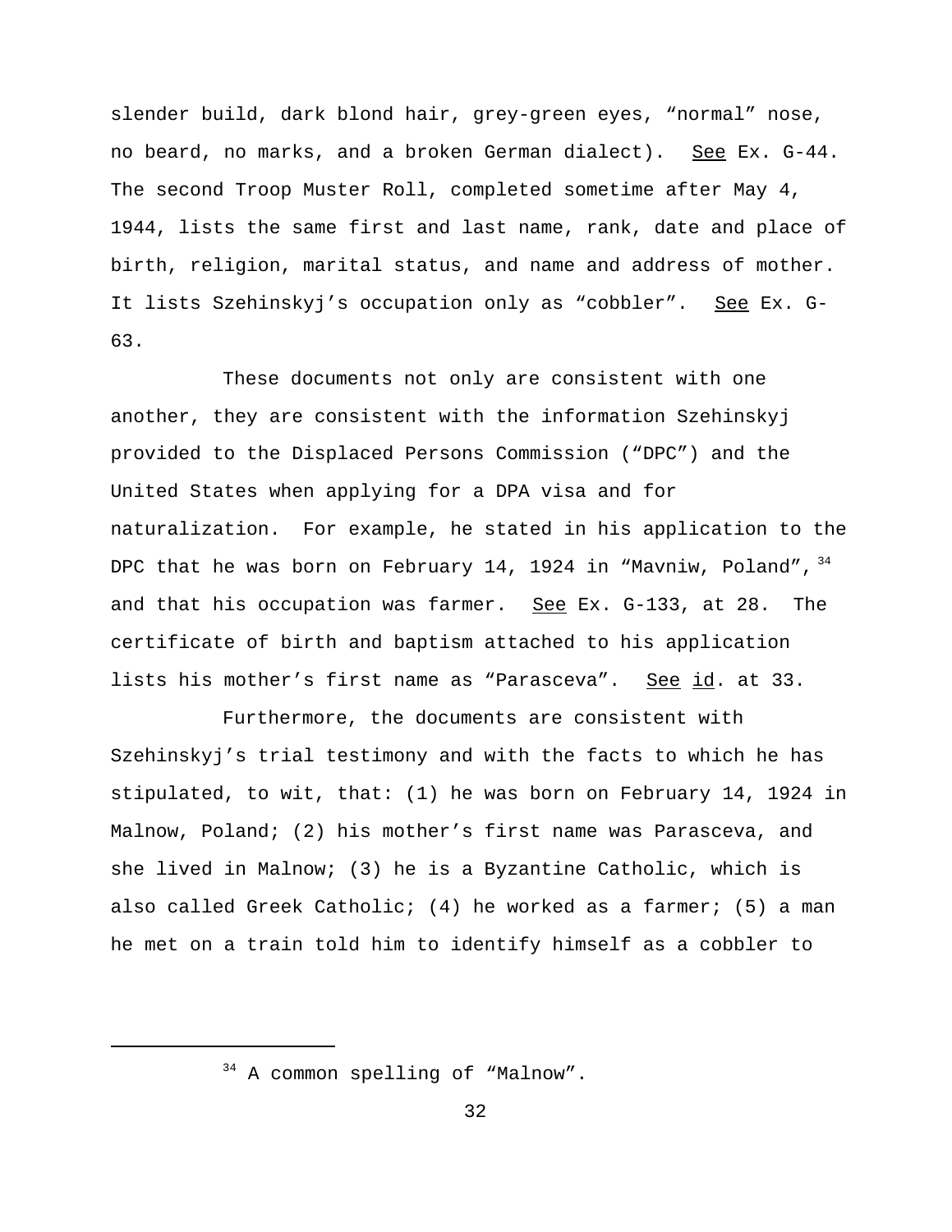avoid farm work;<sup>35</sup> and (6) he was married after the war, in 1947. Also, much of the physical description in the documents matches Szehinskyj's characteristics,  $e.g.,$  height,<sup>36</sup> build, hair and eye color, and absence of "marks".

The documents also are consistent with Szehinskyj's Nazi-issued arbeitskarte, see Ex. G-24, which he brought with him to his deposition and which on its face expired on January 31, 1943. Dr. Sydnor testified that it would have been extremely dangerous for Szehinskyj to be found with an expired arbeitskarte since, during the Nazi regime, a person found without valid "papers" had no identity or would be deemed a contract-breaker, both of which could result in incarceration in a concentration camp. As Dr. Sydnor stated, this threat of punishment was a "powerful incentive for workers to legitimize themselves".  $37$ 

<sup>&</sup>lt;sup>35</sup> This fact, in particular, casts serious doubt on any contention that Szehinskyj was the victim of identify theft, as it effectively limits to a group of one the persons who could have committed the theft,  $i.e.,$  the other party to the conversation. Szehinskyj never actually worked as a cobbler.

<sup>&</sup>lt;sup>36</sup> The Troop Muster Roll lists his height as 170 centimeters. Various documents in his immigration file list his height as five feet, eight inches, or sixty-eight inches. Sixtyeight inches converts to 172 centimeters.

<sup>&</sup>lt;sup>37</sup> In response to Szehinskyj's suggestion that such risks were not generally known, Dr. Sydnor pointed out that, while some of these Nazi policies were intended to be secret, they did become widely known through the "grapevine." For example, he noted that the term "Final Solution", which was intended to be classified, quickly found its way into ordinary German discourse after the infamous Wannsee Conference that Reinhard Heydrich, Himmler's deputy and head of the Reich Security Main Office, convened on January 20, 1942. The reliability of this grapevine was shown when the very locution (continued...)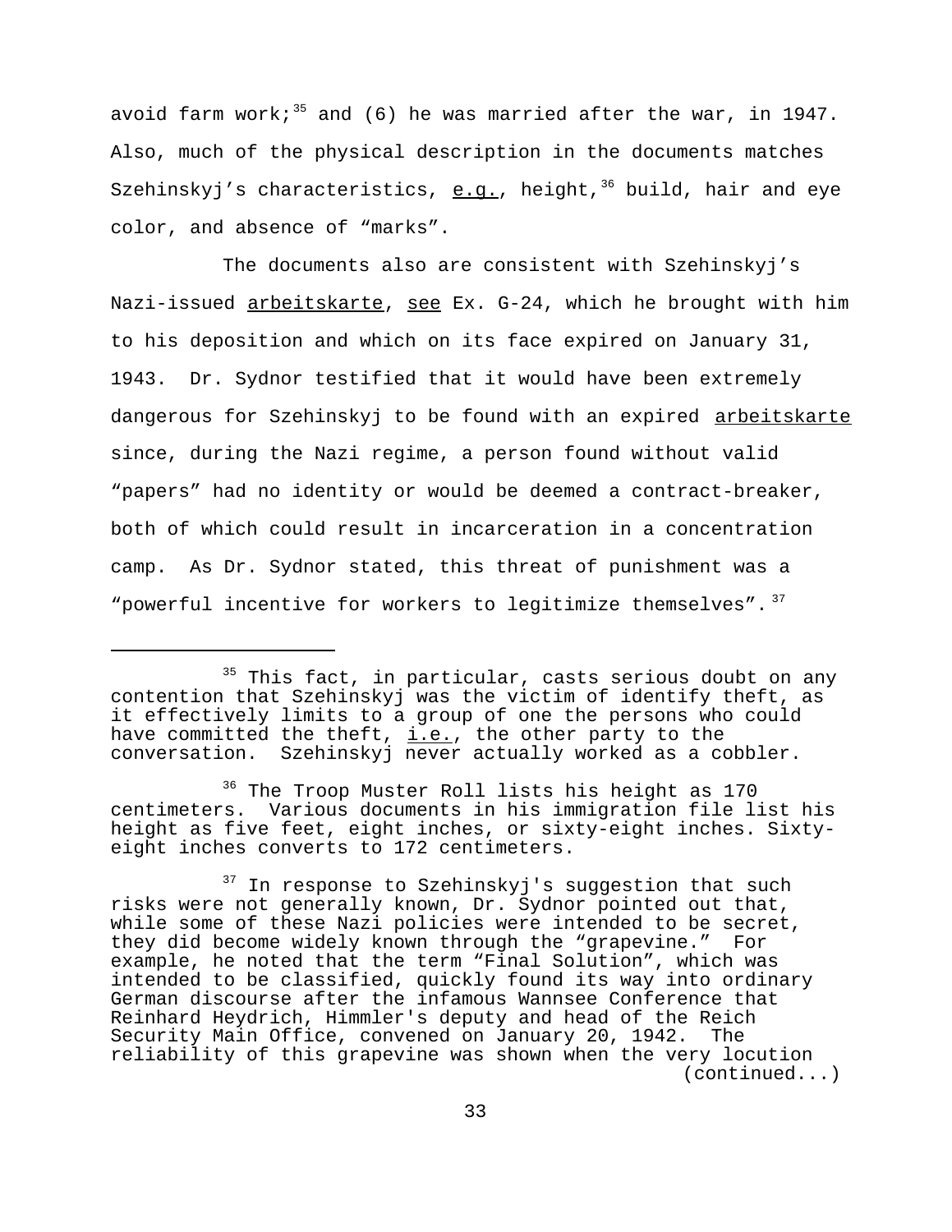Given the life-and-death stakes, it is implausible to accept the notion that Szehinskyj simply would have ignored the fact that he needed an arbeitskarte or the expiration date on it.

Szehinskyj makes much of the fact that there is no live evidence in this case – for example, no camp survivors have identified him as a former Totenkopf guard. Given that more than fifty years have passed since the Third Reich's demise, Szehinskyj obviously looks quite different now than he did at age nineteen – as a comparison with his photograph from 1958 on his certificate of naturalization shows – and we would be most skeptical of any eyewitness who would point a finger at Szehinskyj in an American courtroom in 2000.

We also note that the fact that some of the documents spell Szehinskyj's name differently<sup>38</sup> is accounted for in the record, through Szehinskyj's own admissions and stipulations. The "agreed facts" section of the Joint Pretrial Stipulation

 $37$ (...continued)

<sup>&</sup>quot;Final Solution" found its way in letters between ordinary German civilians shortly after January 20, 1942.

There is no doubt that Szehinskyj was aware of the importance of maintaining a valid arbeitskarte, as he testified that, before leaving the labor office in Krems, an official explained the rules and regulations of his situation to him. Dr. Sydnor also testified that Eastern workers, during the registration process, were told in no uncertain terms about the importance of the arbeitskarte. And as its possession or lack thereof was matter of life or death in the Third Reich, it is inconceivable that anyone would move about this police state without valid "papers".

<sup>&</sup>lt;sup>38</sup> For example, the May, 1944 Troop Muster Roll lists his name as "Szehinski", while the Change of Strength Reports list it as "Szehinsky".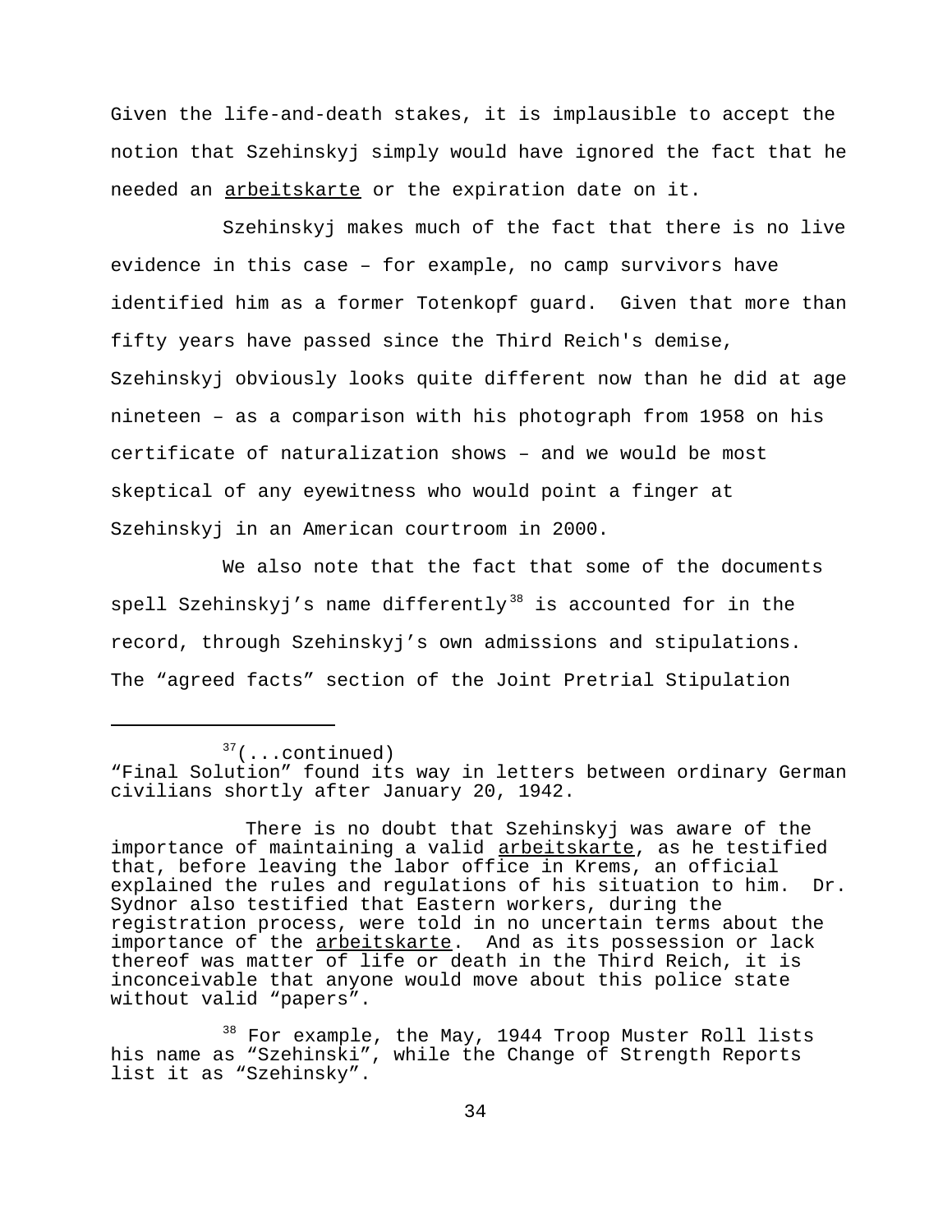quotes Szehinskyj's deposition, at which he stated that "It's now spelling in Europe, that's the whole problem, just pronunciation, and they write what they want." Joint Pretrial Stip. at 23. He was referring to the fact that Ukraine uses the Cyrillic alphabet, which differs markedly from our own Latin alphabet. Furthermore, his own documents show that he signed off on Latinized spellings of his name. See, e.g., Ex. G-124, Tab 2 (Szehinskyj's's Prepatory Commission -- Internal Refugee Organization ("PCIRO") application for assistance, which he has admitted to signing and which spells his name "Fedor Szehinski"). And he has stipulated that the post-war documents that contain various spellings of his name apply to him. Thus, the fact that the documents contain different spellings of "Szehinskyj" is of no moment.

In short, we have no doubt that the Theodor Szehinskyj mentioned in these six Nazi wartime documents is our defendant.

## **B. Frau Lechner's Testimony**

Both parties agree that Szehinskyj spent time on the Lechner farm. The Government, however, claims that he left that farm before January of 1943, while he claims to have remained there until November of 1944.

We have read the English language transcript and viewed the videotape of Frau Lechner's de bene esse deposition. See Ex. G-25. As an initial matter, we note that Frau Lechner was a completely credible witness and was remarkably exact in her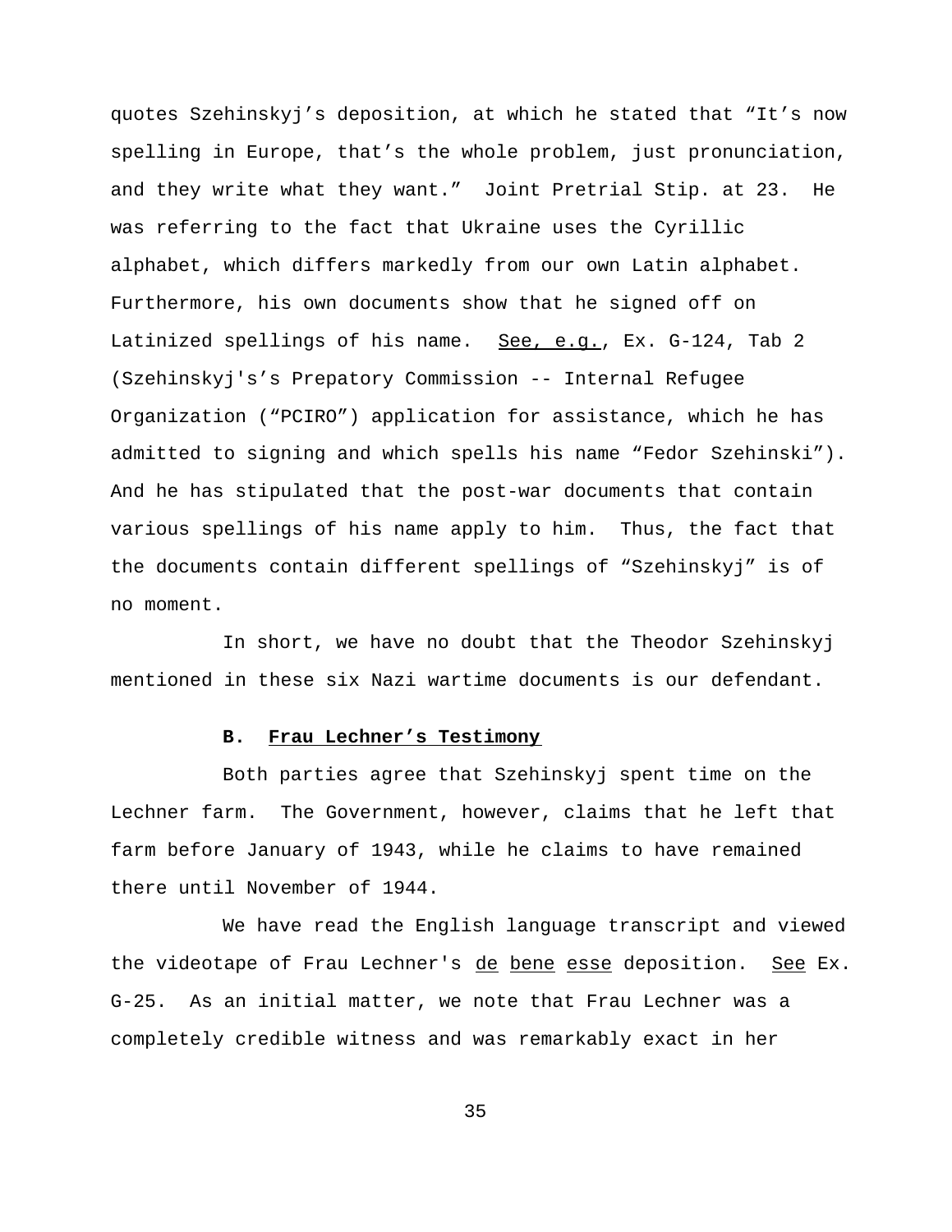answers. She has a precise recollection of dates. For example, she recalled the date on which her husband left for the army (October 5, 1940) and the time he took a vacation in 1942.  $39$  We credit her testimony in its entirety.

Frau Lechner's testimony simply does not support Szehinskyj's story. She testified that Szehinskyj worked on her farm "from February, 1942 until the late summer of that year." Id. at 16; see also id. at 20 ("I didn't want to hold him back, but I had to get another laborer because Theo wanted to go"); id. at 22 ("[H]e was no longer there in 1943. I had another Pole to help me"); id. at 23 (stating that she never saw Szehinskyj after 1942). At least eleven times during her deposition, Frau Lechner stated that Szehinskyj left her farm after the harvest in 1942. As we noted above, she first volunteered the dates on which Szehinskyj worked on her farm, and she remembers that his replacement was "Rudolf" or "Rudek", "another Pole".<sup>40</sup>

Also, as noted above, Frau Lechner remembers the specific details of Szehinskyj's departure, including the fact that he walked away with his shoes over his shoulder. If Szehinskyj had left the farm in November, as he testified,

<sup>&</sup>lt;sup>39</sup> While there is some ambiguity in the transcript about the date of her husband's return home on leave, this is removed on page twelve. See Ex. G-25, at 12.

<sup>&</sup>lt;sup>40</sup> Frau Lechner actually remembers all of the workers on her farm during the war years. She first had laborers from the Hitler Youth who helped during busy harvests, then Szehinskyj, then "Rudolf" or "Rudek", and finally Rene, a Frenchman.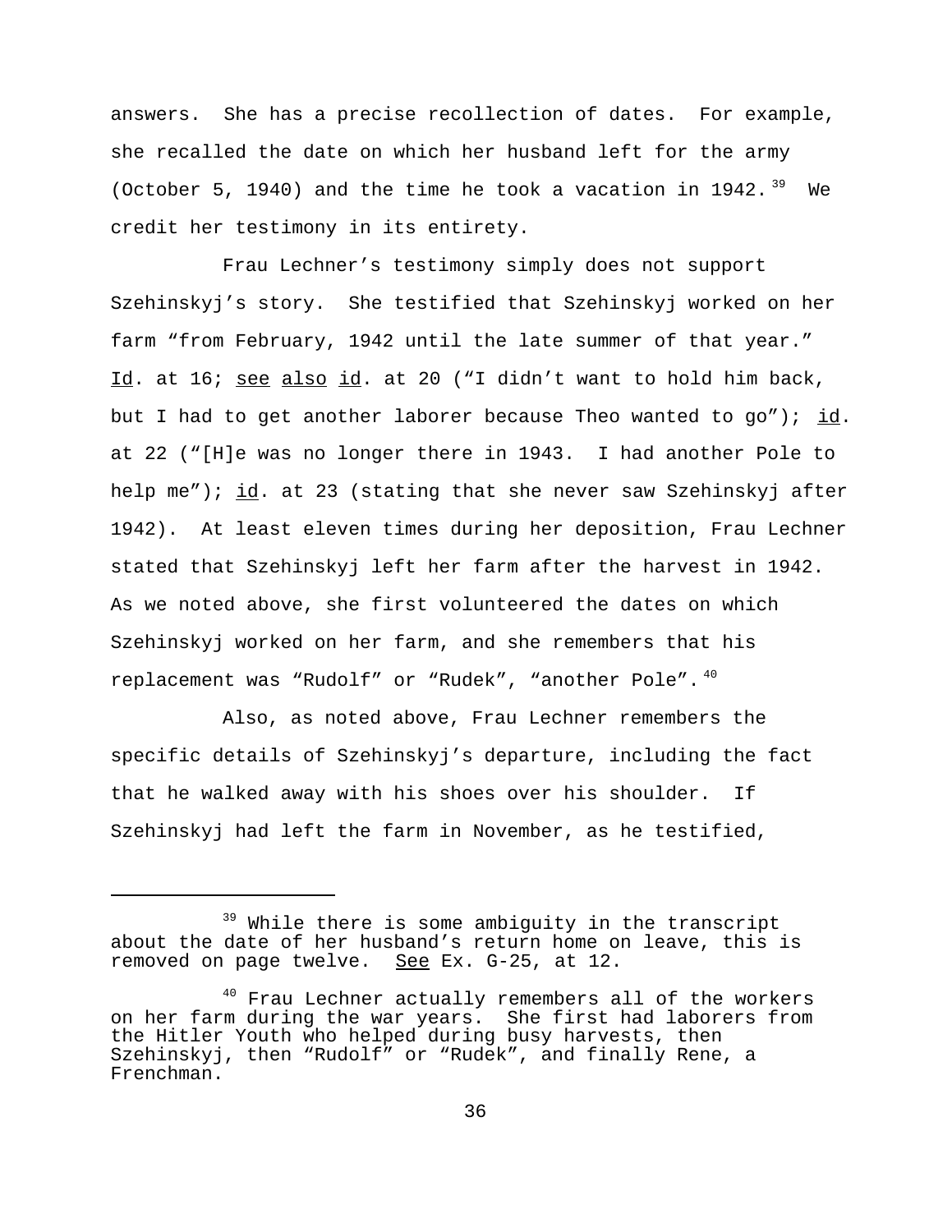instead of the late summer, as Frau Lechner remembers, it is unlikely that he would have walked away barefoot through the chilly Austrian mountain countryside. Szehinskyj himself testified that the high-altitude Schiltern area often had snow on the ground in October.

It is also noteworthy that Szehinskyj testified that he never discussed the Battle of Stalingrad with Frau Lechner, though she repeatedly (and very emotionally) states in her deposition that her husband was missing in Stalingrad as of early 1943. According to Szehinskyj, during 1943 Frau Lechner complained about not receiving letters from her husband and worried that he was "kaput", but never mentioned Stalingrad to him. It is inconceivable to us that Frau Lechner would have failed to mention Stalingrad during these conversations about her husband's whereabouts, as the place clearly is synonymous to her with her husband's untimely death. Indeed, she mentioned that city eleven times during her deposition, as though she defines her wartime experience through the shorthand of "Stalingrad". Thus, Szehinskyj could not have been on the Lechner farm after January of 1943, when Frau Lechner learned about the loss at Stalingrad and its consequence to her.

Frau Lechner testified that the mayor of Schiltern, Josef Maurer, registered her with the Krems labor office so that she could receive a worker. Dr. Sydnor testified that a benefactor such as Maurer, who had to have been appointed or at least approved by the Third Reich and be a member of the Nazi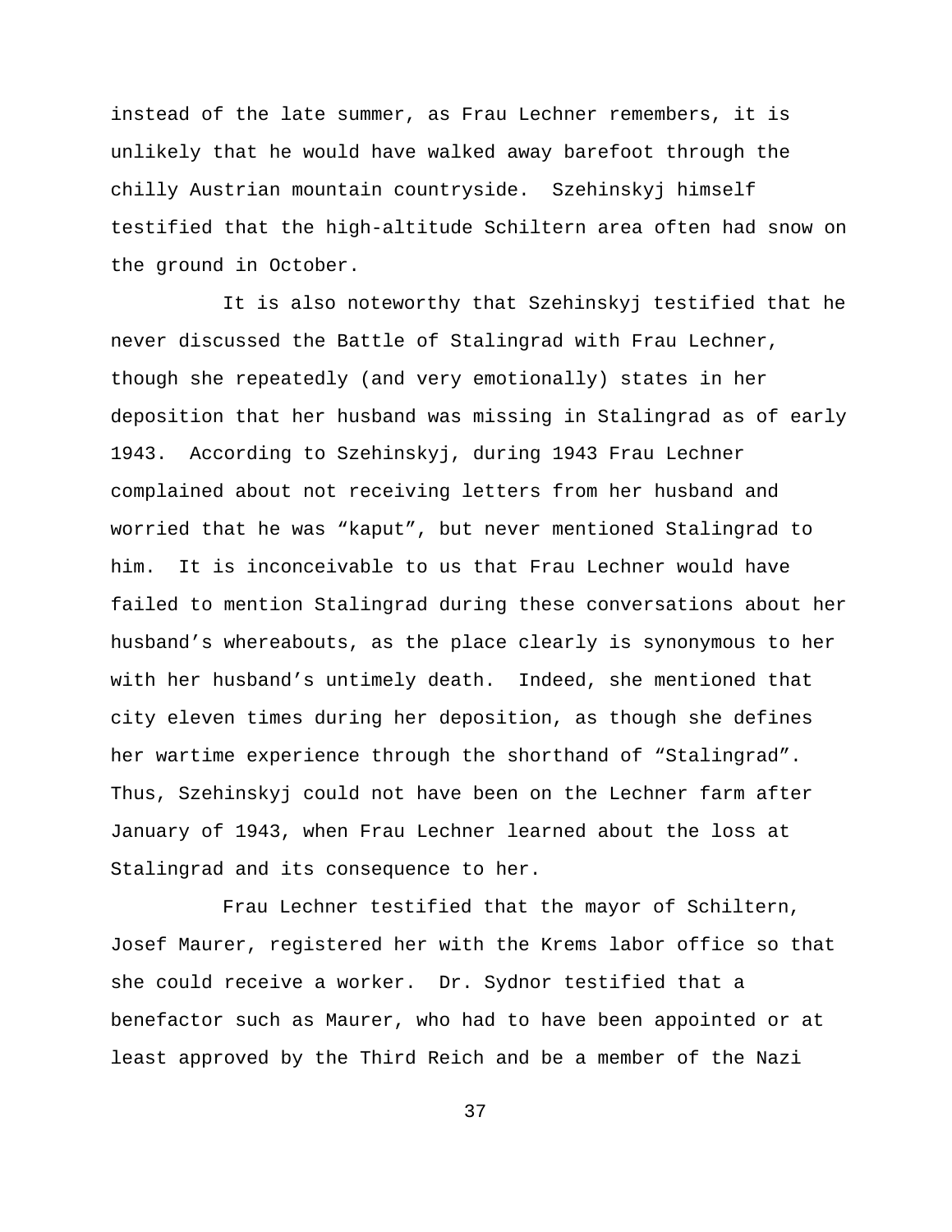Party, most likely would have had no trouble renewing an expiring arbeitskarte. In fact, if Maurer had a telephone, he could have done it with a simple phone call.<sup>41</sup> Thus, it is inconceivable that Frau Lechner risked her own safety, as well as Szehinskyj's, by letting the card lapse.

There is simply no reason to believe that, nearly sixty years after she last saw Szehinskyj, Frau Lechner perjured herself in sworn testimony before a judge merely to hurt Szehinskyj. There is no evidence in the video of any animus whatsoever toward Szehinskyj. In fact, she stated that she treated him as a member of her family.

Finally, we note that Szehinskyj is the one who brought Frau Lechner into this case. It was he who supplied her name to the Government as an alibi from his very first filing after the war to his sworn statement in 1997. Thus, any contention that Frau Lechner is out to get Szehinskyj is completely unfounded.

Szehinskyj has attempted to cast doubt on Frau Lechner's testimony by arguing that she does not want to be forced to compensate him for his slave labor on the farm. There is no evidence at all in the record to substantiate this speculation, and Szehinskyj's counsel did not question Frau Lechner about this subject during the deposition. Also, Szehinskyj admitted on his PCIRO application Frau Lechner did pay him - he stated that he received thirty Deutschmarks a month for

 $41$  Provided, of course, that there were no questions about or problems with the laborer at issue.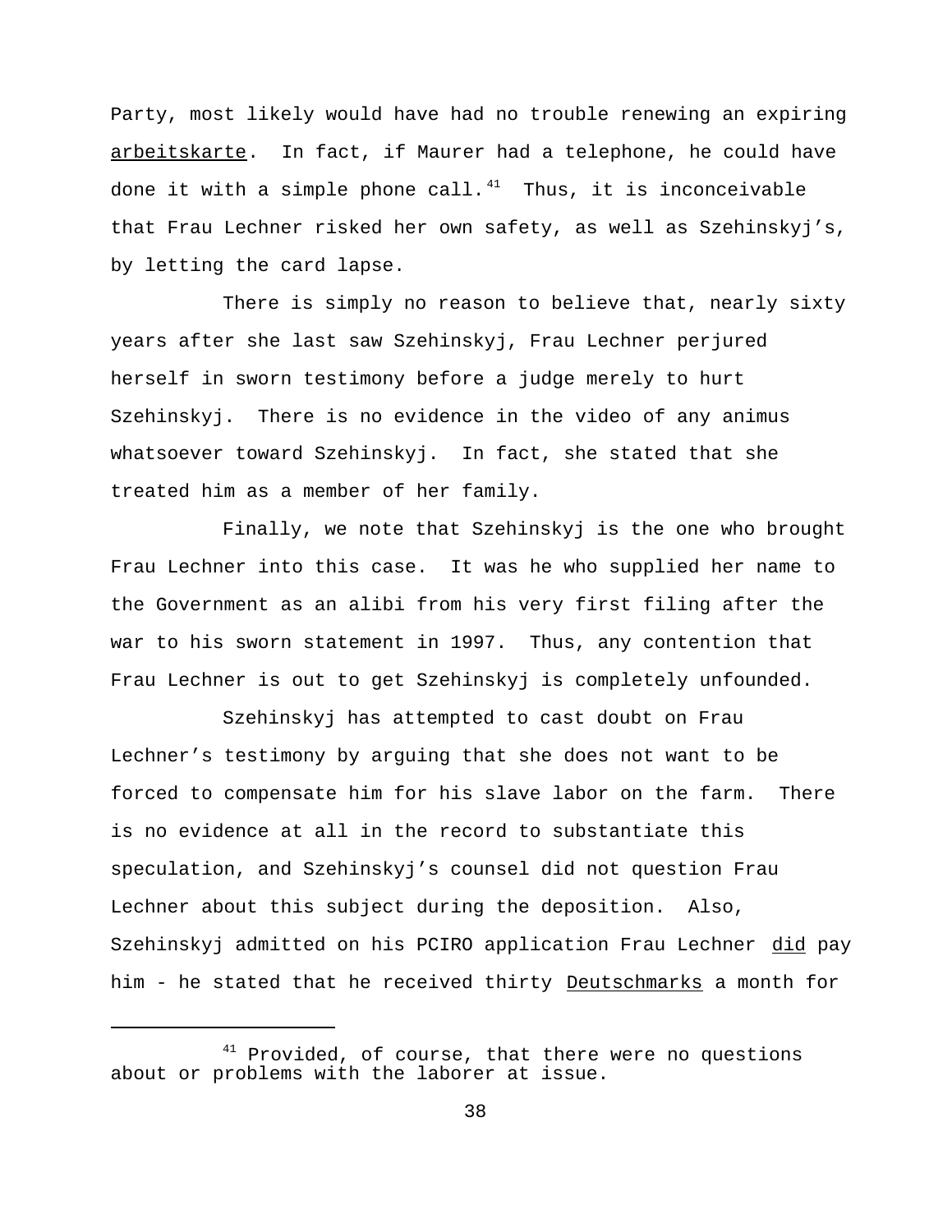his services on the farm from February of 1942 through March of 1945 (though he testified at trial that he received nothing), see Ex. G-124, tab 2.<sup>42</sup> Thus, Frau Lechner's hypothesized bias is a figment of advocacy.

In sum, Frau Lechner's testimony is unwittingly selfcorroborative, and we accept all of it.

## **C. Szehinskyj and His Testimony**

In addition to the compelling evidence discussed above, which by itself would suffice to find that Szehinskyj served in the Totenkopf, we also find support for our decision from Szehinskyj himself.

First, Szehinskyj testified that he could not hold or fire a gun because of the 1939 scythe injury to his right hand. However, he admits to performing all kinds of manual labor after the alleged 1939 accident, including farm work, wood chopping (which required him to use an axe), and serving as a United States Army mechanic (which required him to operate stick-shift vehicles with his right hand). He also served as a policeman at displaced persons camps at Vilseck, Amberg, and Neumarkt in the years after the war and as a guard on the S.S. General Sturgis, the ship on which he travelled to America. $43$  When he arrived in

 $42$  Frau Lechner recalled that she paid him the forty Deutschmarks a month she got from the Reich. Ex. G-25 at 17.

<sup>&</sup>lt;sup>43</sup> The very fact that Szehinskyj, supposedly for the first time in his life, worked as a policemen or guard almost immediately after the documents demonstrate his SS service coming (continued...)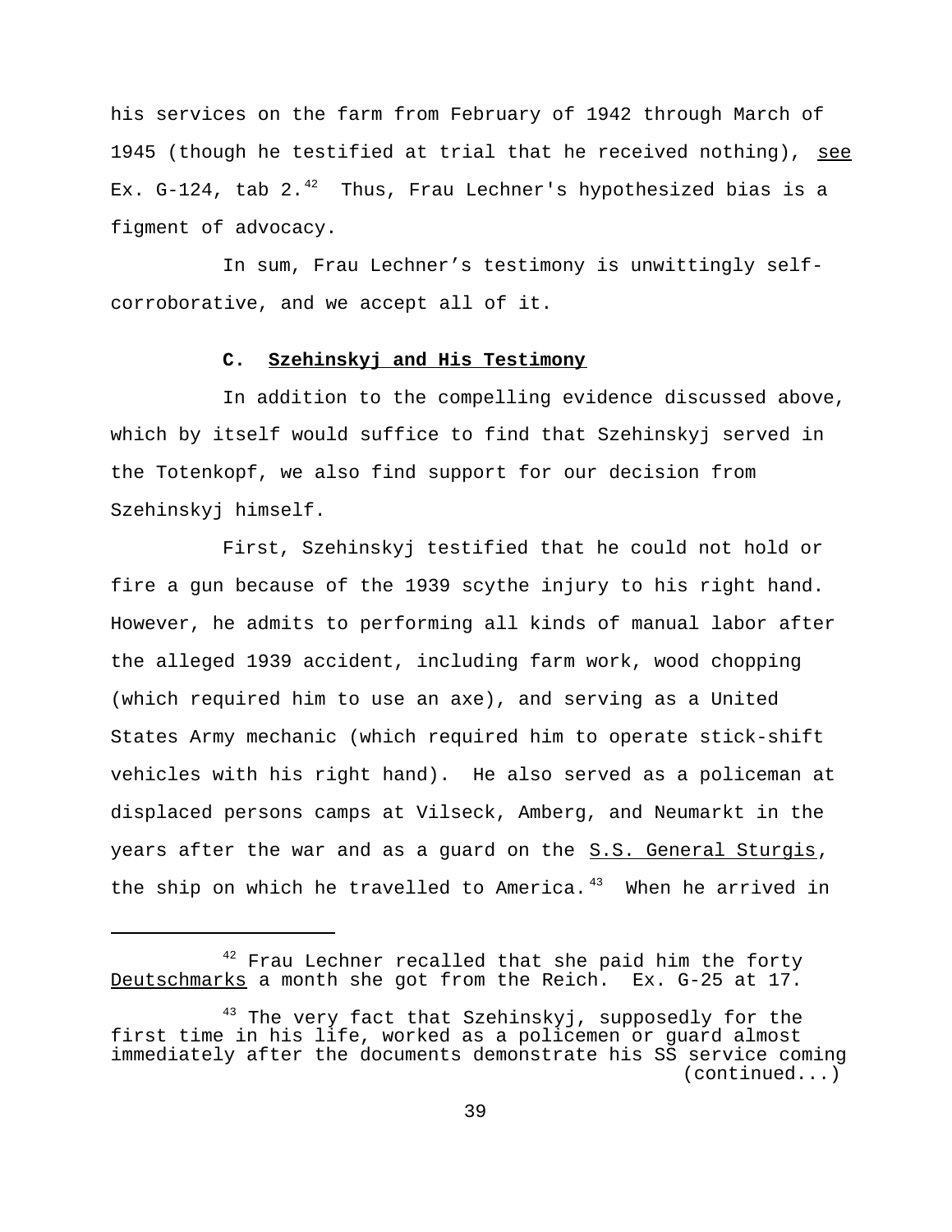the United States, he again served as a farm worker and admits to driving a tractor with a rifle on the back. After that, he worked as a mechanical technician for the General Electric Company and had to use screwdrivers and adjustable wrenches. He admitted that he could do little of this with his left hand. Also, in his application to file a petition for naturalization, he stated that he would be willing to "bear arms" on behalf of the United States. See Ex. G-133, at 9.

If the foregoing were not enough to refute Szehinskyj's contention that he could not hold a gun, we also have a statement from an American doctor who examined Szehinskyj in connection with his applications for naturalization. The report of Dr. Kehl states that his examination did not reveal evidence of any "physical defect which might affect [Szehinskyj's] ability to earn a living". Ex. G-133, at 32. As Szehinskyj was indisputably a manual worker, Dr. Kehl's report is solid evidence that our defendant was able to use at least one hand with dexterity.<sup>44</sup>

 $43$ (...continued)

to an end is further support for the Government's claims. The logical inference is that Szehinskyj found work that was benignly similar to what he had done for the Waffen SS for over two years.

While it is true, as Dr. Sydnor testified, that the SS required its guards to be in good physical condition, Szehinskyj had every incentive to downplay any injury to his hand, as he could greatly improve his situation if he were accepted into the SS. On the other hand, Szehinskyj would have benefitted from any slight impairment, since Dr. Sydnor testified that Totenkopf men in the best physical condition were sent to (continued...)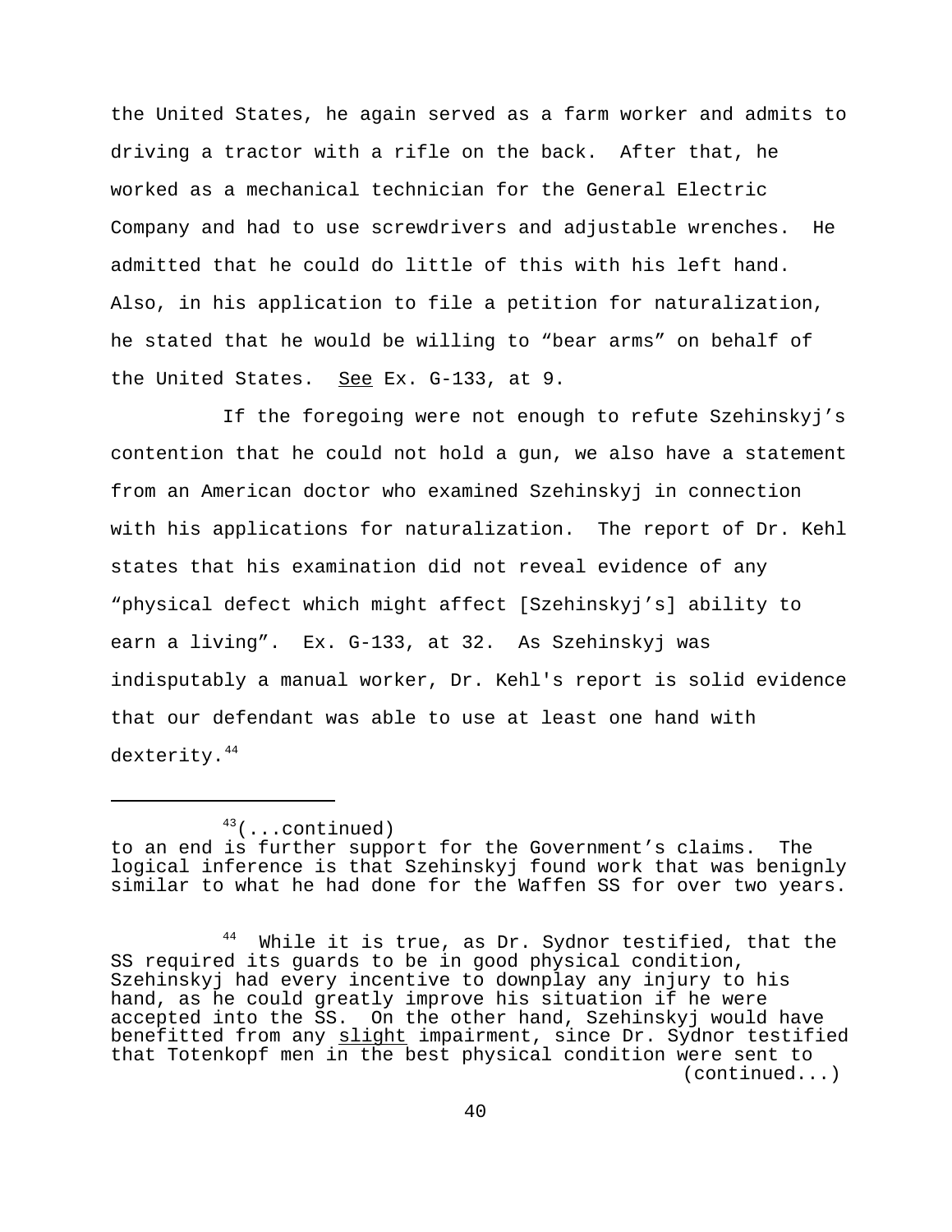Second, there are many internal inconsistencies in Szehinskyj's testimony. For example, he testified repeatedly on direct examination that he never saw his arbeitskarte before Frau Lechner gave it to him upon his departure in late 1944. On cross-examination, however, he admitted that he signed the card in 1942, at the Krems labor office. He also, at several points during cross-examination, attempted to disavow his own documents, for example by denying that he signed his application for assistance to the PCIRO, Ex. G-124, tab 2. His attorney had to correct his testimony by stipulation after a recess. Szehinskyj testified that Frau Lechner did not treat him well, but later on he stated that she gave him a blanket and a large piece of bread when he left the farm. And he stated on the PCIRO documents that he left the Lechner farm in February or March of 1945, see, e.g., Ex. G-124, tab 2, but he told us last week that he left in November of 1944. These many inconsistencies, of which we have mentioned only a few, cast doubt on all of Szehinskyj's testimony.

Third, Szehinskyj's story regarding his extensive travel throughout the Third Reich with an expired arbeitskarte after leaving the Lechner farm in November of 1944 is completely incredible. Dr. Sydnor testified that without valid papers, a person had no identity and thus was likely to land in a concentration camp after being stopped by the Gestapo (a regular

 $44$ (...continued) the front.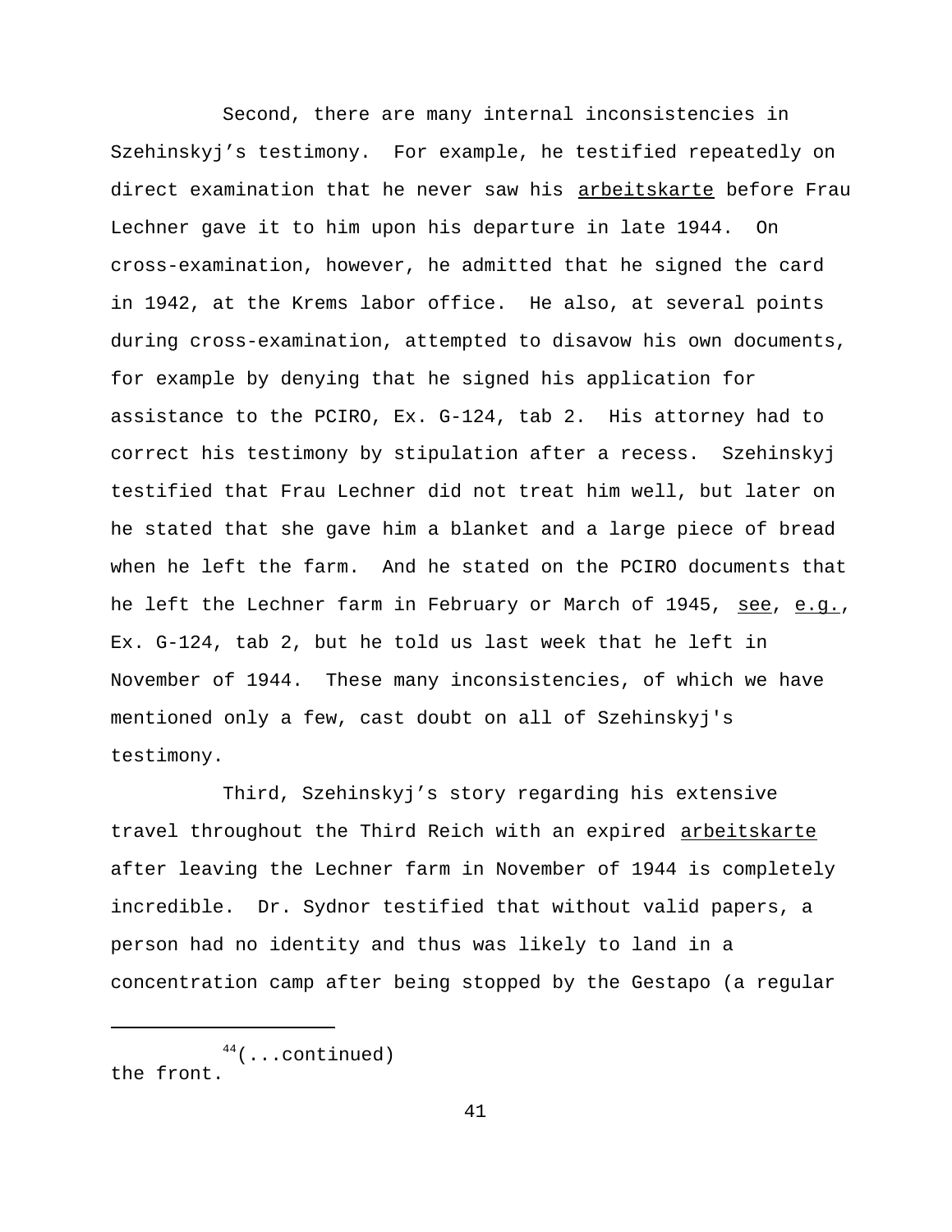occurrence). See, e.g., Ex. G-18 (a document, dated one month before Szehinskyj joined the Totenkopf, from the chief of the Gestapo authorizing the incarceration of an additional 35,000 people, including those who broke labor contracts, i.e., had invalid work papers). $45$  An invalid arbeitskarte was evidence that the person had broken a labor contract, another "crime" that could result in camp imprisonment and death. Particularly during the last phase of the war, being caught without valid papers was "lethal", according to Dr. Sydnor, as control over the movement of people tightened even further and roving groups of security forces conducted summary courts-martial and executions of those whose papers were not in order. Dr. Sydnor stated without qualification that if one was in an area under the Third Reich's authority without valid papers, one took one's life in one's hands. He also noted that this danger was (understandably) wellknown to the populace.

It is also implausible that Szehinskyj found people who would employ him with expired papers. To have done so would have exposed employers to the risk of punishment at the hands of the Reich's ubiquitous security forces.

Just as incredible is Szehinskyj's contention that he never saw his arbeitskarte until the day he left the Lechner farm, since he testified that he made occasional trips off of the

<sup>&</sup>lt;sup>45</sup> Incidentally, Dr. Sydnor testified that, after this memorandum was issued, there was an increase in the number of Eastern European guards.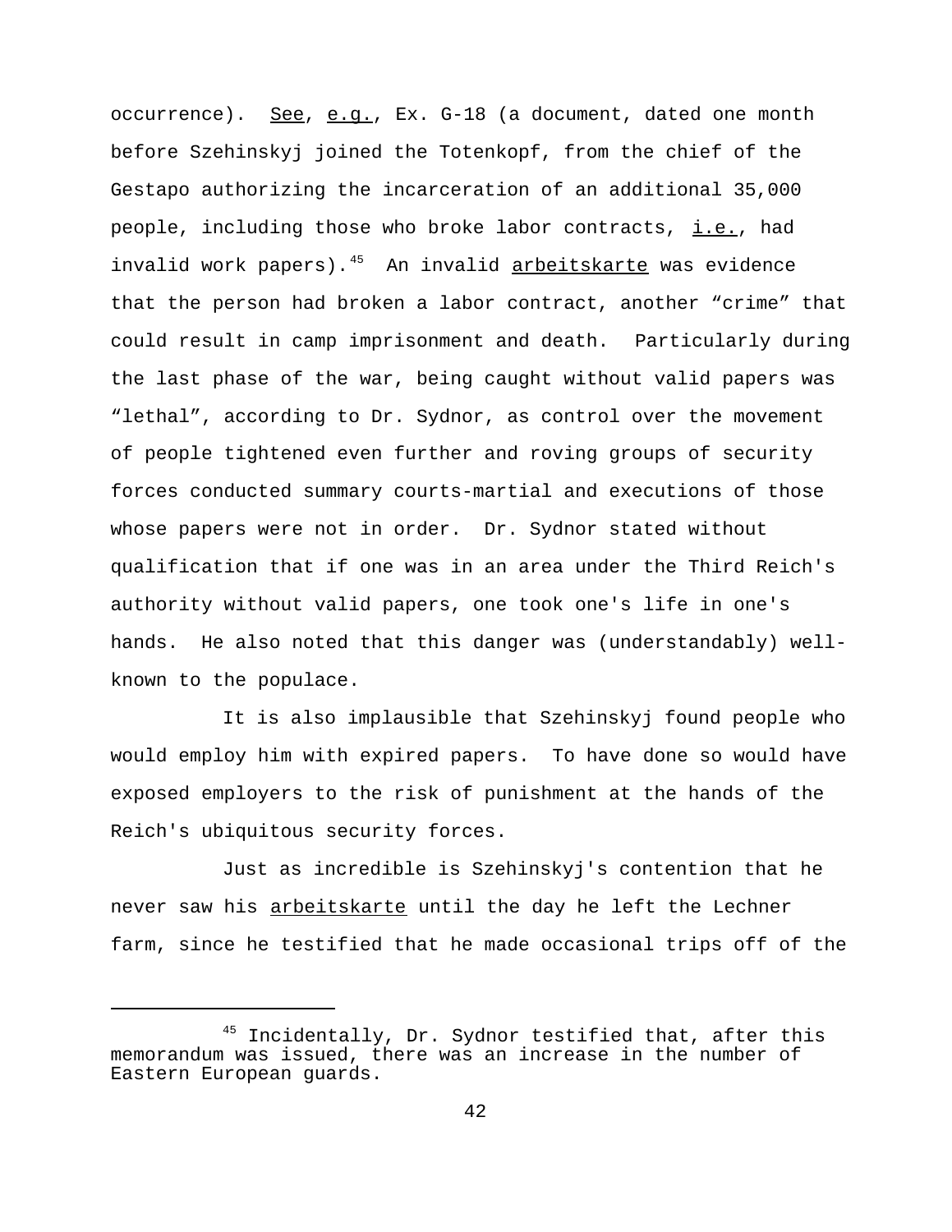farm both with and without Frau Lechner. Given the Gestapo's practice of stopping pedestrians, demanding to see their "papers", and arresting them if the papers were not satisfactory, it would have been virtual suicide for Szehinskyj to leave the farm without valid identification.

Fourth, Dr. Sydnor testified that members of the Totenkopf were given a small tattoo indicating their blood type at the base of their bicep on the underside of their left arm. He also stated that it was common for Totenkopf members to have former SS doctors remove their tattoos as soon as possible after the war, as a tattoo would have been proof positive of their activities during the Third Reich. During an in camera inspection of Szehinskyj's left arm, we discovered that he has a  $3/8$ -inch-long scar on his left arm, just above his elbow. The scar, which clearly is not the result of an incision, is large enough to have contained the one or two letters of Szehinskyj's blood type.

Finally, though he tried to deny it during his testimony, Szehinskyj reported to the PCIRO in March of 1948 that, between March and November of 1945, he was a farm worker in Schönsee, Germany. See Ex. G-124, tab 2. The parties have stipulated that Schönsee is seventeen miles from Flossenbürg, which the Government's documents demonstrate is where Szehinskyj ended up after the prisoner transport to Mauthausen in February of 1945. Szehinskyj has thus placed himself only miles from where the Government claims the Nazis transferred him when the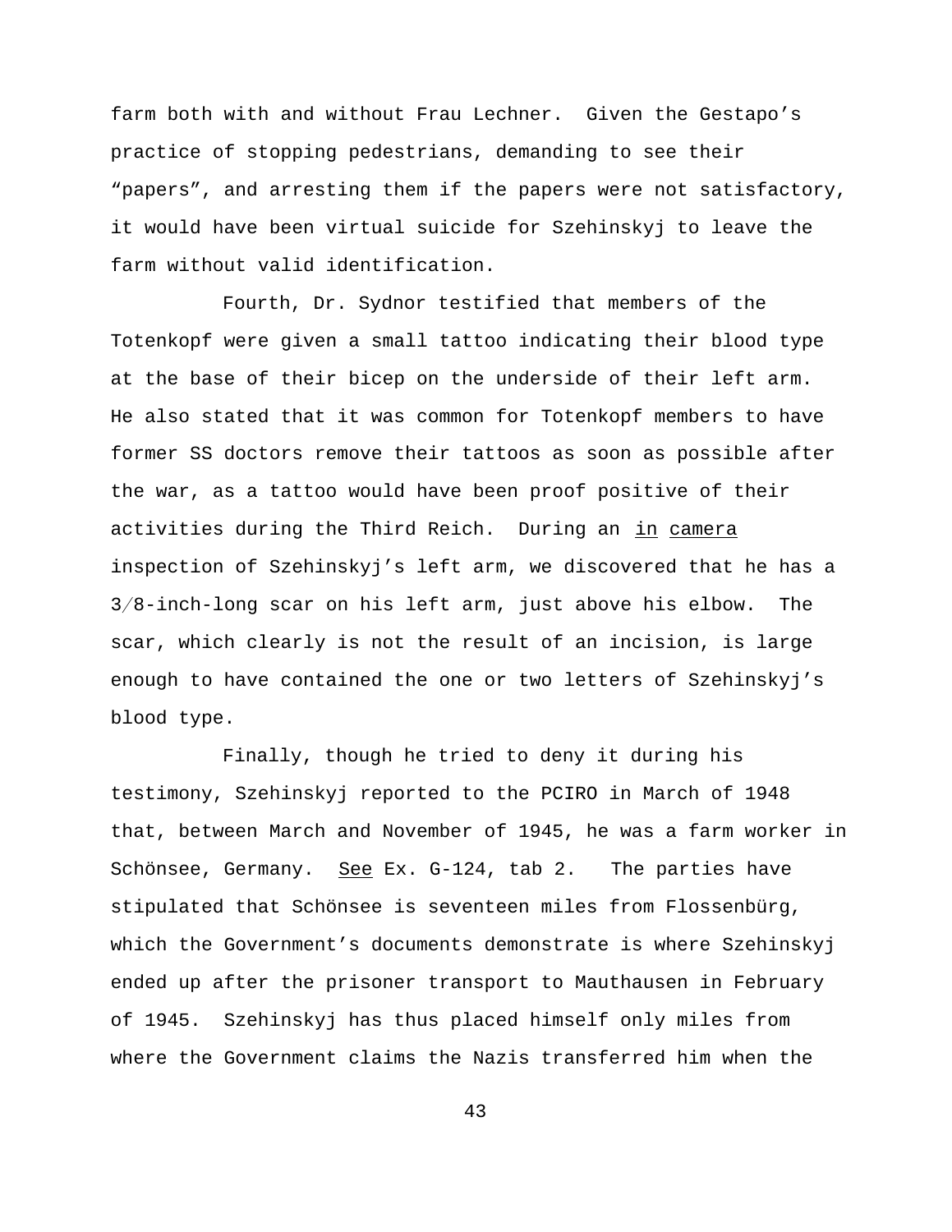war in Europe neared its end, thereby unwittingly corroborating the Government's account and, more particularly, Exhibit G-64.<sup>46</sup>

Szehinskyj has attempted to raise as a defense the possibility that someone may have stolen his identity during the war years. He testified about various conversations he had with different people, for example a conversation with another kidnapped laborer on the train to Krems. We reject this argument based on the sheer volume of biographical data about Szehinskyj contained in the documents. It is implausible (to say the least) that an identity thief gathered enough information (all of it correct) about Szehinskyj during one of these conversations to fool the Nazis. It is even more implausible to believe that this thief also matched Szehinskyj's precise physical description.

We also reject the argument that even if Szehinskyj is the man named in the documents, there is no evidence that he himself did anything wrong. This contention misses the point of Section 13 of the DPA. Even if Szehinskyj never physically harmed a camp inmate (an unlikely prospect, given the horrific

Szehinskyj told the PCIRO that he began work in Schönsee in March of 1945. Dr. Sydnor stated that, although it is not entirely clear when Flossenbürg was liberated, it most likely was emptied in April of 1945. This discrepancy can be explained in several ways. Szehinskyj could have falsified the date on the PCIRO form, or it could simply be a mistake. Also, Dr. Sydnor testified that some Totenkopf guards deserted as the end of the war approached when it became clear that the Allied forces would treat any captured Waffen SS soldiers harshly (in large part because of the Allies' horror at the concentration camps they stumbled onto in April of 1945). In any event, this minor discrepancy does not create a moment of doubt when compared to the mountain of evidence confirming Szehinskyj's Nazi service.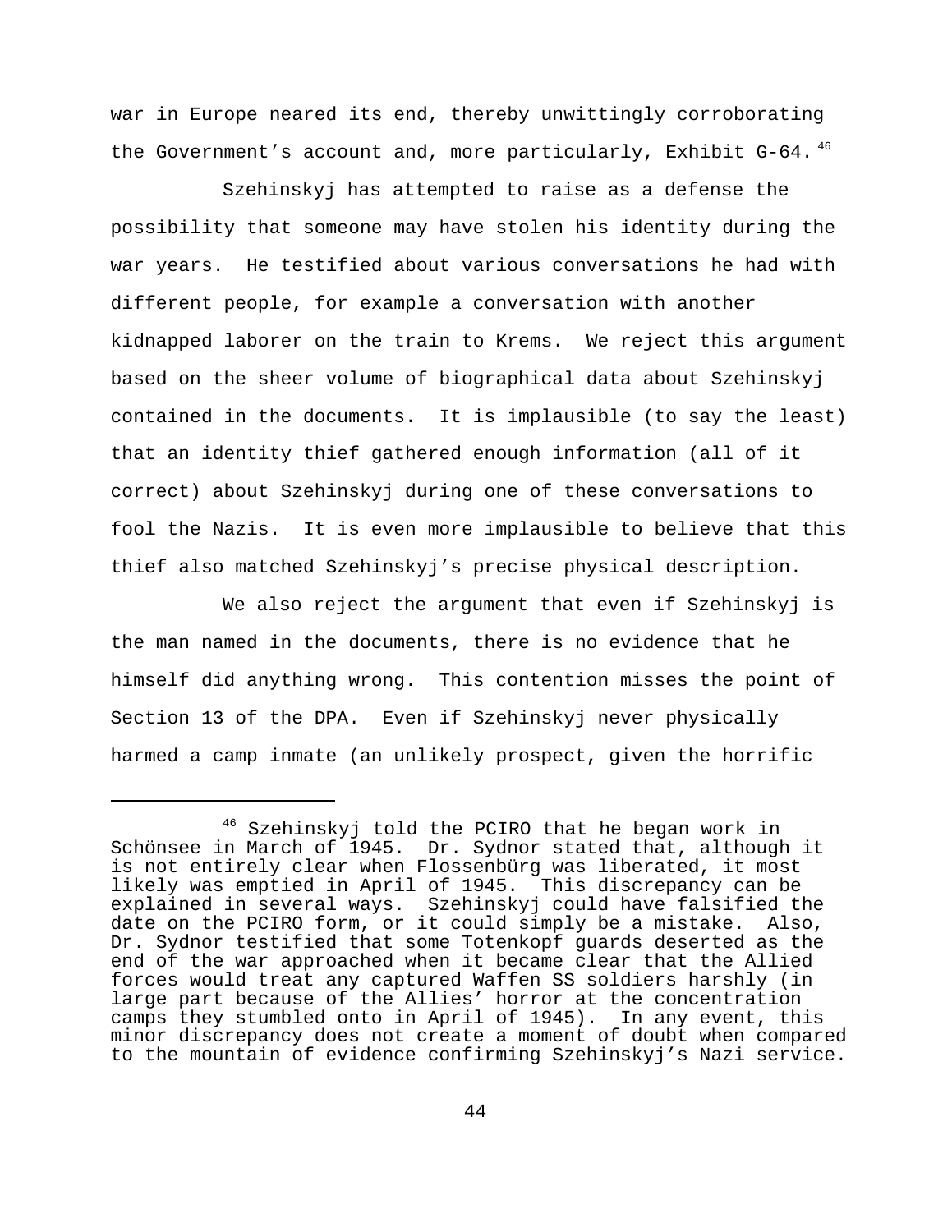camp regulations and practices discussed above), his very role at the camp was to assist in persecution. He was a guard, and his job was to prevent inmates from escaping. This is enough to "assist" in persecution.

We therefore without hesitation conclude that our defendant is the Theodor Szehinskyj mentioned in the Nazi documents as an armed Totenkopf concentration camp guard. By definition, the Totenkopf assisted in persecution of Jews and others considered racially inferior or "defective". The concentration camp guards all carried guns and were under strict orders to use them. Thus, we find that Szehinskyj was not eligible for a visa under the DPA, see, e.g., Fedorenko, 449 U.S. at 512, 101 S. Ct. at 750; **Breyer**, 41 F.3d at 889-90, and thus he could not have been lawfully naturalized in 1958.

## **VII. Time's Rude Hand**

Fifty-five years is a very long time in one man's life. This is the span since the last Nazi concentration camp closed and this trial began. Given how far this case takes us into the past, some may well criticize this prosecution (to say nothing of this decision) based on the sheer passage of time alone.

Notable among such critics is Judge Ruggero Aldisert, of our Court of Appeals, who dissented in Stelmokas. Though noting in that dissent his service in World War II and his abhorrence for the atrocities of the Third Reich, Judge Aldisert nevertheless was profoundly troubled by the due process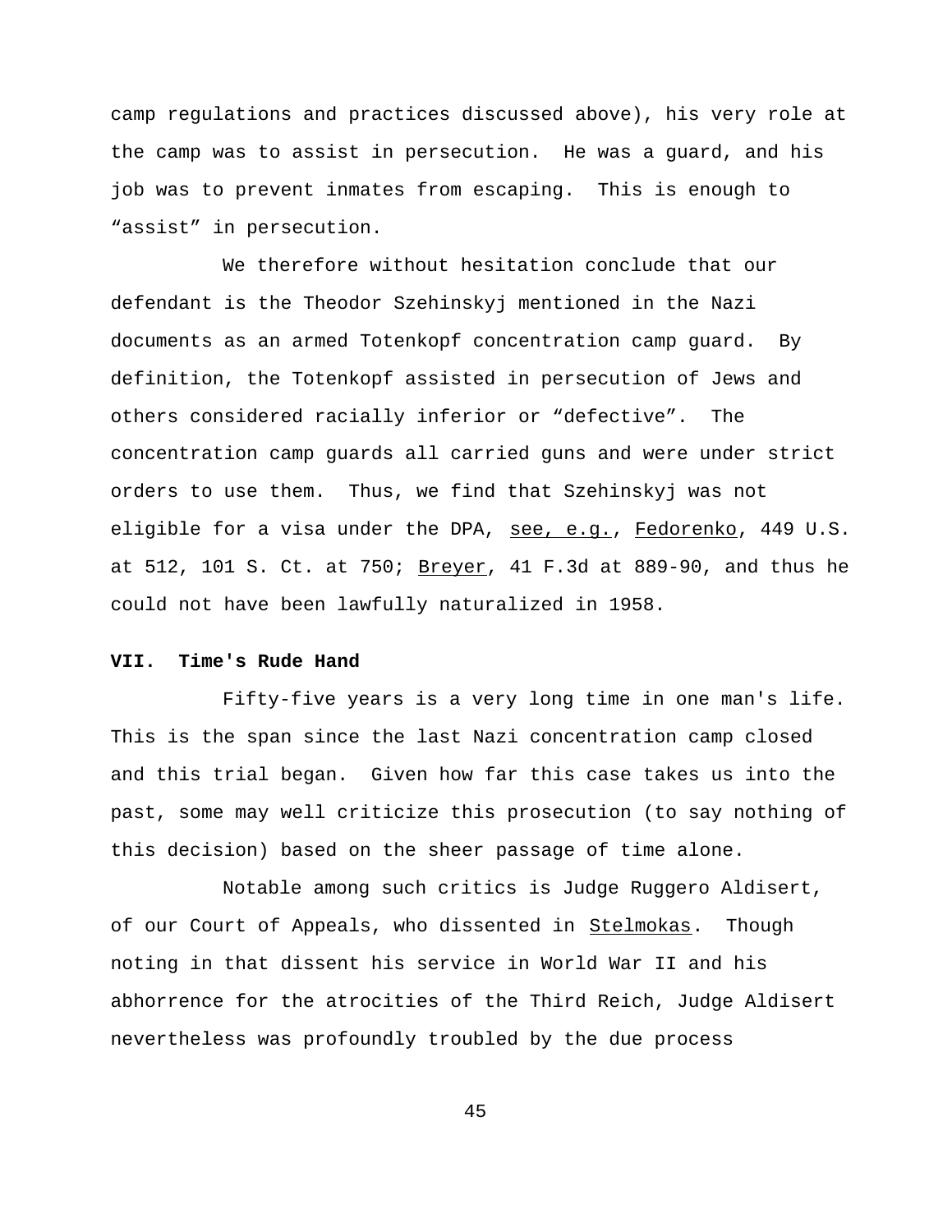implications of the extraordinarily long time between the events of the Nazi regime and the institution of an action much like the present one:

> In American jurisprudence there is no analogue to permitting a trial on events that occurred a half-century in the past. Indeed, with the exception of murder cases, all criminal and civil proceedings are rigorously circumscribed by fixed statutes of limitations. Such statutes preclude the institution of criminal or civil complaints after a finite number of years. Similarly, in equity petitions, stale actions are barred by the doctrine of laches.

The policy that undergirds our statutory and judicial limitations on such actions is rooted in an understanding that with the passage of time, witnesses disappear and memories fade. Such a policy reflects appreciation for the reality that, because our memories are fragile and inevitably compromised by the ravages of time, at some point they can no longer be considered trustworthy for presentation under oath as "the truth, the whole truth and nothing but the truth." . . .

Given contemporary concepts of due process, it is doubtful that one could be tried in 1996 for a murder that took place in 1941. Nevertheless, the judiciary continues to permit the prosecution of stale denaturalization cases like this one.

Stelmokas, 100 F.3d at 342-43.<sup>47</sup>

Notwithstanding the force of Judge Aldisert's due process objections, there are at least three answers to his

 $47$  Szehinskyj did not raise a due process objection, but asserted laches as an affirmative defense. He did not, however, mention this defense at trial.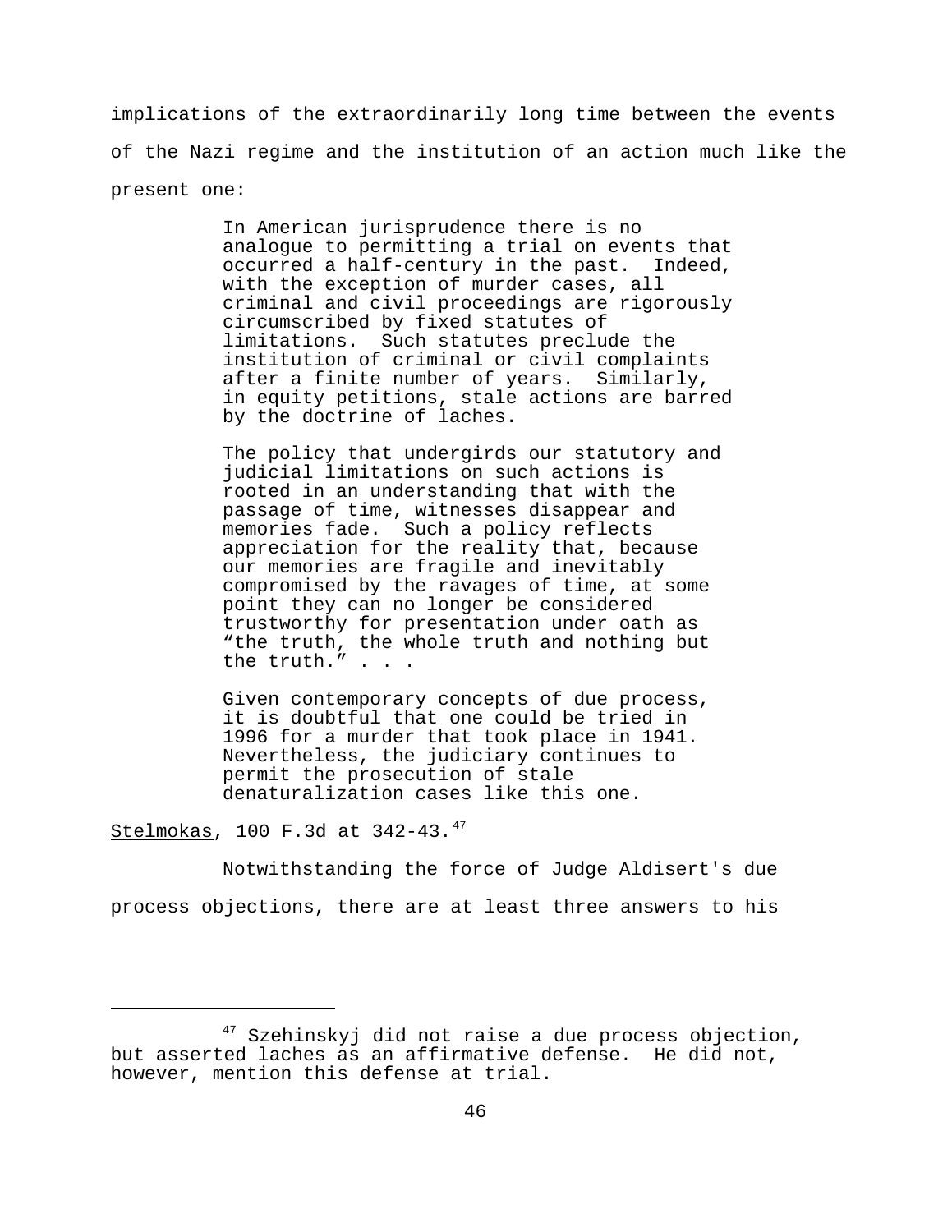concerns, one rooted in the particulars of Szehinskyj's case, and two others rooted more generally.

As applied to Szehinskyj, Judge Aldisert's legitimate concern that "our memories are fragile and inevitably compromised by the ravages of time", id. at 342, simply does not apply. If the record against Szehinskyj were based solely on, say, eyewitness testimony, Judge Aldisert's concern would be especially troubling. $48$  As is by now clear, however, nothing in this prosecution depends on anyone's live memory. Szehinskyj has been convicted by incontrovertible documents, all but one of which did not see the light of Western eyes until after the collapse of the Soviet Union on December 31, 1991. These wholly consistent ancient documents, having reposed for over fifty years in Moscow, Kiev, and Berlin, leave no doubt that this Theodor Szehinskyj was a member of the Totenkopf battalion at the Gross-Rosen, Sachsenhausen and Warsaw concentration camps, and almost certainly at Mauthausen and Flossenbürg as well. From January of 1943 through at least April of 1945, Szehinskyj was thus part of the Totenkopf guard in at least three venues of the Final Solution.

Ironically, the one live witness who might have supported Szehinskyj's alibi did quite the opposite. Frau Lechner's exact recollection of the years in question effectively

<sup>&</sup>lt;sup>48</sup> Query how reliable any eyewitness could be identifying an unnamed guard fifty-five years beyond his early manhood.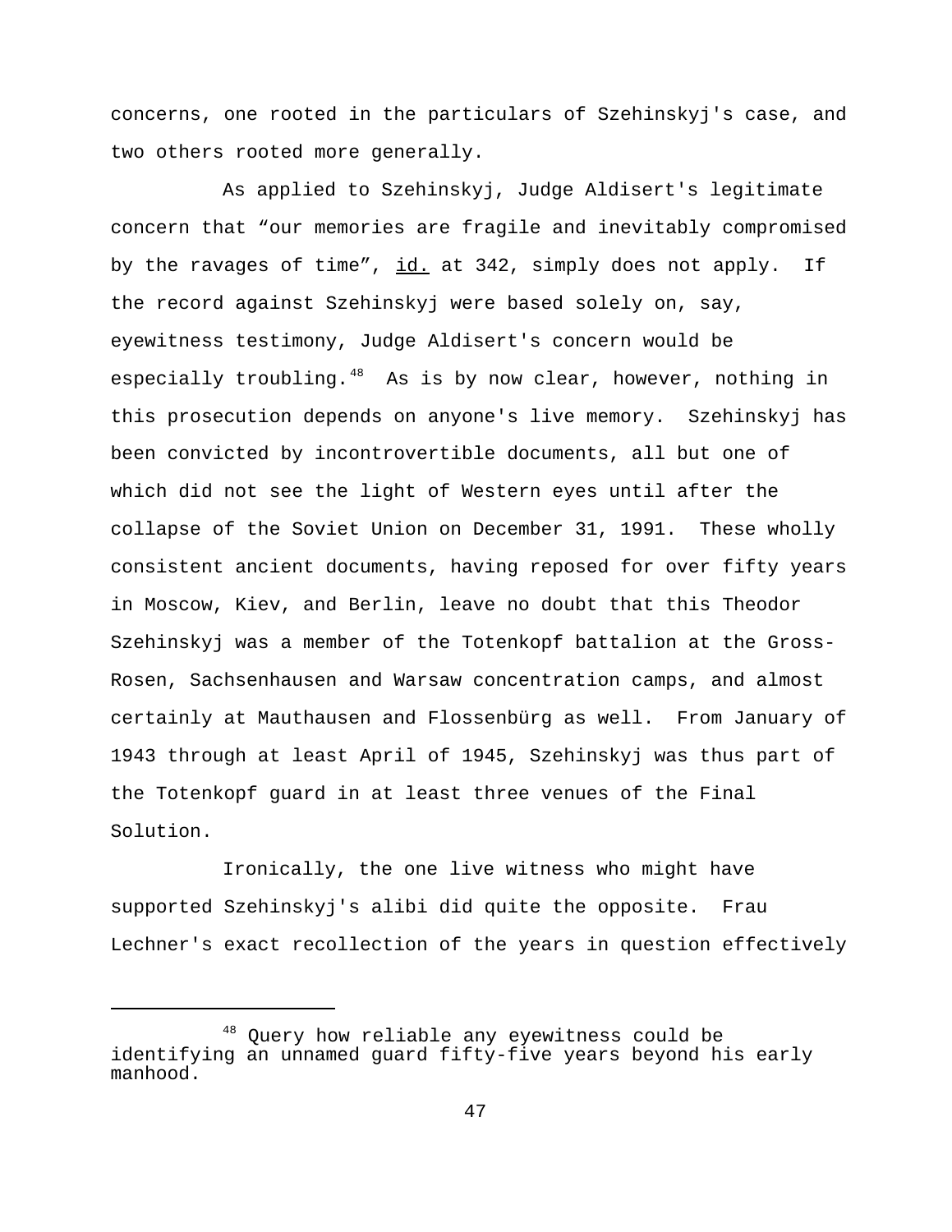confirms the significance of the January 31, 1943 expiration date on Szehinskyj's arbeitskarte. Had Frau Lechner not lived, her absence would have provided Szehinskyj with the claim that time took his alibi witness from him, and thus would have lent force to Judge Aldisert's evidentiary concerns. As it turns out, however, time has been especially rude to Szehinskyj, not only in the survival of such incriminating documents, but in the vivid and detailed memory of this eighty-eight year-old survivor of the Nazi era, as she pictured him on a day in 1942, walking barefoot away from her and her waving daughter, his shoes draped over his shoulder.

There are, beyond the particulars of Szehinskyj's case, two more general responses to Judge Aldisert's concerns.

As Judge Aldisert notes, all crimes have statutes of limitations, with "the exception of murder cases." Id. at 342. Toward the conclusion of Dr. Sydnor's testimony, he referred to the concentration camps' evolution into a "closed culture of murder". The understated Dr. Sydnor did not lapse into hyperbole with this memorable phrase. The documentation admitted in evidence leaves no doubt that the camps were a thoroughly considered, meticulously organized enterprise of state-sponsored murder. The regulations that Heinrich Himmler himself inaugurated, and which his chief acolytes Theodor Eicke and Oswald Pohl embroidered, ordained a system that welcomed brutality and sanctioned mercy among the Totenkopf guards. Dr. Sydnor testified that no guard was ever so much as reprimanded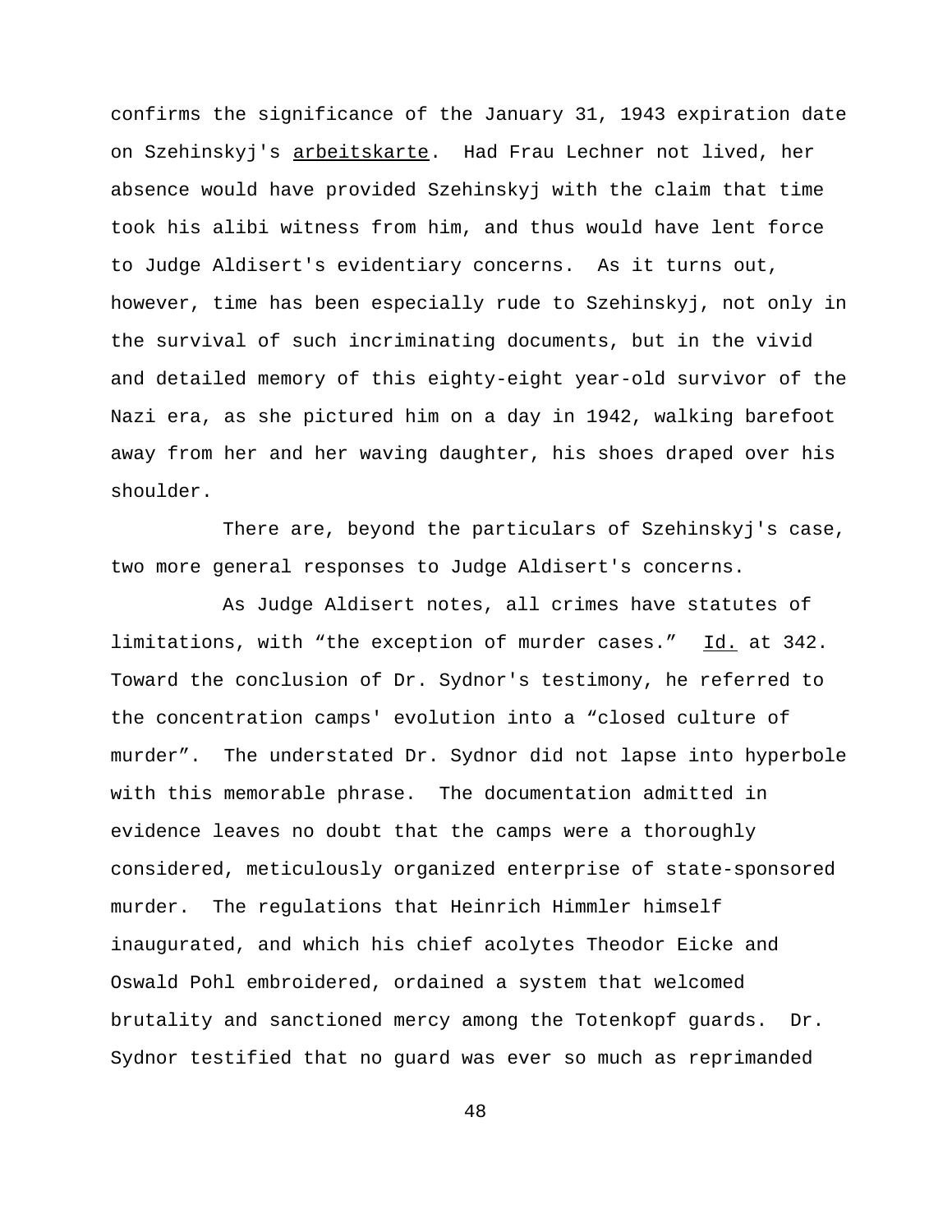for shooting an inmate when he should not have. By contrast, guards who withheld sanctions of inmates risked discipline from their superiors.

Those same regulations make it clear that no guard could long remain on the periphery of this closed culture. The practice of the Waffen SS was that Totenkopf guards every day were given new assignments, and none could plausibly contend that he spent the war merely watching from the edge. Thus, the heavy presumption from this incontrovertible historical record is that guards were, at a minimum, complicit in this closed culture of murder even if there may not be hard evidence of actual homicide at a particular guard's hands.

Actions like this one, therefore, are in their macabre way akin to murder prosecutions.

In addition to the language quoted above, Judge Aldisert, referring to the defendant in Stelmokas, thought that "[t]o continue the prosecution of octogenarians (and soon nonagenarians) is, to be sure, a political decision." Id. at 343. With deference, such prosecutions involve much more than "a political decision". Memory, after all, involves the often difficult enterprise of not forgetting. If the Government were to forget – and by its forgetting, effectively absolve – our fellow citizens' participation in the Third Reich's closed culture of murder, it would be making much worse than a bad "political decision". It would, by such forgetting, dishonor Sidney Glucksman, Rudolf Herz, Karl Schlesinger and Marion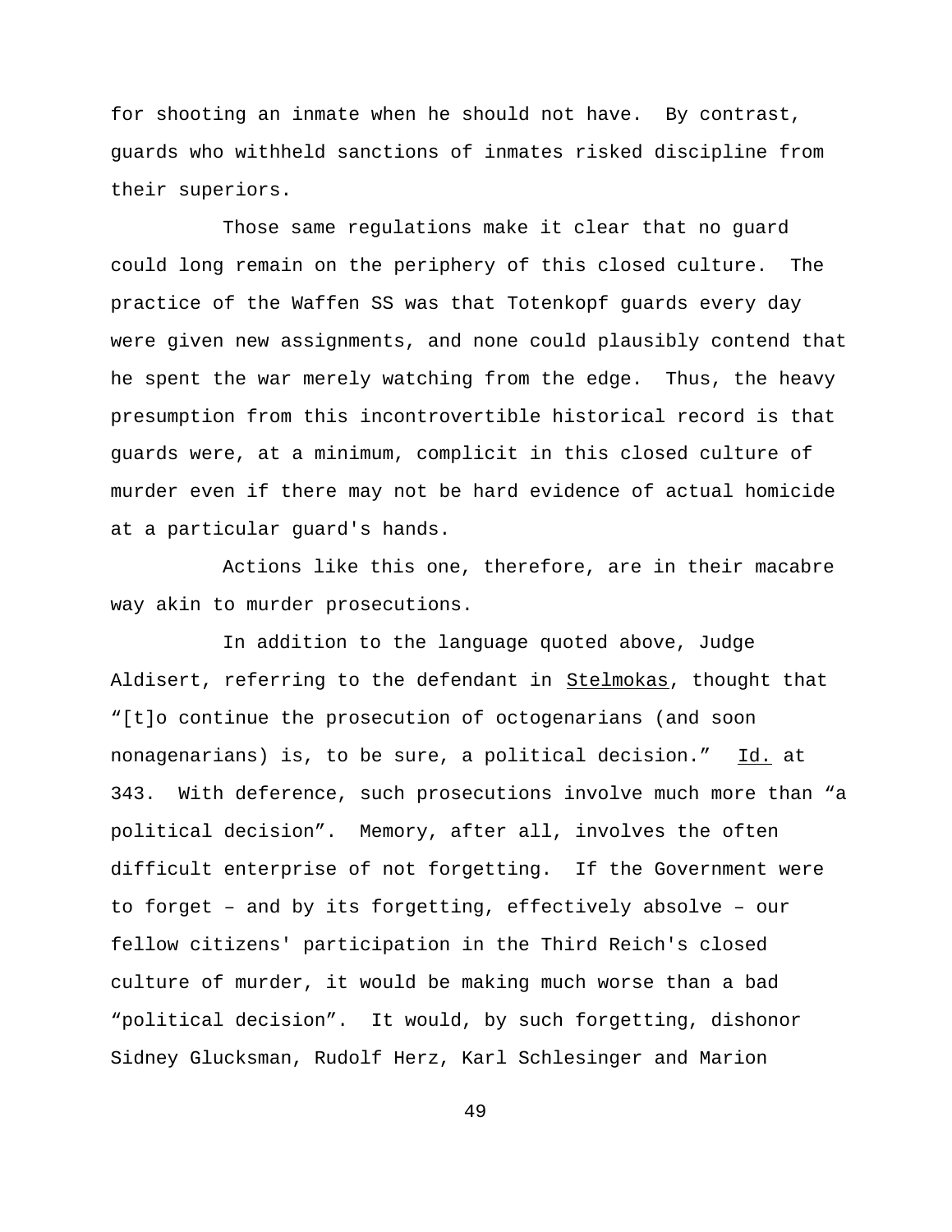Wojciechowski, and the millions of other victims -- some living, but most dead -- of the greatest moral catastrophe of our civilization.

We thus cannot fault the Government when it remembers.

# IN THE UNITED STATES DISTRICT COURT FOR THE EASTERN DISTRICT OF PENNSYLVANIA

UNITED STATES OF AMERICA : CIVIL ACTION  $\cdot$  : v. : : THEODOR SZEHINSKYJ : NO. 99-5348

# ORDER AND JUDGMENT

AND NOW, this  $24<sup>th</sup>$  day of July, 2000, for the reasons stated in the accompanying Memorandum, it is hereby ORDERED that: